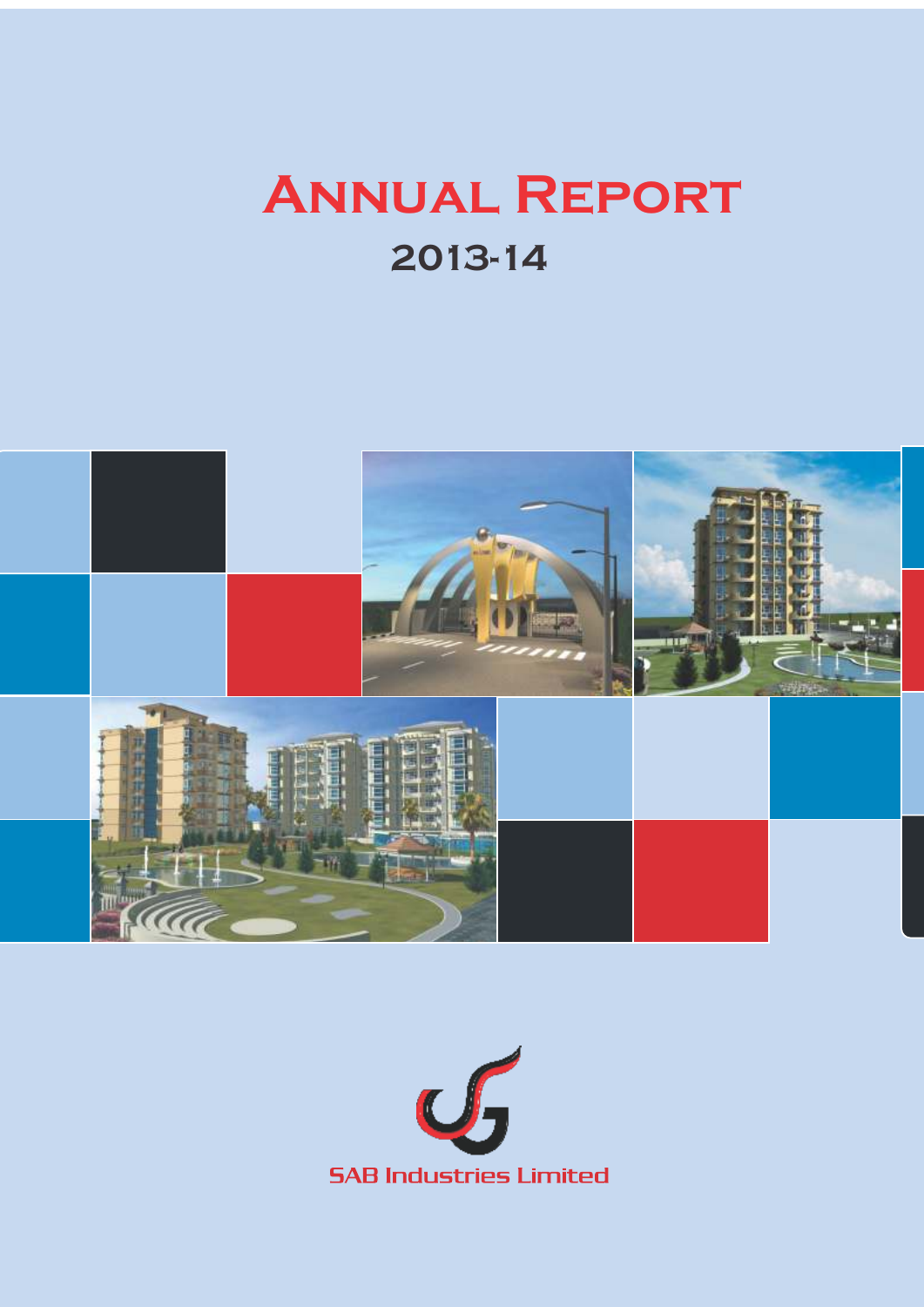## **CORPORATE** Informat

## **BOARD OF DIRECTORS**

| Sh. R. K. Garg        | Chairman                  |
|-----------------------|---------------------------|
| Sh. Avinash Sharma    | <b>Executive Director</b> |
| Sh. H. K. Singhal     | Director                  |
| Sh. Sanjay Garg       | Director                  |
| Sh. Vijay G. Kalantri | Director                  |
| Sh. S. S. Dawra       | Director                  |
| Sh. Kanwarjit Singh   | Director                  |

## **COMPANY SECRETARY**

Ms. Gurpreet Kaur

## **AUDITORS**

M/s. S.C. Dewan & Co. Chartered Accountants, SCO 90, 1st Floor, Swastik Vihar. Panchkula.

# Gontents

| <b>Notice</b>               |    |
|-----------------------------|----|
| Director's Report           | 6  |
| Corporate Govenrance Report | 8  |
| Auditors' Report            | 14 |
| <b>Balance Sheet</b>        | 17 |
| Profit & Loss Account       | 18 |
| Cash Flow Statement         | 19 |
| <b>Notes</b>                | 20 |
| Notes on Accounts           | 31 |
|                             |    |
|                             |    |

### **BANKERS**

State Bank of India **HDFC Bank Limited** 

## **REGD. OFFICE**

SAB Industries Limited (CIN:L00000CH1983 PLC031318) Regd. Office: SCO 49-50, Sector 26, Madhya Marg, Chandigarh 160 019 Email: ssl\_ssg@glide.net.in, Website : sabindustries.in Phone: +91-172-2793112, FAX : 91-172-2794834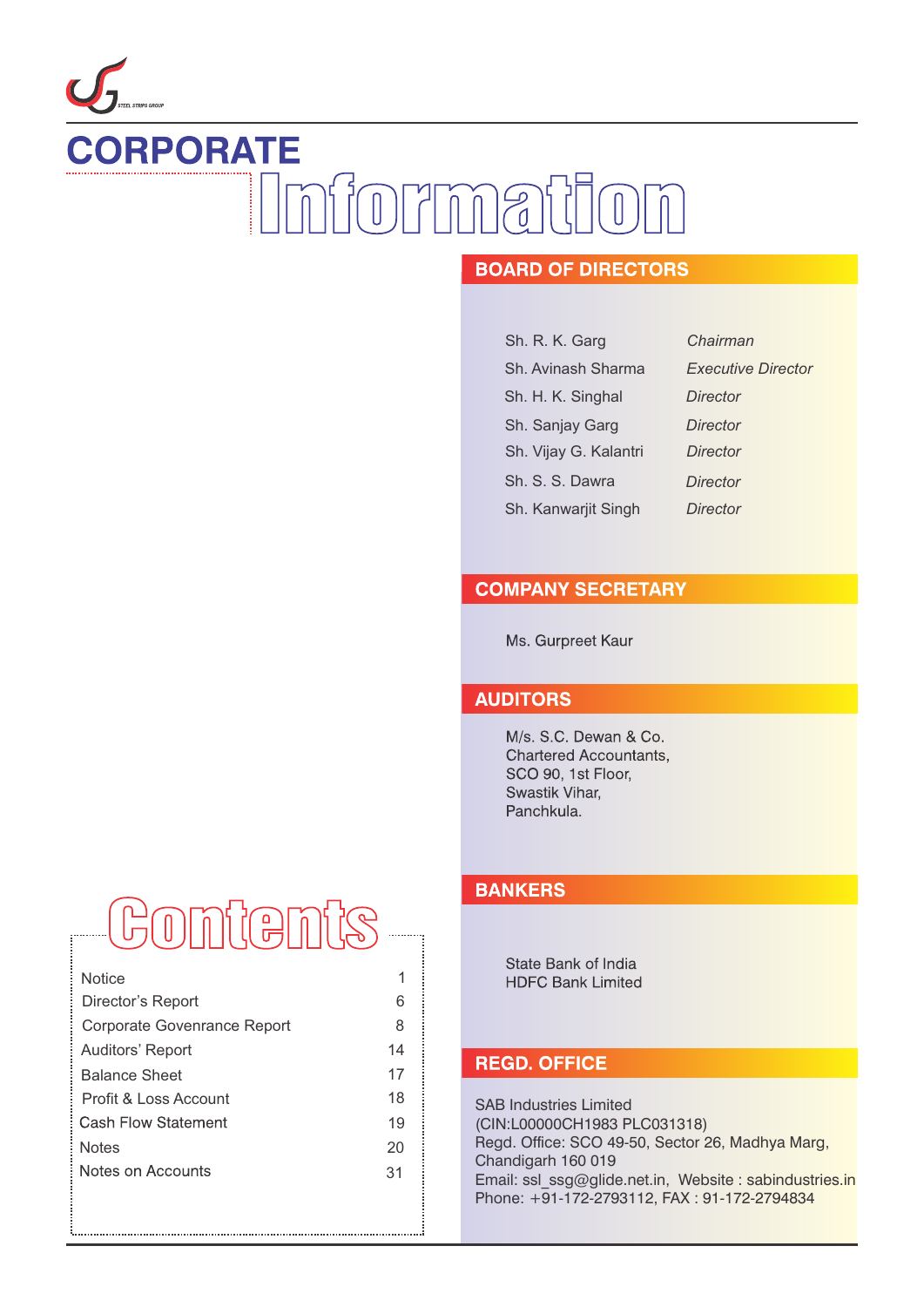## **SAB INDUSTRIES LTD**

#### **(CIN:L00000CH1983PLC031318)**

Regd. Office: at S.C.O.49-50, Sector- 26, Madhya Marg, Chandigarh. Email: ssl\_ssg@glide.net.in, Website: sabindustries.in

Phone: +91-172-2793112., Fax: +91-172-2794834

### **NOTICE**

NOTICE is hereby given that the Annual General Meeting of the shareholders of the Company shall be held as scheduled below:

- Day & Date : Tuesday, 30th day of September, 2014
- Time : 04.30 P.M.
- Venue : Regd. Office of the Company at S.C.O.49-50,

Sector- 26, Madhya Marg, Chandigarh.

to transact the following business:

#### **ORDINARY BUSINESS**

- 1. To receive, consider and adopt the Financial Statements of the Company for the year ended March 31, 2014 including audited Balance Sheet as at March 31, 2014 and the Statement of Profit & Loss for the year ended on that date and the Reports of Directors' and Auditors' thereon.
- 2. To appoint a Director in place of Sh. Humesh Kumar Singhal (DIN: 00044328), who retires by rotation and being eligible, offers himself for re-appointment.
- 3. To appoint a Director in place of Sh. Sanjay Garg (DIN: 00030956), who retires by rotation and being eligible, offers himself for re-appointment.
- 4. To appoint Auditors and in this regard to consider and if thought fit, to pass with or without modification, the following Resolution as an Ordinary Resolution:

**"RESOLVED THAT** pursuant to the provisions of Section 139 and other applicable provisions, if any, of the Companies Act, 2013 and Rules framed thereunder, as amended from time to time, M/s S. C. Dewan & Co., Chartered Accountants (Firm's Registration No. 000934N), be and are hereby re-appointed as Auditors of the Company to hold office from the conclusion of this Annual General Meeting (AGM) till the conclusion of the Annual General Meeting of the Company to be held in the year 2017 (subject to ratification of their appointment at every AGM), at such remuneration plus service tax, out of pocket expenses, traveling expenses, etc; as may be mutually agreed between the Board of Directors of the Company and the Auditors."

#### **SPECIAL BUSINESS**

5. To consider, and, if thought fit, to pass, with or without modification(s), if any, the following Resolution as an **Ordinary Resolution:**

"RESOLVED THAT pursuant to the provisions of Sections 149, 150 & 152 and other applicable provisions, if any, of the Companies Act, 2013 **("ACT")** and the Rules made there under read with Schedule IV to the Act, as amended from time to time and Clause 49 of the Listing Agreement, **Sh. Shyam Sunder Dawra (DIN:00310987)**, a Non-Executive Director of the Company, whose period of office is liable to be determined by retirement of Directors by rotation as per the Companies Act, 1956 and who has submitted a declaration that he meets the criteria of independence as provided in Section 149(6) of the Act and who is eligible for appointment, and in respect of whom the company has received a notice in writing from a member proposing his candidature for the office of the Director, be and is hereby appointed as an Independent Director of the Company with effect from 30.09.2014 to 30.09.2019, not liable to retire by rotation."

6. To consider, and, if thought fit, to pass, with or without modification(s), if any, the following Resolution as an **Ordinary Resolution:**

"RESOLVED THAT pursuant to the provisions of Sections 149, 150 & 152 and other applicable provisions, if any, of the Companies Act, 2013 **("ACT")** and the Rules made there under read with Schedule IV to the Act, as amended from time to time and Clause 49 of the Listing Agreement, **Sh. Kanwarjit Singh (DIN:02116031)**, a Non-Executive Director of the Company, whose period of office is liable to be determined by retirement of Directors by rotation as per the Companies Act, 1956 and who has submitted a declaration that he meets the criteria of independence as provided in Section 149(6) of the Act and who is eligible for appointment, and in respect of whom the company has received a notice in writing from a member proposing his candidature for the office of the Director, be and is hereby appointed as an Independent Director of the Company with effect from 30.09.2014 to 30.09.2019, not liable to retire by rotation."

7. To consider, and, if thought fit, to pass, with or without modification(s), if any, the following Resolution as an **Ordinary Resolution:**

"RESOLVED THAT pursuant to the provisions of Sections 149, 150 & 152 and other applicable provisions, if any, of the Companies Act, 2013 **("ACT")** and the Rules made there under read with Schedule IV to the Act, as amended from time to time and Clause 49 of the Listing Agreement, **Sh. Vijay Goverdhandas Kalantri (DIN:00019510)**, a Non-Executive Director of the Company, whose period of office is liable to be determined by retirement of Directors by rotation as per the Companies Act, 1956 and who has submitted a declaration that he meets the criteria of independence as provided in Section 149(6) of the Act and who is eligible for appointment, and in respect of whom the company has received a notice in writing from a member proposing his candidature for the office of the Director, be and is hereby appointed as an Independent Director of the Company with effect from 30.09.2014 to 30.09.2019, not liable to retire by rotation."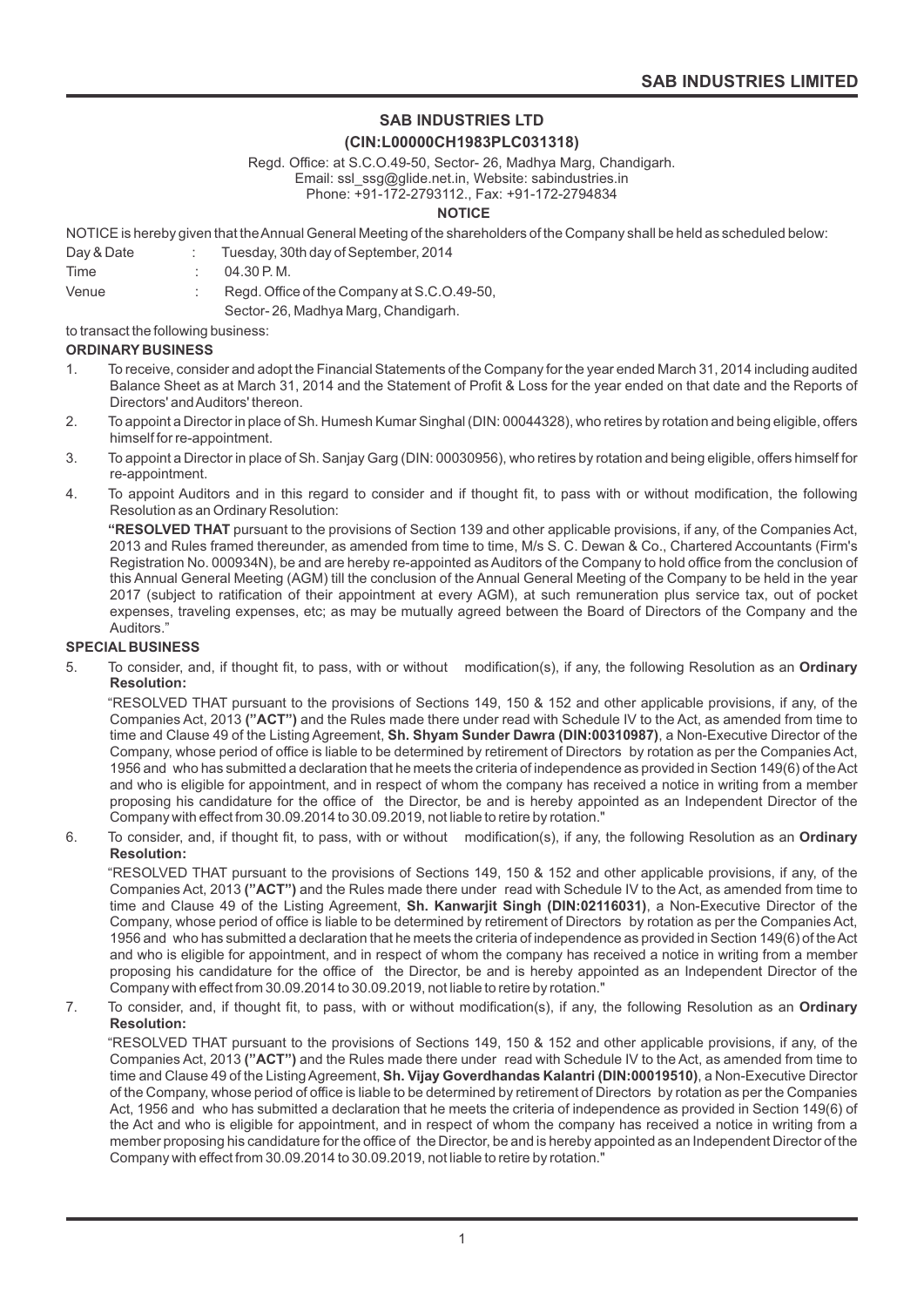8. To Consider and if thought fit, to pass with or without modification(s), the following resolution as a **Special Resolution:-**

"RESOLVED THAT Pursuant to the provisions of Section 180(1) (c) and other applicable provisions of the Companies Act, 2013, if any and the rules made there under (including any statutory modification(s) or re-enactment thereof for the time being in force),the consent of the Company be and is hereby accorded to the Board of Directors of the Company (hereinafter referred to as "the Board" which term shall be deemed to include any committee thereof) to borrow any sum or sums of money, from time to time, for the purpose of the business of the Company, from any Indian or Foreign Bank (s), Financial Institution (s) and/or any other Indian or foreign lending institutions or Persons, firms, bodies corporate, on such terms and conditions and with or without security as the Board of Directors may in its discretion think fit, notwithstanding that the money or monies to be borrowed together with the monies already borrowed by the Company (apart from the temporary loans obtained from the Company's Banker in the ordinary course of Business), exceed the aggregate of the "Paid up" Capital of the Company and its free reserves not set apart, for any specific purpose, provided that the total amount upto which the money can be borrowed by the Board of Directors, shall not exceed the sum of Rs.300 Crores (Rupees Three hundred Crore only) at any time.

9. To consider and if thought fit, to pass with or without modification(s), the following resolution as a **Special Resolution:-** "RESOLVED THAT Pursuant to the provisions of Section 180(1)(a) and other applicable provisions of the Companies Act, 2013, if any, and the rules made there under (including any statutory modification(s) or re-enactment thereof for the time being in force), the consent of the company, be and is hereby accorded to the Board of Directors of the Company (hereinafter referred to as "the Board" which term shall be deemed to include any Committee thereof) to create mortgage/hypothecation/ pledge and /or charge in addition to the existing mortgages/ hypothecations/pledges and/or charges/ created/to be created by the Company, in such form and manner and with such ranking and on such terms as the Board may determine in the interest of the company, on all or any of the movable and /or immovable properties of the company, both present and future and/or any other assets or properties, either tangible or intangible of the company and/or the whole of the undertaking(s) or any part of the undertaking(s) of the Company, in favour of lender (s), Agent (s) and Trustee (s) for securing the borrowings of the company availed/to be availed by the Company by way of loans, working capital facilities , debentures or any other securities or debt instrument or otherwise, in foreign currency or in Indian Currency, from any Indian or Foreign Bank (s), Financial Institution (s) and/or any other Indian or foreign lending institutions or Persons, firms, bodies corporate or any other lender, from time to time, upto the limits approved or as may be approved by the shareholders under Section 180 (1) (c) of the Act. along with interest, additional interest, accumulated interest, liquidated charges, commitment charges or costs, expenses and any other money payable by the Company including any increase as result of devaluation/revaluation/fluctuation in the rate of exchange.

RESOLVED FURTHER THAT for the purpose of giving effect to this resolution, the Board be and is hereby authorised to finalise, settle and execute such documents/deeds writings/papers/agreements as may be required and do all such acts, deeds matters and things, as it may, in its absolute discretion deem necessary, proper or requisite."

10. To consider and if thought fit, to pass with or without modification(s), the following resolution as a **Special Resolution:-** "RESOLVED that in accordance with the provisions of section 73 and section 76 and other applicable provisions, if any, of the Companies Act, 2013 (Act) and the rules prescribed thereunder, (including any statutory modification(s) or re-enactment thereof for the time being in force) approval of the shareholders, be and is hereby, accorded to the Board of Directors of the

Company to borrow money from public/shareholders by way of Fixed Deposits subject to compliance of all the conditions stated under section 73(2) and section 76 of the Act or any other applicable provisions of the Act, if any and subject to maximum limits provided under the Act read with the Companies (Acceptance of Deposits) Rules, 2014.

RESOLVED FURTHER that the Deposits accepted by the Company may be cumulative or non-cumulative as per the scheme framed/approved by the Company and carrying rates of interest for periods varying from one year to three years, which shall not exceed the maximum rate of interest prescribed by the Reserve Bank of India and as specified in the Circular in the form of advertisement inviting deposits to be approved by the Board of Directors of the Company.

RESOLVED FUTHER that the Board of Directors, be and are hereby, authorised to do all such acts, deeds and things as may be necessary to give effect to the above said resolution and to settle any question, difficulty or doubt that may arise in this regard."

By order of the Board of Directors

Dated: 14.08.2014 DIRECTOR

Place: Chandigarh **H.K.SINGHAL** H.R.SINGHAL DIN-00044328

#### **NOTES:**

- 1. The Explanatory Statement pursuant to the provisions of Section 102 of the Companies Act, 2013 and rules made thereunder, relating to the Special business to be transacted at the Meeting is annexed hereto. The relevant details of Directors seeking appointment/re-appointment at this Annual General Meeting of the company are also annexed.
- 2. **A member entitled to attend and vote at the Annual General Meeting is entitled to appoint a proxy to attend and vote on a poll instead of himself/herself and the proxy so appointed need not be a member of the Company. The instrument of Proxy in order to be effective, should be deposited at the Registered Office of the Company, duly completed and signed, not less than 48 hours before the commencement of the meeting. AProxy form is sent herewith.**

Aperson can act as a proxy on behalf of the members not exceeding fifty and holding in the aggregate not more than ten percent of the total share capital of the Company carrying voting rights. A member holding more than ten percent of the total share capital of the Company carrying voting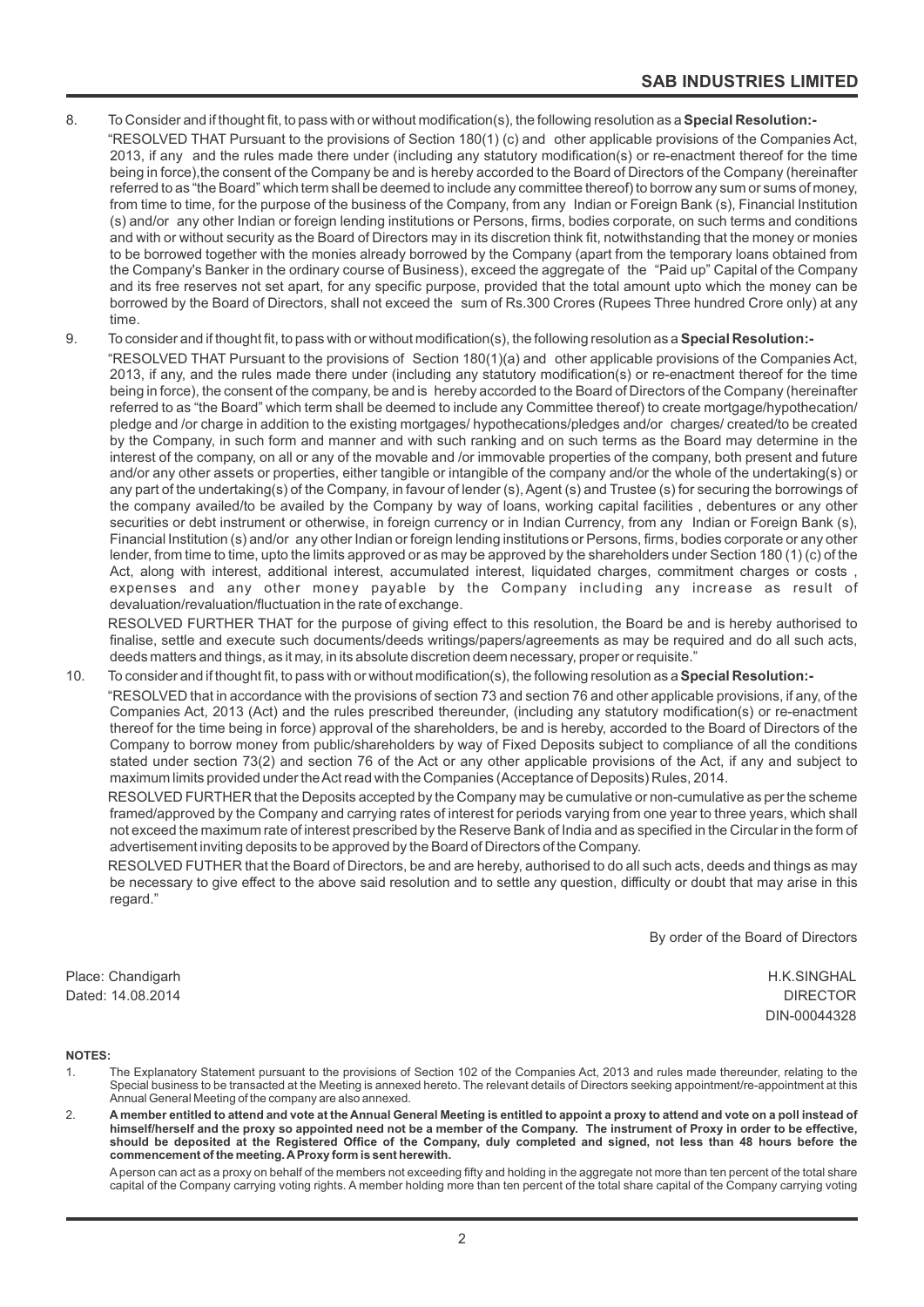rights may appoint a single person as proxy and such person shall not act as a proxy for any other person or shareholder.

During the period beginning 24 hours before the time fixed for the commencement of the meeting and ending with the conclusion of the meeting, a member would be entitled to inspect the proxies lodged at any time during the business hours of the Company, provided that not less than three days of notice in writing is given to the Company

- 3. Corporate Members intending to send their authorized representative to attend the meeting are requested to send to the Company, a certified copy of the Board resolution authorizing their representative to attend and vote on their behalf at the meeting.
- 4. The members are requested to bring duly filled attendance slip alongwith their copy of Annual Report at the Meeting.
- 5. In case of joint holders attending the meeting, only such joint holder who is higher in the order of the names will be entitled to vote.
- 6. The Register of Members and Share Transfer Books of the Company will remain closed from **22.09.2014 to 30.09.2014** (both days inclusive).
- 7. The Securities and Exchange Board of India (SEBI) has mandated the submission of Permanent Account Number (PAN) by every participant in securities market. Members holding shares in electronic form are, therefore, requested to submit the PAN to their Depository Participants with whom they are maintaining their demat accounts. Members holding shares in physical form can submit their PAN details to the company or Registrar and Share Transfer Agent.
- 8. Electronic copy of the Annual Report for 2013-14 is being sent to all the members whose email IDs are registered with the Company/Depository Participants(s) for communication purposes. For members who have not registered their email address, physical copies of the Annual Report for 2013-14 are being sent by the permitted mode.
- 9. **Members who have not registered their e-mail addresses so far are requested to register their e-mail addresses with Registrar and Share Transfer Agents of the Company/ Depository Participant (s) , for receiving all communication including Annual Report . Notices, Circulars, etc from the Company electronically.**
- 10. Members may also note that the Notice of the Annual General Meeting and the Annual Report for 2013-14 will also be available on the Company's website www.sabindustries.in for their download. The physical copies of the aforesaid documents will also be available at the Company's Registered Office for inspection during normal business hours on working days.
- 11. The Company is maintaining the "INVESTORS SERVICE CELL" at its Head Office at SCO 49-50, Sector 26, Madhya Marg, Chandigarh 160019.
- 12. Members having any queries relating to Annual Report are requested to send their queries at least seven days before the date of the Meeting.

#### 13. **Voting through electronic means**

A. In compliance with provisions of Section 108 of the Companies Act, 2013 and Rule 20 of the Companies (Management and Administration) Rules, 2014, the Company is pleased to provide members facility to exercise their right to vote at the Annual General Meeting (AGM) by electronic means and the business may be transacted through e-Voting Services provided by Central Depository (Services) India Limited (CDSL).

#### **Steps for e-voting**

- **(i) The voting period begins on September 24, 2014 at 9.00 a.m. and will end on September 26, 2014 at 6.00 p.m.** During this period shareholders' of the Company, holding shares either in physical form or in dematerialized form, as **on 22nd August, 2014 (cut off date),** may cast their vote electronically. The e-voting module shall be disabled by CDSL for voting thereafter. The members are requested to note that once vote on a resolution is cast electronically, he shall not be allowed to change it subsequently.
- (ii) Log on to the e-voting website **www.evotingindia.com**
- (iii) Click on shareholders
- (iv) Now Enter your User ID
	- a. For CDSL: 16 digits beneficiary ID
	- b. For NSDL: 8 Character DPID followed by 8 Digits Client ID
	- c. Members holding shares in Physical Form should enter Folio Number registered with the Company
- (v) Next enter the Image Verification as displayed and Click on Login.
- (vi) If you are holding shares in Demat form and had logged on to **www.evotingindia.com** and voted on an earlier voting of any Company, then your existing password is to be used.
- (vii) If you are a first time user follow the steps given below:

#### **For Members holding shares in Demat Form and Physical Form**

- PAN\* Enter your 10 digit alpha-numeric \*PAN issued by Income Tax Department (Applicable for both demat shareholders as well as physical shareholders)
	- Members who have not updated their PAN with the Company/Depository Participant are
	- requested to use the first two letters of their name and the 8 digits of the sequence number n the PAN field.
	- In case the sequence number is less than 8 digits enter the applicable number of 0's before the number after the first two<br>characters of the name in CAPITAL letters. Eg. If your name is Ramesh Kumar with sequence number 1 RA00000001 in the PAN field.
- DOB# Enter the Date of Birth as recorded in your demat account or in the company records for the said demat account or folio in dd/mm/yy format.

| Dividend | Enter the Dividend Bank Details as recorded in your demat account or in the company records for |
|----------|-------------------------------------------------------------------------------------------------|
| Bank     | the said demat account or folio.                                                                |
| Details# |                                                                                                 |

#Please enters the DOB or Dividend Bank Details in order to login. If the details are not recorded with the depository or<br>company please enter **the number of shares held by you as on the cut off date** in the Dividend Bank

- (viii) After entering these details appropriately, click on "SUBMIT" tab.
- (ix) Members holding shares in physical form will then reach directly the Company selection screen. However, members holding shares in demat form will now reach 'Password Creation' menu wherein they are required to mandatorily enter their login password in the new password field. Kindly note that this password is to be also used by the demat holders for voting for resolutions of any other company on which they are eligible to vote, provided that company opts for e-voting through CDSL platform. It is strongly recommended not to share your password with any other person and take utmost care to keep your password confidential.
- (x) For Members holding shares in physical form, the details can be used only for e-voting on the resolutions contained in this Notice.
- (xi) Click on the name of the Company i.e. SAB Industries Limited/ "Electronic Voting Sequence Number".
- (xii) On the voting page, you will see "RESOLUTION DESCRIPTION" and against the same the option "YES/ NO" for voting. Select the option YES or NO as desired. The option "YES" implies that you assent to the Resolution and option "NO" implies that you dissent to the Resolution. (xiii) Click on the "RESOLUTIONS FILE LINK" if you wish to view the entire Resolution details.
- (xiv) After selecting the resolution you have decided to vote on, click on "SUBMIT". Aconfirmation box will be displayed. If you wish to confirm your vote, click on "OK", else to change your vote, click on "CANCEL" and accordingly modify your vote.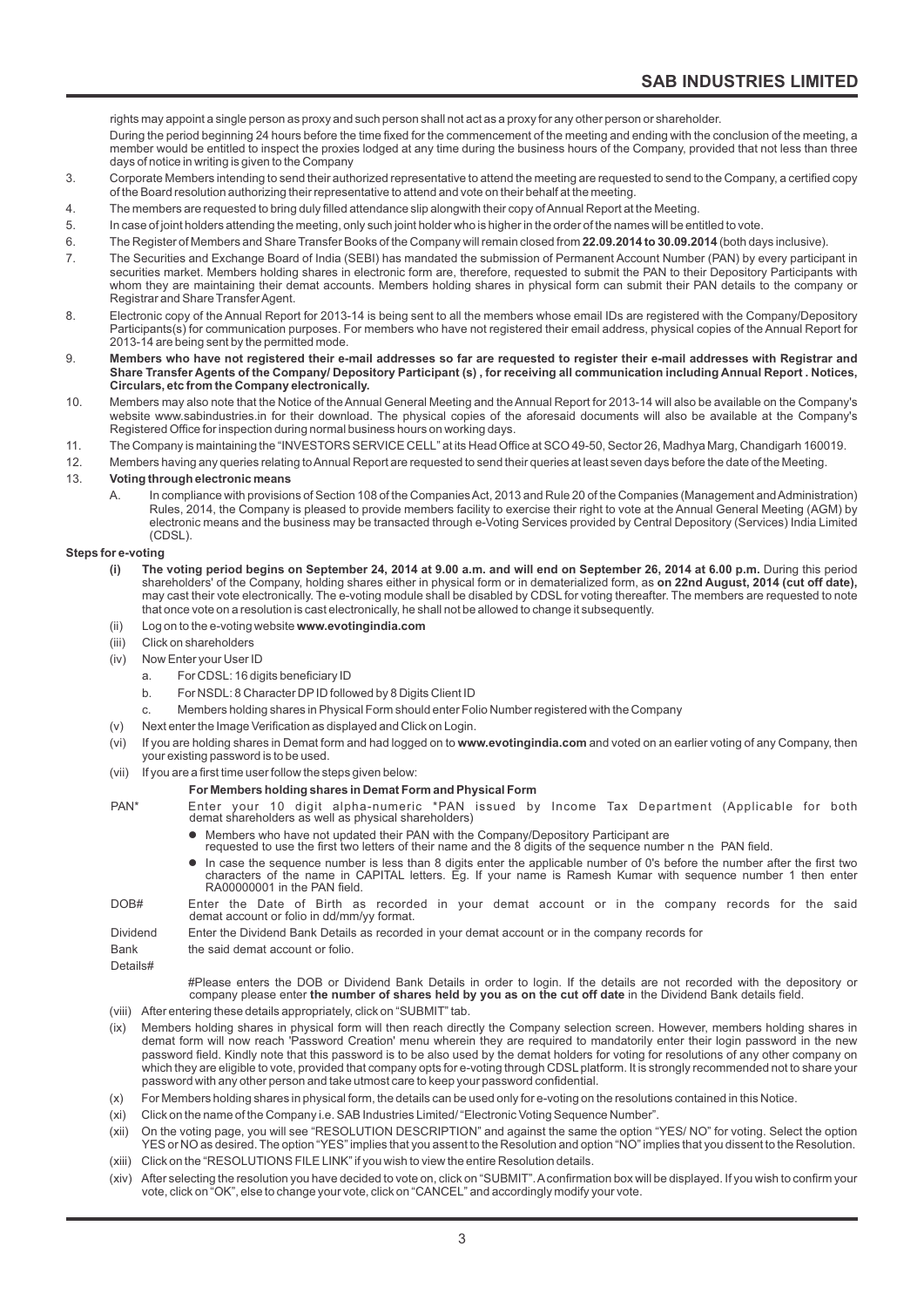- (xv) Once you "CONFIRM" your vote on the resolution, you will not be allowed to modify your vote.
- (xvi) You can also take out print of the voting done by you by clicking on "Click here to print" option on the Voting page.
- (xvii) If Demat account holder has forgotten the changed password then enter the User ID and the image verification code and click on Forgot Password & enter the details as prompted by the system.
- (xviii) **Note for Non-Individual Shareholders and Custodians:**

 Non-Individual shareholders (i.e. other than Individuals, HUF, NRI etc.) and Custodians are required to log on to **www.evotingindia.com** and register themselves as Corporate.

Ascanned copy of the Registration Form bearing the stamp and sign of the entity should be emailed to **helpdesk.evoting@cdslindia.com.**

 After receiving the login details they have to create a compliance user using admin login and password. The compliance user would be able to link the account(s) which they wish to vote on.

 The list of accounts should be mailed to **helpdesk.evoting@cdslindia.com** and on approval of the accounts they would be able to cast their vote.

 A scanned copy of the Board Resolution and Power of Attorney (POA) which they have issued in favour of the Custodian, if any, should be uploaded in PDF format in the system for the scrutinizer to verify the same.

The members are requested to keep their password confidential and can also use the same for all subsequent voting on CDSL platform.

In case you have any queries or issues regarding e-voting, you may refer the Frequently Asked Questions ("FAQs") and e- voting manual available at **www.evotingindia.com** under help section or write an email to **helpdesk.evoting@cdslindia.com**.

- (xiv) The Board of Directors has appointed Mr. S.K.Sikka, Practicing Company Secretary to scrutinize the e-voting process in a fair and transparent manner.
- (xv) The Scrutinizer shall within a period not exceeding three (3) working days from the conclusion of the e-voting period unblock the votes and make a Scrutinizer's Report of the votes cast in favour or against, if any, forthwith to the Chairman of the Company.
- (xvi) The Results shall be declared on or after the AGM of the Company. The Results declared along with the Scrutinizer's Report shall be placed on the Company's website and on the website of CDSL within two (2) days of passing of the resolutions at the AGM of the Company and communicated to the Bombay Stock Exchange.
- 14. Relevant documents referred to in the notice and the explanatory Statement are open for inspection by members at the registered office of the company on all working days during Normal business hours (09:30 am to 5.30 pm) upto and including the date of meeting.

#### **EXPLANATORYSTATEMENT PURSUANT TO SECTION 102 OF THE COMPANIES ACT, 2013**

#### **ITEM NO. 5 to 7**

The Company had, pursuant to the provisions of Clause 49 of the Listing Agreement entered into with the Stock Exchanges, appointed Shri Shyam Sunder Dawra, Shri Kanwarjit Singh and Shri Vijay Goverdhandas Kalantri as Independent Directors at various times. The period of office of these Directors was liable to determination by retirement of Director by rotation under the erstwhile applicable provisions of the Companies Act, 1956.

As per the provisions of Section 149(4) of the Companies Act, 2013, (the ACT) which has come into force with effect from 1st April, 2014, every listed company is required to have at least one-third of the total number of Directors as Independent Directors. Further, Section 149(10) of the Act provides that an Independent Director shall hold office for a term of up to five consecutive years on the Board of a company and is not liable to retire by rotation pursuant to Section 149(13) read with Section 152 of the Act.

To meet the recent modifications brought in by the Act and Listing Agreement, it is proposed to appoint Shri Shyam Sunder Dawra, Shri Kanwarjit Singh and Shri Vijay Goverdhandas Kalantri as Independent Directors of the Company with effect from 30.09.2014 upto 30.09.2019.

The notices in writing proposing their appointment/ re-appointment alongwith the deposit of requisite amount under Section 160 of the Act, have been received from the members of the Company. Their period of office shall not be liable to determination by retirement of directors by rotation and they shall not be counted in the total strength of the Board for determination by retirement of directors by rotation.

The Board of Directors have recommended the appointment of these Directors as Independent Directors with effect from 30.09.2014 upto 30.09.2019.

All these Directors, have given a declaration to the Board that they meet the criteria of independence as provided under section 149 (6) of the Act. In the opinion of the Board, each of these directors fulfill the conditions specified in the Act and Rules framed thereunder for appointment as independent Director and they are independent of the Management .These Directors are not disqualified from being appointed as Director in terms of section 164 of the Companies Act, 2013 and they have given their consent to act as Director.

The terms and conditions of appointment of the above Directors shall be open for inspection by the Members at the registered office of the Company during normal business hours on any working days.

A brief profile and other details of the Independent Directors to be appointed, whose appointment is proposed at Item Nos. 5 to 7 of the accompanying Notice, have been given in the annexure attached. This statement may be regarded as disclosure under clause 49 of the listing Agreement also.

Shri Shyam Sunder Dawra, Shri Kanwarjit Singh and Shri Vijay Goverdhandas Kalantri are concerned or interested in the Resolutions mentioned at Item No. 5 to 7 of the accompanying Notice respectively relating to their own appointment. No other director, Key Managerial Personnel of the Company or their respective relatives are concerned or interested, financially or otherwise, in the resolutions mentioned at Item No. 5 to 7 of the accompanying Notice.

The Board recommends the resolutions mentioned at Item No. 5 to 7 of the accompanying Notice.

#### **Item No. 8 & 9**

As per the provisions of Section 180 (1)(c) and 180 (1) (a) of the companies Act, 2013 which were notified on 12th September, 2013 and based on the clarification thereof issued by GOI, MCAvide General Circular No. 04/2014 dated 25th March, 2014, the Resolution passed u/s 293 of the Companies Act, 1956 prior to 12.09.2013 with reference to borrowings (subject to the limits prescribed) and/or creation of security on assets of the company will be regarded as sufficient compliance of the requirements of section 180 of the new Act, for a period of one year from the date of notification of Section 180.

The Board of Directors of the your company has approved these items in the Board Meeting dated 14.08.2014 and recommends the resolutions mentioned at Item No. 8 & 9 of the accompanying Notice, for the approval of Shareholders of the company as **Special Resolutions.**

None of the Directors, Key Managerial Personnel of the Company or their respective relatives are concerned or interested, financially or otherwise, in the resolution mentioned at Item No. 8 & 9 of the accompanying Notice.

#### **Item No. 10**

Section 73(2) and Section 76 of the Companies Act, 2013 read with the Companies (Acceptance of Deposits) Rules, 2014, makes it mandatory for the Company to obtain approval of the shareholders before accepting any deposits from the shareholders/ public by way of Fixed Deposits. As the conditions and maximum limits for accepting deposits from the Shareholders/public has been laid down in the Companies (Acceptance of Deposits) Rules, 2014, approval of the shareholders by way of special resolution, is being obtained for accepting deposits from the shareholders/public after complying with all the conditions stated in Section 73(2)/ Section 76 of the Act and the Companies (Acceptance of Deposits) Rules, 2014. Pursuant to Section 76 read with Companies (Acceptance of Deposits) Rules, 2014, it is therefore necessary for the shareholders to pass a special resolution as set out at Item No. 10 of the Notice.

None of the Directors of the Company and /or Key Managerial Personnel of the Company and their relatives are concerned or interested financially or otherwise, in the resolution.

The Board recommends special resolution for the approval of the Members set out at Item no.10.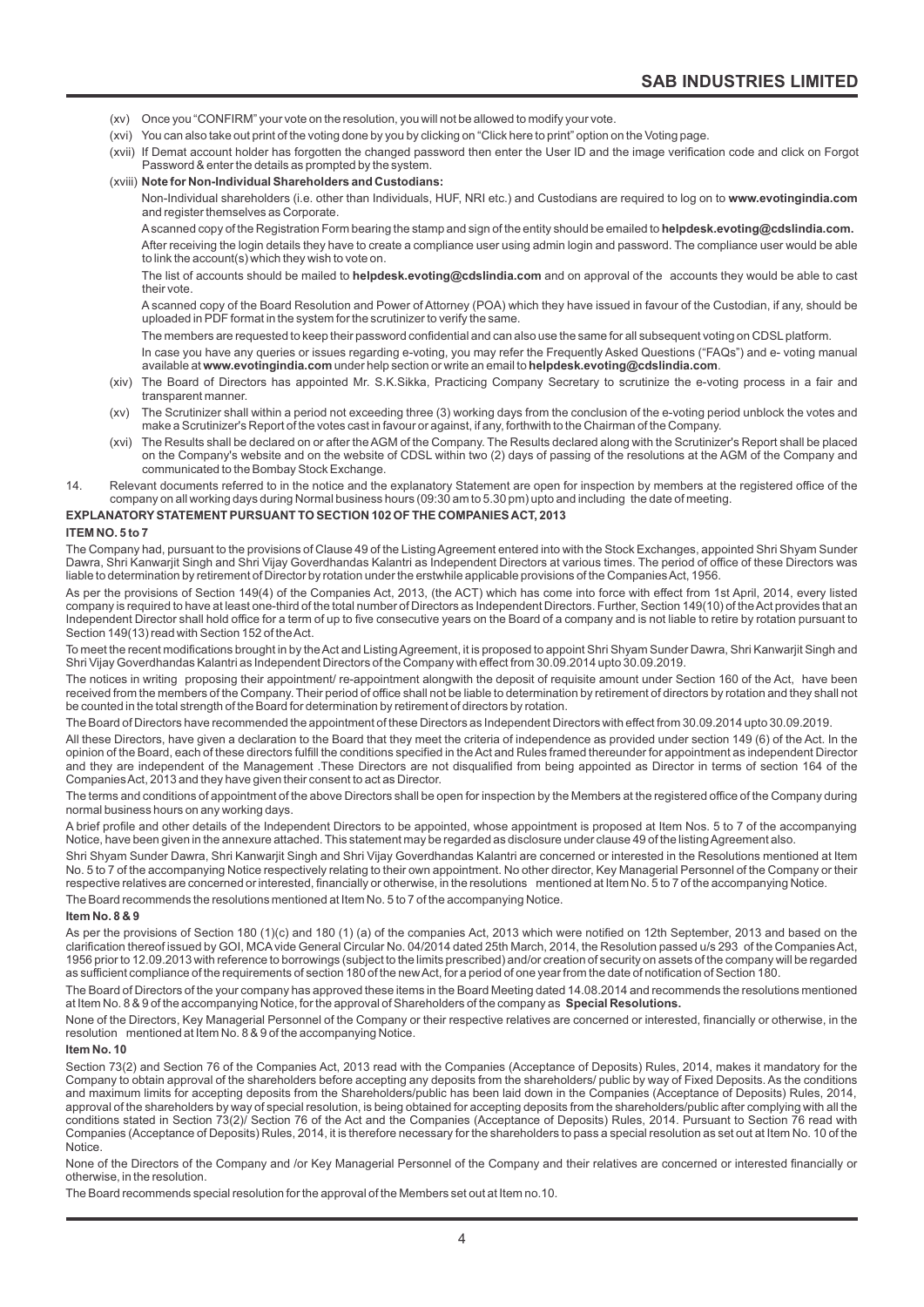## **DETAILS OF DIRECTORS SEEKING APPOINTMENT/ RE-APPOINTMENT IN ANNUALGENERAL MEETING**

| Name of Director<br>(DIN)                                                                               | Sh. Shyam Sunder<br>Dawra (DIN-<br>00310987)                                                                                                                                                                                                                                                                                                                                                                                                                                                                                                                                                                                                                                                                                                                                                                                                                                                                                                                                                                                                                                                                                                        | Sh. Kanwarjit Singh<br>(DIN-02116031) | Sh. Vijay<br>Goverdhandas<br>Kalantri (DIN-<br>00019510)                                                                                                                                          | Shri Humesh Kumar<br>Singhal (DIN-<br>00044328)                                                                                                                       | Shri Sanjay Garg<br>(DIN-00030956) |
|---------------------------------------------------------------------------------------------------------|-----------------------------------------------------------------------------------------------------------------------------------------------------------------------------------------------------------------------------------------------------------------------------------------------------------------------------------------------------------------------------------------------------------------------------------------------------------------------------------------------------------------------------------------------------------------------------------------------------------------------------------------------------------------------------------------------------------------------------------------------------------------------------------------------------------------------------------------------------------------------------------------------------------------------------------------------------------------------------------------------------------------------------------------------------------------------------------------------------------------------------------------------------|---------------------------------------|---------------------------------------------------------------------------------------------------------------------------------------------------------------------------------------------------|-----------------------------------------------------------------------------------------------------------------------------------------------------------------------|------------------------------------|
| Date of Birth                                                                                           | 11/10/1943                                                                                                                                                                                                                                                                                                                                                                                                                                                                                                                                                                                                                                                                                                                                                                                                                                                                                                                                                                                                                                                                                                                                          | 14/11/1943                            | 05/01/1949                                                                                                                                                                                        | 12/01/1951                                                                                                                                                            | 09/09/1968                         |
| Date of first<br>Appointment                                                                            | 21/04/2008                                                                                                                                                                                                                                                                                                                                                                                                                                                                                                                                                                                                                                                                                                                                                                                                                                                                                                                                                                                                                                                                                                                                          | 29/03/2008                            | 30/12/2005                                                                                                                                                                                        | 30/11/1996                                                                                                                                                            | 25/03/2006                         |
| Qualification<br><b>Experience in Specific</b><br>functional areas                                      | Sh. Humesh Kumar<br>Sh. Shyam Sunder<br>Sh. Kanwarjit Singh, is<br>Sh. Vijay Kalantri, is<br>Dawra is an eminent<br>retired as Secretary<br>Government<br>Singhal, a qualified<br>IAS Officer of 1967<br>Member Engineering,<br><b>Commercial Diploma</b><br>Chartered Accountant,<br>Railway Board & Ex.<br>has more than 40<br>batch of Punjab Cadre<br>and Textile Diploma<br>Officio Secretary<br>Holder from Sasmira.<br>and retired as<br>years of wide and<br>Govt. of India.<br>varied experience in<br>secretary personnel,<br>He is an industrialist<br>Govt. of India.<br>and has over 40 years<br>the area of<br>of experience in<br>Management and<br>Corporate Finance.<br>industry in textiles,<br>leasing finance and<br>infrastructure<br>development. He is<br>Chairman & Managing<br>Director of Dighi Port<br>Ltd., which is<br>developing a Port/<br>SEZ in Maharashtra.<br>He is the President of<br>All India Association of<br>Industries, Indian<br>Council of Foreign<br>Trade and Indo-Polish<br>Chamber of<br>Commerce & Industry.<br>He is also the member<br>of various prestigious<br>Govt. Bodies/<br>Institutions. |                                       | Shri Sanjay Garg, a<br>Cost and Works<br>Accountant and a Law<br>Graduate, is a well<br>qualified and<br>experienced<br>professional. He has<br>held various<br>Managerial/Advisory<br>positions. |                                                                                                                                                                       |                                    |
| List of companies in<br>which outside<br>Directorships held                                             | - Steel Strips<br>Nil<br>Balaji Infra Projects<br><b>Steel Strips</b><br>Infrastructures Ltd.<br>Infrastructures Ltd.<br>Ltd<br>Dighi Port Limited<br>- Housing<br>Development And<br>Dighi Rail<br>Indian Acrylics Ltd.<br>Infrastructure Limited<br>Infrastructure Limited<br>Steel Strips Ltd.<br>SAB Udyog Ltd.<br>- Ambience Private<br>Dighi Project<br>Limited<br>Development<br>Malwa Chemtex<br><b>Company Limited</b><br>- Sunlife Holdings<br>Udyog Ltd. etc.<br>V I P Industries<br><b>Private Limited</b><br>Limited<br>Gannon Dunkerley<br>And Company Limited<br>Vindhyachal Hydro<br>Power Limited<br>All India Association<br>Of Industries<br>Zicom Electronic<br><b>Security Systems</b><br>Limited Etc.                                                                                                                                                                                                                                                                                                                                                                                                                         |                                       | Indion Chemicals Ltd.                                                                                                                                                                             | <b>Steel Strips Ltd</b><br><b>Steel Strips</b><br>Infrastructures Limited                                                                                             |                                    |
| Chairman/ Member of<br>the Committee of<br>Board of Directors of<br>the Company                         | Chairman of Audit<br>Committee                                                                                                                                                                                                                                                                                                                                                                                                                                                                                                                                                                                                                                                                                                                                                                                                                                                                                                                                                                                                                                                                                                                      | Member of Audit<br>Committee          | Nil                                                                                                                                                                                               | Audit Committee,<br><b>Share Transfer</b><br>Committee & Investor<br>Grievance Committee                                                                              | Nil                                |
| Chairman/ Member of<br>the Committee of<br>Directors of other<br>Companies in which<br>he is a Director | Nil                                                                                                                                                                                                                                                                                                                                                                                                                                                                                                                                                                                                                                                                                                                                                                                                                                                                                                                                                                                                                                                                                                                                                 | Nil                                   | Nil                                                                                                                                                                                               | Audit Committee, and<br><b>Investor Grievance</b><br>Committee of Indian<br>Acrylics Limited,<br><b>Steel Strips</b><br>Infrastructures Ltd.<br>and Steel Strips Ltd. | Nil                                |
| No. of shares held in<br>the Company                                                                    | Nil                                                                                                                                                                                                                                                                                                                                                                                                                                                                                                                                                                                                                                                                                                                                                                                                                                                                                                                                                                                                                                                                                                                                                 | Nil                                   | Nil                                                                                                                                                                                               | 70                                                                                                                                                                    | 50                                 |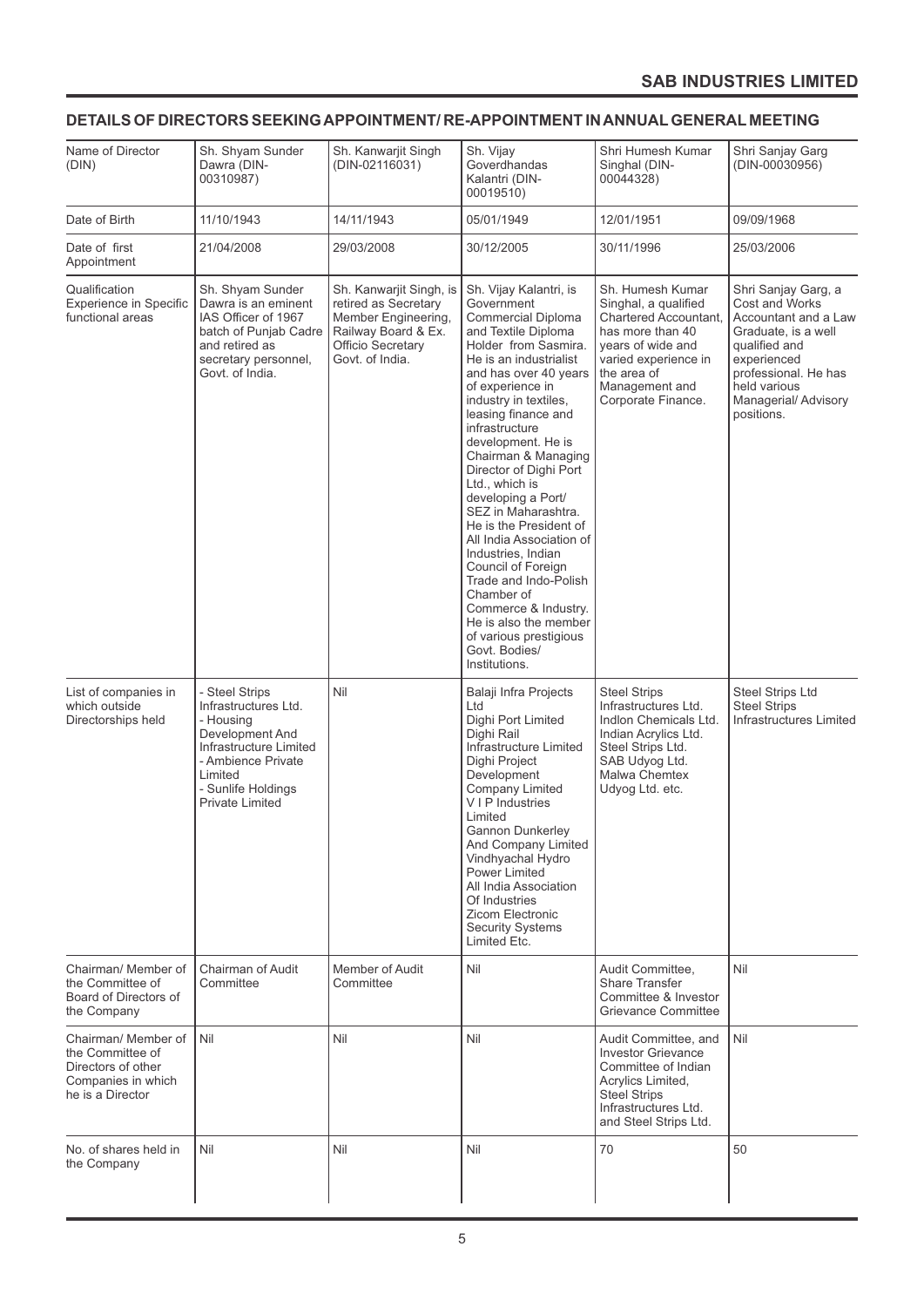## **DIRECTORS' REPORT**

## Dear Members,

The Directors of your Company have pleasure in presenting the Annual Report on Accounts for the Financial Year ending 31st March 2014.

 $\sim$   $\sim$   $\sim$ 

## **FINANCIAL HIGHLIGHTS**

|                                      |         | $(7 \text{ in } \text{Lacs})$ |
|--------------------------------------|---------|-------------------------------|
| <b>PARTICULARS</b>                   | 2013-14 | 2012-13                       |
| Turnover and Other Income            |         |                               |
| - Turnover                           | 1004.66 | 1536.68                       |
| Other Income                         | 261.57  | 1729.75                       |
| <b>Operating Profit</b>              | 308.17  | 2358.03                       |
| <b>Financial Expenses</b>            | 208.76  | 155.23                        |
| Depreciation                         | 40.55   | 46.00                         |
| Net Profit /(Loss) before Income Tax | 58.86   | 2156.80                       |
| Prior period Adjustments             | 1.11    | 29.45                         |
| <b>Tax Expense</b>                   | 20.78   | 431.80                        |
| Profit/ (Loss) after Tax             | 36.97   | 1695.55                       |

## **OPERATIONS AND FUTURE OUTLOOK**

During the year, the turnover of the Company was lower as  $\overline{\tau}$ 1004.66 lac as compared to a turnover of  $\overline{\tau}$ 1536.68 lac during the previous year mainly due to slowdown in Real Estate Business. The Company earned a net profit of  $\overline{\mathfrak{z}}36.97$  lac as against a net profit of  $\bar{\tau}$ 1695.55 lac during the previous year.

## **SEGMENT REPORT**

Your Company has a number of activities in its fold. Its primary business activities include Construction and Engineering, Real Estate, Information Technology and Trading. The Company is registered with various Government Bodies like Uttranchal PWD (B&R), HP PWD (B&R), Haryana PWD (B&R) and PUDAas class-1 contractors. This segment has the largest share of revenue and profits in the performance of the Company. This segment also provides consultancy in the field of civil engineering and preparation and award of claims.

The Infotech Division of the Company undertakes activities of an Internet Service Provider in Punjab Telecom Circle including Punjab, Chandigarh, Panchkula and parts of Haryana and Himachal Pradesh.

The other important segment of activities of your Company is Development and Sale of Real Estate. The Company is already in the process of developing a Housing Complex on Ambala-Chandigarh National Highway, at Derabassi in Punjab.

Abreakup of the segment-wise performance is given in the 'Notes on Accounts' which forms a part of the Balance Sheet.

## **SUBSIDARY COMPANIES**

There is no subsidiary Company reportable under Section 212 of the Companies Act, 1956.

## **DEMATERILISATION**

Effective from 09/05/2011, dematerialization of shares has been permitted by National Securities Depository Limited (NSDL) and ISIN No. INE137M01017 has been allotted to the Company for this purpose. The company has also established its connectivity with Central Depository Services of India (CDSL) vide their letter No. CDSL/ISS/NMP/EQ/33286 of January 15, 2014. SEBI has also confirmed connectivity with both the Depositories vide their notification number CIR/MRD/DP/16/2014 dated May 16, 2014.

## **FINANCIALSTATUS**

There is no change in the 'Issued and Subscribed Capital' of  $\bar{z}$  15,18,83,720, divided into 1,51,88,372 equity shares of  $\bar{\tau}$  10/- each, during the year.

## **DIRECTORS**

The Company had, pursuant to the provisions of clause 49 of the Listing Agreements entered into with Stock Exchanges, appointed Shri S S Dawra, Shri Kanwarjit Singh, Shri Ram K Gupta and Shri Vijay G Kalantri as Independent Directors of the Company.

As per Section 149(4) of the Companies Act, 2013 (Act), which came into effect from April 1, 2014, every listed public Company is required to have at least one third of the total number of Directors as Independent Directors. In accordance with the provisions of section 149 of the Act, these Directors are being appointed as Independent Directors to hold office for a term of five years at the forthcoming Annual General Meeting (AGM) of the Company.

As per the provisions of Companies Act, 2013, Shri Humesh Kumar Singhal and Shri Sanjay Garg, Directors, retire by rotation at the forthcoming Annual General Meeting and being eligible offer themselves for re-appointment.

## **DIVIDEND**

Keeping in view the business commitments, your Company has decided not to declare any dividend for the year 2013-14.

## **INTERNAL CONTROLSYSTEMS**

The internal control systems and processes of your Company cover operational efficiency, accuracy and promptness in financial reporting, compliance with laws and regulations and development of mature, disciplined and effective processes. The processes are also designed to meet the goals of cost, schedule, functionality and quality, thus resulting in higher levels of customer satisfaction.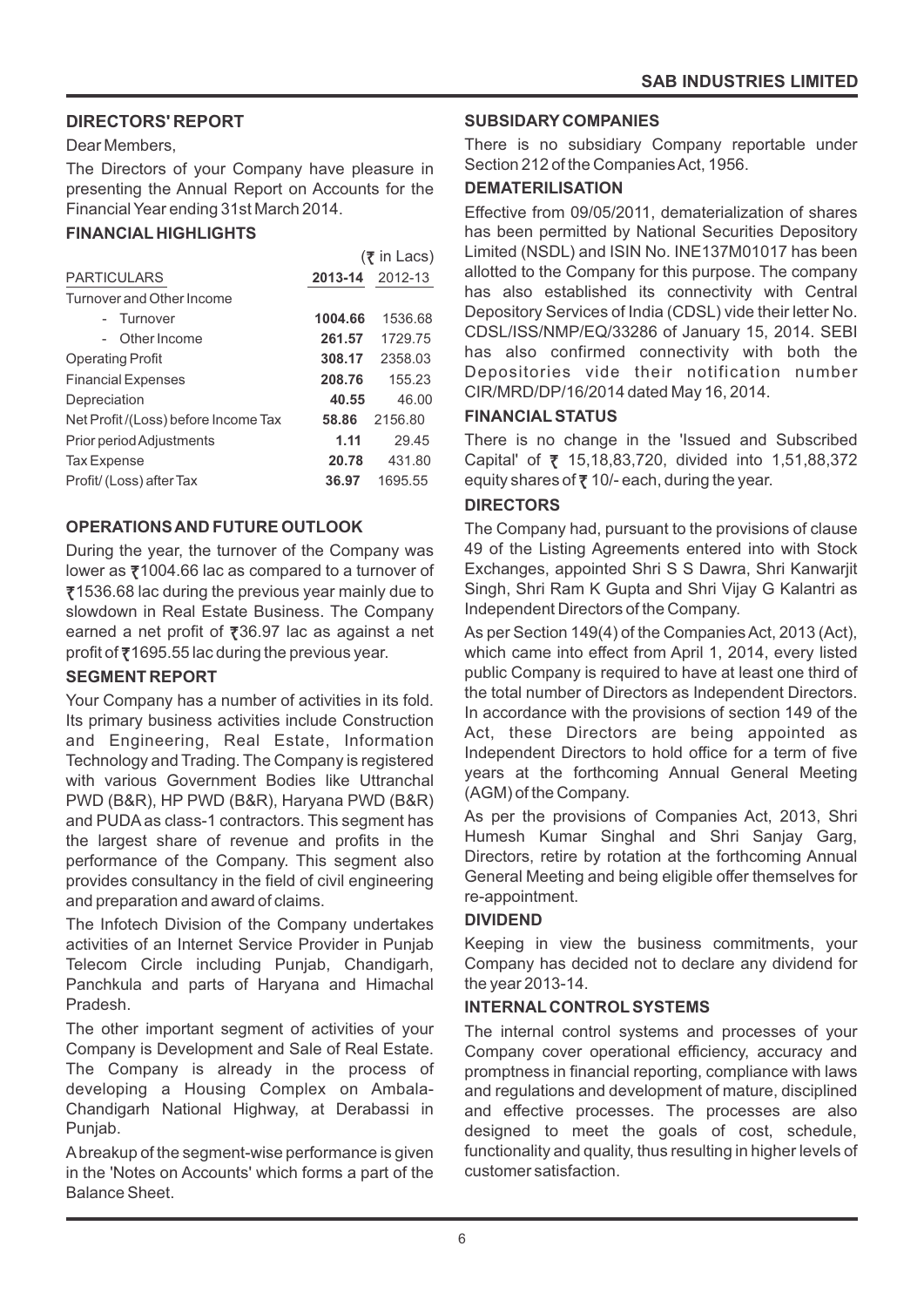## **CORPORATE GOVERNANCE**

A separate section on Corporate Governance forms part of the Directors' Report in pursuance to Clause 49 of the Listing Agreement with Stock Exchanges.

## **FIXED DEPOSITS**

The Company has accepted deposits from the public within the meaning of the provisions of Section 58A of the Companies Act, 1956. There has not been any default in repayment of deposits or payment of interest thereon during the year. There are no unpaid or unclaimed deposits as at the end of the year.

## **AUDITORS**

M/s S.C. Dewan & Co., Chartered Accountants were appointed as Statutory Auditors of the Company to hold office till the conclusion of the ensuing Annual General Meeting. The Auditors retire at the ensuing Annual General Meeting and, being eligible, have offered themselves for re-appointment. They have confirmed their eligibility and willingness to accept office if re-appointed. The company has received a certificate from them pursuant to Companies (Audit & Auditors) Rules 2014 read with Section 139 & 141 of the Companies Act, 2013, confirming their eligibility for reappointment, and that they are not disqualified for re-appointment.

The Notes on Financial Statements referred to in the Auditors' Report are self-explanatory and do not call for any further comments.

Regarding valuation of Investments in quoted shares and Agricultural Lands & Buildings, the same has been done at cost, instead of market price, to comply with the Accounting Standards.

## **INSURANCE**

All the insurable Properties and Assets of the Company have been adequately insured.

## **MANAGEMENT DISCUSSION AND ANALYSIS**

Your Company is engaged in 'Construction & Engineering', InfoTech, Real Estate and Trading business.

Real Estate business is again picking up in the country. The Company is gearing up to seize this opportunity to grow. The Company has already launched a Housing Complex named "SSL HIGHWAY TOWERS" at Derabassi near Chandigarh. The business is expected to pick up in the near future.

## **DIRECTORS' RESPONSIBILITYSTATEMENT**

Pursuant to Section 217(2AA) of the Companies Ac, 1956, the Directors' confirm that :

i) in preparation of the Balance Sheet and the Profit and Loss Account and Cash Flow Statement of the Company, the applicable accounting standards have been followed alongwith proper explanation relating to material departures.

- ii) the Directors have selected such accounting policies and applied them consistently and made judgements and estimates that are reasonable and prudent so as to give a true and fair view of the state of affairs of the Company at the end of the financial year and of the profit of the Company for that period.
- iii) the Directors have taken proper and sufficient care for the maintenance of adequate Accounting records in accordance with the provisions of the Companies Act, 1956, for safeguarding the assets of the company and for preventing and detecting fraud and other irregularities.
- (iv) The annual accounts have been prepared on a going concern basis.

## **CONSERVATION OF ENERGY, TECHNOLOGY ABSORPTION AND FOREIGN EXCHANGE EARNINGS AND OUTGO**

- (a) The provisions of Section 217(1)(e) of the Companies Act, 1956 with regard to Conservation of Energy and Technology Absorption are not applicable as your Company is not engaged in any Industrial activities.
- (b) Foreign Exchange Earnings and Outgo:

|            | 31.03.2014               | 31.03.2013              |
|------------|--------------------------|-------------------------|
| - Earnings | $\overline{6}3.67$ Lacs  | ₹1431.30 Lacs           |
| - Outgo    | $\overline{5}$ 4.87 Lacs | $\overline{3}$ .89 Lacs |

## **PARTICULARS OF EMPLOYEES**

Relations during the period under review continued to be peaceful and harmonious. There was no employee who was drawing a salary of  $\overline{\mathcal{F}}$ 60,00,000/- and above per annum if employed for full year, or a salary of  $\overline{\mathbf{z}}$ 5,00,000/- and above per month if employed for a part of the year.

## **ACKNOWLEDGMENTS**

Your Directors would like to place on record their sincere appreciation for the wholehearted support and contributions made by all employees of the Company, Customers, Bankers and Government Authorities. The Directors also express their gratitude to the shareholders for their valuable and un-stinted support.

For and on behalf of Board,

| Place: CHANDIGARH | H.K.Singhal | AVINASH SHARMA            |
|-------------------|-------------|---------------------------|
| Date: 30.05.2014  | Director    | <b>Executive Director</b> |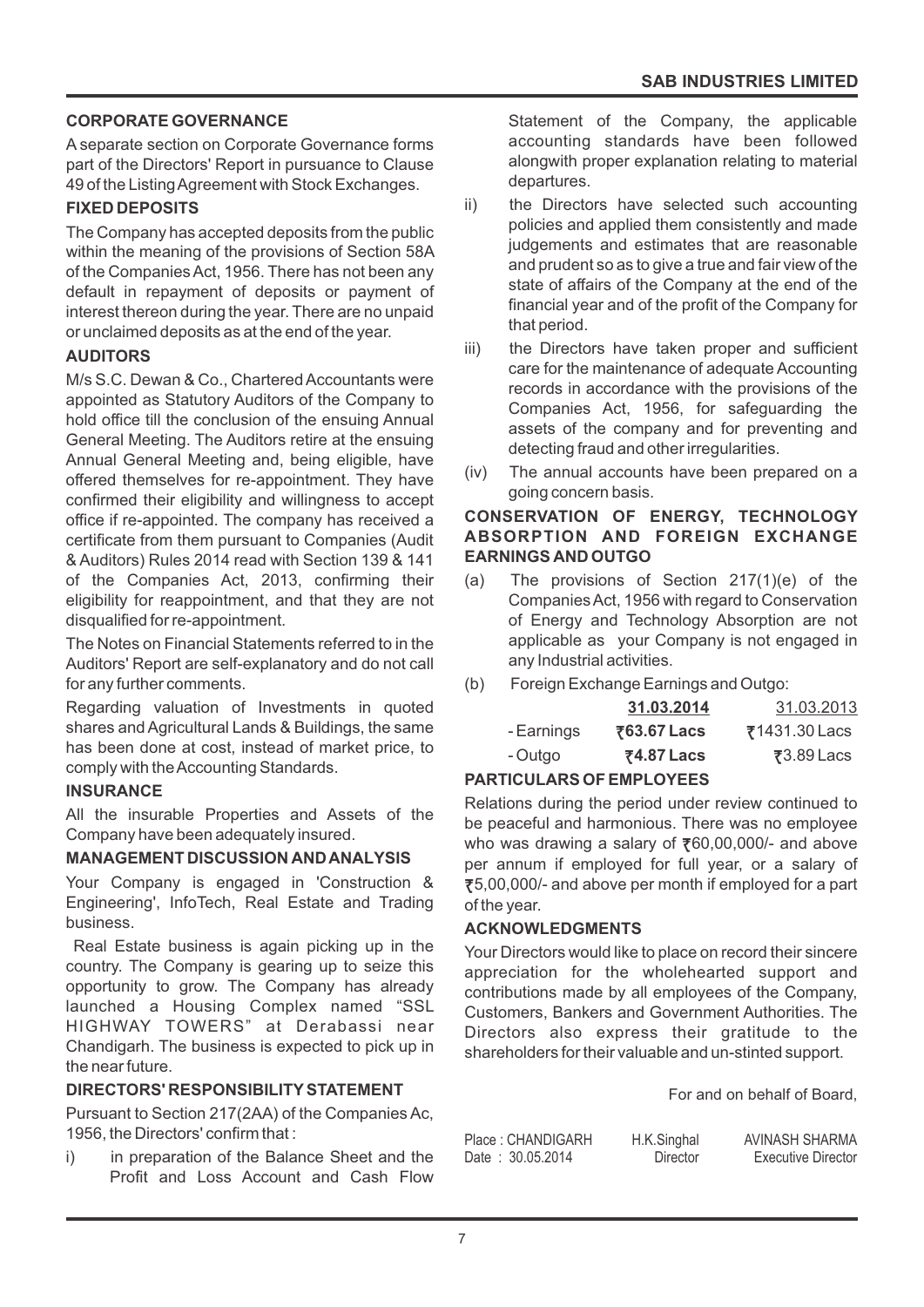## **CORPORATE GOVERNANCE**

#### **REPORT ON CORPORATE GOVERNANCE**

#### **(I) Abrief statement on Company's philosophy on code of governance:**

SAB Industries Ltd. (SABIL) believes in practicing the principles of good corporate governance, disclosure and transparency in all its activities and processes. Towards this objective, SABIL has always focused on good corporate governance, which it considers as a key driver of sustainable corporate growth and long term value creation.

#### **(II) BOARD OF DIRECTORS**

Composition and category of Directors:

- (i) The Company's policy is to have appropriate mix of Executive and Non-Executive Directors to maintain the independence of the Board and to separate the Board functions of governance and management. At Present, the Board of Directors comprises of 8 Directors with a Non-Executive Chairman. Of the Eight Directors, 7 (i.e. 87.5%) are Non-Executive Directors, including 4 (i.e. 50%) Independent Directors. None of the Non-Executive/ Independent Directors has any material pecuniary relationship or transactions with the Company.
- (ii) Five Board Meetings were held during the year and gap between two meetings did not exceed four months. The dates on which the Board Meetings were held are 25.05.13, 12.08.13, 06.11.13 and 14.02.14.
- (iii) The names and categories of the directors on the Board, their attendance at Board Meetings and Annual General Meeting held during the year and the number of Directorships and Committee chairmanships/ memberships held by them in other companies is given below. Other Directorships do not include directorships of private limited companies, foreign companies, and companies under Section 25 of the Companies Act. Chairmanships/ Memberships of Board Committees include only that of Audit and Shareholders/ Investors Grievance Committees.

#### **The detail of Board Meetings, number of Directorships and Committee Memberships held by Directors**

| Name of Director<br>and Designation | Category                              |      | No. of Board<br>meetings held<br>during the year<br>2012-13 | Whether<br>attended<br>last AGM held<br>on 30th<br>Sept., 2013 | No. of Directorships<br>in other<br>Public companies |                | No. of Committee<br>positions held<br>in other<br>public companies |        |
|-------------------------------------|---------------------------------------|------|-------------------------------------------------------------|----------------------------------------------------------------|------------------------------------------------------|----------------|--------------------------------------------------------------------|--------|
|                                     |                                       | Held | Attended                                                    |                                                                | Chairman                                             | Member         | Chairman                                                           | Member |
| Sh. R.K.Garg,                       | Promoter                              | 4    | 4                                                           | <b>No</b>                                                      | 3                                                    | 3              |                                                                    | Nil    |
| Chairman                            | Non Executive                         |      |                                                             |                                                                |                                                      |                |                                                                    |        |
|                                     | <b>Director</b>                       |      |                                                             |                                                                |                                                      |                |                                                                    |        |
| Sh. Avinash Sharma                  | <b>Executive Director</b>             | 4    | 4                                                           | Yes                                                            | Nil                                                  | 3              | Nil                                                                | Nil    |
| Sh. Ram K Gupta                     | Non Executive<br>Independent Director | 4    | 3                                                           | <b>No</b>                                                      | Nil                                                  | 3              | Nil                                                                | Nil    |
| Sh. Sanjay Garg                     | Non Executive                         | 4    | 3                                                           | Yes                                                            | Nil                                                  | $\mathfrak{p}$ | Nil                                                                |        |
|                                     | <b>Director</b>                       |      |                                                             |                                                                |                                                      |                |                                                                    |        |
| Sh. Vijay G Kalantri                | Non Executive                         | 4    |                                                             | <b>No</b>                                                      | 3                                                    | 15             | Nil                                                                | 5      |
|                                     | Independent Director                  |      |                                                             |                                                                |                                                      |                |                                                                    |        |
| Sh. Kanwarjit Singh                 | Non Executive                         | 4    |                                                             | <b>No</b>                                                      |                                                      |                |                                                                    |        |
|                                     | Independent Director                  |      |                                                             |                                                                |                                                      |                |                                                                    |        |
| Sh. S. S. Dawra                     | Non Executive                         | 4    | 3                                                           | <b>No</b>                                                      |                                                      | $\mathfrak{p}$ |                                                                    |        |
|                                     | Independent Director                  |      |                                                             |                                                                |                                                      |                |                                                                    |        |
| Sh. H. K. Singhal                   | Non Executive Director                | 4    | 4                                                           | Yes                                                            | Nil                                                  | 6              | Nil                                                                |        |

(iv) None of the Non-Executive Directors has any material pecuniary relationship or transactions with the Company. The Company has not entered into any materially significant transactions with its Directors/ Management or relatives etc. affecting the interest of the Company at large, except in normal course of business.

(v) During the year, information as mentioned in annexure 1Ato Clause 49 of the listing agreement has been placed before the Board for its consideration.

(vi) **Directors retiring by rotation and being considered for reappointment:**

As per the provisions of Companies Act, 2013, Shri Humesh Kumar Singhal and Shri Sanjay Garg, Directors, retire by rotation at the forthcoming Annual General Meeting and being eligible offer themselves for re-appointment.

#### **BRIEF DESCRIPTION OF DIRECTORS RETIRING BY ROTATION:**

#### **Shri H K Singhal**

Shri H K Singhal, a Chartered Accountant, has more than 30 years of experience in the area of corporate finance, banking, audit, treasury operations, internal management and management information systems. He has made significant contributions to the company's growth and implementation of investment plans and business strategies. Over the period he occupied several managerial and advisory positions. He holds directorship of various Companies and is a member of audit and other committees. He is the Wholetime Director of Indian Acrylics Limited, a group Company.

Shri H K Singhal holds Directorships in the following other Companies: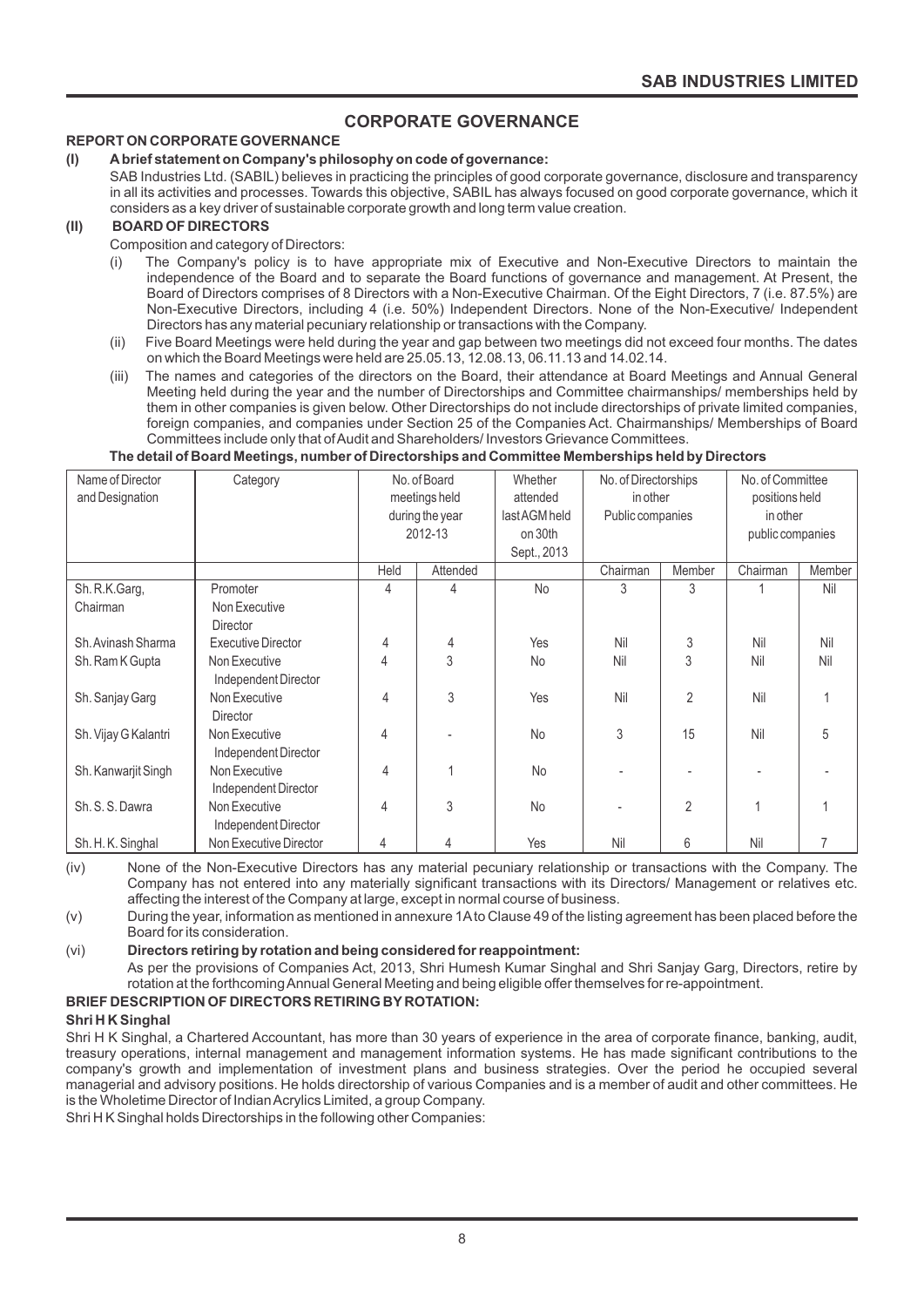## **Name of the Companies/ Firms Nature of interest**

AS ADIRECTOR Steel Strips Infrastructures Ltd. Director Indlon Chemicals Ltd. **Director** Steel Strips Wheels Ltd. **Director** Director S.A.B. Udyog Ltd. **Director** S J Mercantile Pvt. Ltd. **Director** Steel Strips Mercantile Pvt. Ltd. Director Malwa Holdings Pvt. Ltd. Director Munak Financiers Pvt. Ltd. Director Munak Investments Pvt. Ltd. Communist Providence of the Director SAB Developers Pvt. Ltd. Director Munak International Pvt. Ltd. Director Malwa Chemtex Udyog Ltd. **Director** Director Indian Acrylics Limited **Financial Advisor** HOLDING MORE THAN 2% SHARES

Shri H K Singhal is also Member/ Chairman of the following Committees of Board of other Companies:

| <b>Name of Company</b>              | <b>Name of Committee</b>                                                    | <b>Designation</b><br>(Member or<br>Chairman) |
|-------------------------------------|-----------------------------------------------------------------------------|-----------------------------------------------|
| Indian Acrylics Ltd.                | Secretarial Committee, Audit Committee, Sub-Committee,                      | Member                                        |
|                                     | Remuneration Committee & Investor Grievance Committee                       |                                               |
| Steel Strips & Wheels Ltd.          | Audit Committee, Remuneration Committee, Share Transfer                     | Member                                        |
|                                     | Committee, Allotment Committee, Sub-Committee & Investor                    |                                               |
|                                     | Grievance Committee                                                         |                                               |
| <b>Steel Strips Infrastructures</b> | Audit Committee, Share Transfer Committee & Investor                        | Member                                        |
| Ltd.                                | Grievance Committee                                                         |                                               |
| Steel Strips Ltd.                   | Audit Committee, Share Transfer Committee & Investor                        | Member                                        |
|                                     | Grievance Committee                                                         |                                               |
| SAB Industries Ltd.                 | Audit Committee, Share Transfer Committee & Investor<br>Grievance Committee | Member                                        |

#### **Shri Sanjay Garg**

Shri Sanjay Garg, a qualified Cost and Works Accountant and a Bachelor of Laws, is a well qualified and experienced professional and is associated with the Group since 1989 in various managerial and advisory positions.

Shri Sanjay Garg holds Directorships in the following Companies:

|    | Name of the Company               | Nature of Interest        |
|----|-----------------------------------|---------------------------|
| 1. | Steel Strips Ltd.                 | Executive Director        |
| 2. | Steel Strips Infrastructures Ltd. | <b>Executive Director</b> |

Shri Sanjay Garg is also Member/ Chairman of the following Committees of Board of other Companies:

| <b>Name of Company</b>            | <b>Name of Committee</b>        | <b>Designation (Member or</b> |  |  |
|-----------------------------------|---------------------------------|-------------------------------|--|--|
|                                   |                                 | <b>Chairman</b> )             |  |  |
| Steel Strips Infrastructures Ltd. | <b>Share Transfer Committee</b> | Member                        |  |  |
| Steel Strips Ltd.                 | Share Transfer Committee &      | Member                        |  |  |
|                                   | Investor Grievance Committee    |                               |  |  |

#### **(III) AUDIT COMMITTEE**

(i) The terms of reference of Audit Committee are as per relevant guidelines and legislations. The primary objective of the Audit Committee is to monitor and provide effective supervision of the management's financial reporting process with a view to ensure accurate, timely and proper disclosures and transparency and to review the adequacy of internal control systems and functions. During the year under review, four Meetings of the Committee were held.

(ii) The Composition of the Audit Committee and particulars of meetings attended by the members of the Audit Committee are given below:

| <b>Name</b>            | Category | No. of Meetings held during the year |                 |  |
|------------------------|----------|--------------------------------------|-----------------|--|
|                        |          | <b>Held</b>                          | <b>Attended</b> |  |
| 1. Sh. S. S. Dawra     | Chairman |                                      |                 |  |
| 2. Sh. Ram K Gupta     | Member   |                                      |                 |  |
| 3. Sh. Kanwarjit Singh | Member   |                                      |                 |  |
| 4. Sh. H.K. Singhal    | Member   |                                      | 4               |  |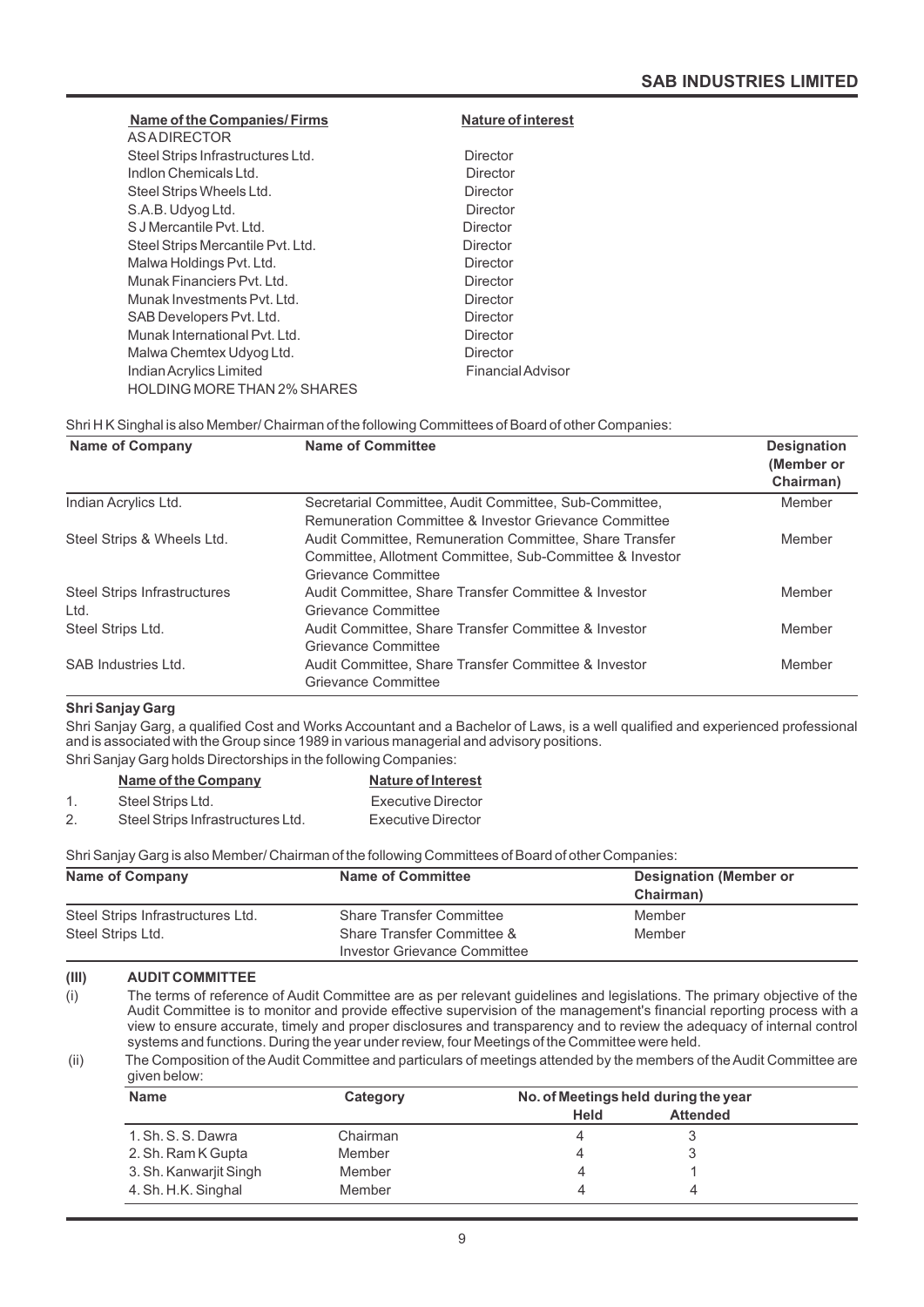| The committee consists of the following members:<br><b>Name</b> |                                                       | No. of Meetings held during the year                                                                   |                                                                                                                                                                                                                                                                                                                                                                                                  |
|-----------------------------------------------------------------|-------------------------------------------------------|--------------------------------------------------------------------------------------------------------|--------------------------------------------------------------------------------------------------------------------------------------------------------------------------------------------------------------------------------------------------------------------------------------------------------------------------------------------------------------------------------------------------|
|                                                                 |                                                       | <b>Held</b>                                                                                            | <b>Attended</b>                                                                                                                                                                                                                                                                                                                                                                                  |
| 1. Sh. H.K. Singhal,                                            |                                                       | None                                                                                                   | <b>NA</b>                                                                                                                                                                                                                                                                                                                                                                                        |
| Non-Executive Director                                          |                                                       |                                                                                                        |                                                                                                                                                                                                                                                                                                                                                                                                  |
| 2. Sh. Avinash Sharma,                                          |                                                       | None                                                                                                   | <b>NA</b>                                                                                                                                                                                                                                                                                                                                                                                        |
| <b>Executive Director</b>                                       |                                                       |                                                                                                        |                                                                                                                                                                                                                                                                                                                                                                                                  |
| <b>INVESTORS GRIEVANCE COMMITTEE</b>                            |                                                       |                                                                                                        |                                                                                                                                                                                                                                                                                                                                                                                                  |
|                                                                 |                                                       | recommends measures for overall improvement in the quality of investor services.                       | The company has constituted an Investor Grievance Committee of Directors to look into the redressal of shareholders' and<br>investors' complaints such as transfer of shares, non-receipt of shares after transfer, non-receipt of dividends and                                                                                                                                                 |
| The committee consists of following members:                    |                                                       |                                                                                                        |                                                                                                                                                                                                                                                                                                                                                                                                  |
| 1. Sh. S. S. Dawra                                              |                                                       | Non Executive, Independent Director.                                                                   |                                                                                                                                                                                                                                                                                                                                                                                                  |
| 2. Sh. Avinash Sharma                                           |                                                       | <b>Executive Director</b>                                                                              |                                                                                                                                                                                                                                                                                                                                                                                                  |
| 3. Sh. HK Singhal                                               |                                                       | Non Executive Director                                                                                 |                                                                                                                                                                                                                                                                                                                                                                                                  |
|                                                                 |                                                       | usually with in 15 days unless there is a dispute or other legal constraint.                           | The Company addresses all complaints, suggestions and grievances expeditiously and replies are sent/ issues resolved                                                                                                                                                                                                                                                                             |
|                                                                 |                                                       | Name, Designation, Address & E-mail of Compliance Officer:                                             |                                                                                                                                                                                                                                                                                                                                                                                                  |
|                                                                 | Sh. H. K. Singhal, Director<br>SAB INDUSTRIES LIMITED |                                                                                                        |                                                                                                                                                                                                                                                                                                                                                                                                  |
|                                                                 |                                                       | Corporate & Regd. Office: SCO49-50,                                                                    |                                                                                                                                                                                                                                                                                                                                                                                                  |
| Sector 26.                                                      |                                                       |                                                                                                        |                                                                                                                                                                                                                                                                                                                                                                                                  |
|                                                                 | Madhya Marg, Chandigarh-160019                        |                                                                                                        |                                                                                                                                                                                                                                                                                                                                                                                                  |
|                                                                 |                                                       | Telephone No. 0172-2793112, 2792385                                                                    |                                                                                                                                                                                                                                                                                                                                                                                                  |
|                                                                 | E-mail: hksinghal@glide.net.in                        |                                                                                                        |                                                                                                                                                                                                                                                                                                                                                                                                  |
|                                                                 |                                                       |                                                                                                        | DETAILS OF REMUNERATION PAID TO EXISTING DIRECTORS FOR THE YEAR ENDED MARCH 31, 2014                                                                                                                                                                                                                                                                                                             |
|                                                                 |                                                       |                                                                                                        | Shri Avinash Sharma is Whole time director of the Company. His particulars and details of remuneration paid is as under:                                                                                                                                                                                                                                                                         |
| Shri Avinash Sharma                                             |                                                       |                                                                                                        |                                                                                                                                                                                                                                                                                                                                                                                                  |
| -Designation                                                    |                                                       | <b>Executive Director</b>                                                                              |                                                                                                                                                                                                                                                                                                                                                                                                  |
| -Last appointed on                                              |                                                       | 01/04/2013                                                                                             |                                                                                                                                                                                                                                                                                                                                                                                                  |
| -Term                                                           |                                                       | Five years                                                                                             |                                                                                                                                                                                                                                                                                                                                                                                                  |
| -Salary                                                         |                                                       | ₹ 2,35,000/- per month                                                                                 |                                                                                                                                                                                                                                                                                                                                                                                                  |
|                                                                 |                                                       | Rent free unfurnished accommodation                                                                    |                                                                                                                                                                                                                                                                                                                                                                                                  |
| - Commission                                                    |                                                       | the work executed by the Company before the said date.                                                 | 5% of net profit inclusive of remuneration mentioned above. For the purpose<br>of calculation, net profit shall exclude the profit generated/ to be generated<br>by the sale of Land, by the sale of Investment in shares, dividend of<br>investment in shares and due to any claim received/ to be received for the<br>cases/ work done before 1st October 2008 or any other receivable against |
|                                                                 |                                                       |                                                                                                        | In addition to the above, the Executive Director shall also be eligible for the following perquisites, which shall not be                                                                                                                                                                                                                                                                        |
| included for computation of the ceiling as specified.           |                                                       |                                                                                                        |                                                                                                                                                                                                                                                                                                                                                                                                  |
|                                                                 |                                                       | -Reimbursement of medical as per the rules of the Company;                                             |                                                                                                                                                                                                                                                                                                                                                                                                  |
|                                                                 |                                                       | -Contribution to Provident Fund @ 12% of basic salary;                                                 |                                                                                                                                                                                                                                                                                                                                                                                                  |
|                                                                 |                                                       |                                                                                                        | -Gratuity Not exceeding half month's basic salary for each completed year of service, subject to Gratuity Act;                                                                                                                                                                                                                                                                                   |
|                                                                 |                                                       |                                                                                                        | -Earned Leave As per Company's Rules (unused portion of the earned leave may be encashed at the end of the tenure,                                                                                                                                                                                                                                                                               |
|                                                                 |                                                       | including extension in tenure, if any, subject to a maximum of 30 days leave);                         |                                                                                                                                                                                                                                                                                                                                                                                                  |
|                                                                 |                                                       | -Telephone at residence (private use of the telephone shall be billed by the Company to the appointee) |                                                                                                                                                                                                                                                                                                                                                                                                  |
|                                                                 |                                                       | - Conveyance Reimbursement: Company's Car Expenses at actual as per Company's Rule.                    |                                                                                                                                                                                                                                                                                                                                                                                                  |
| 31.03.2014                                                      |                                                       |                                                                                                        | Details of sitting fee paid to the Directors for attending the Board Meetings / Committee Meetings held during 01.04.2013 to                                                                                                                                                                                                                                                                     |
| <b>NAME OF DIRECTOR</b>                                         |                                                       | SITTING FEE (In ₹)                                                                                     |                                                                                                                                                                                                                                                                                                                                                                                                  |
| 1. Shri R.K. Garg                                               |                                                       | 20,000                                                                                                 |                                                                                                                                                                                                                                                                                                                                                                                                  |
| 2. Shri Ram K Gupta                                             |                                                       | 21,000                                                                                                 |                                                                                                                                                                                                                                                                                                                                                                                                  |
| 3. Shri Kanwarjit Singh                                         |                                                       | 7,000                                                                                                  |                                                                                                                                                                                                                                                                                                                                                                                                  |
| 4. Shri Sanjay Garg                                             |                                                       | 15,000                                                                                                 |                                                                                                                                                                                                                                                                                                                                                                                                  |
| 5. Shri Vijay G. Kalantri                                       |                                                       |                                                                                                        |                                                                                                                                                                                                                                                                                                                                                                                                  |
| 6. Shri H.K. Singhal                                            |                                                       | 28,000                                                                                                 |                                                                                                                                                                                                                                                                                                                                                                                                  |
| 7. Shri S S Dawra                                               |                                                       | 21,000                                                                                                 |                                                                                                                                                                                                                                                                                                                                                                                                  |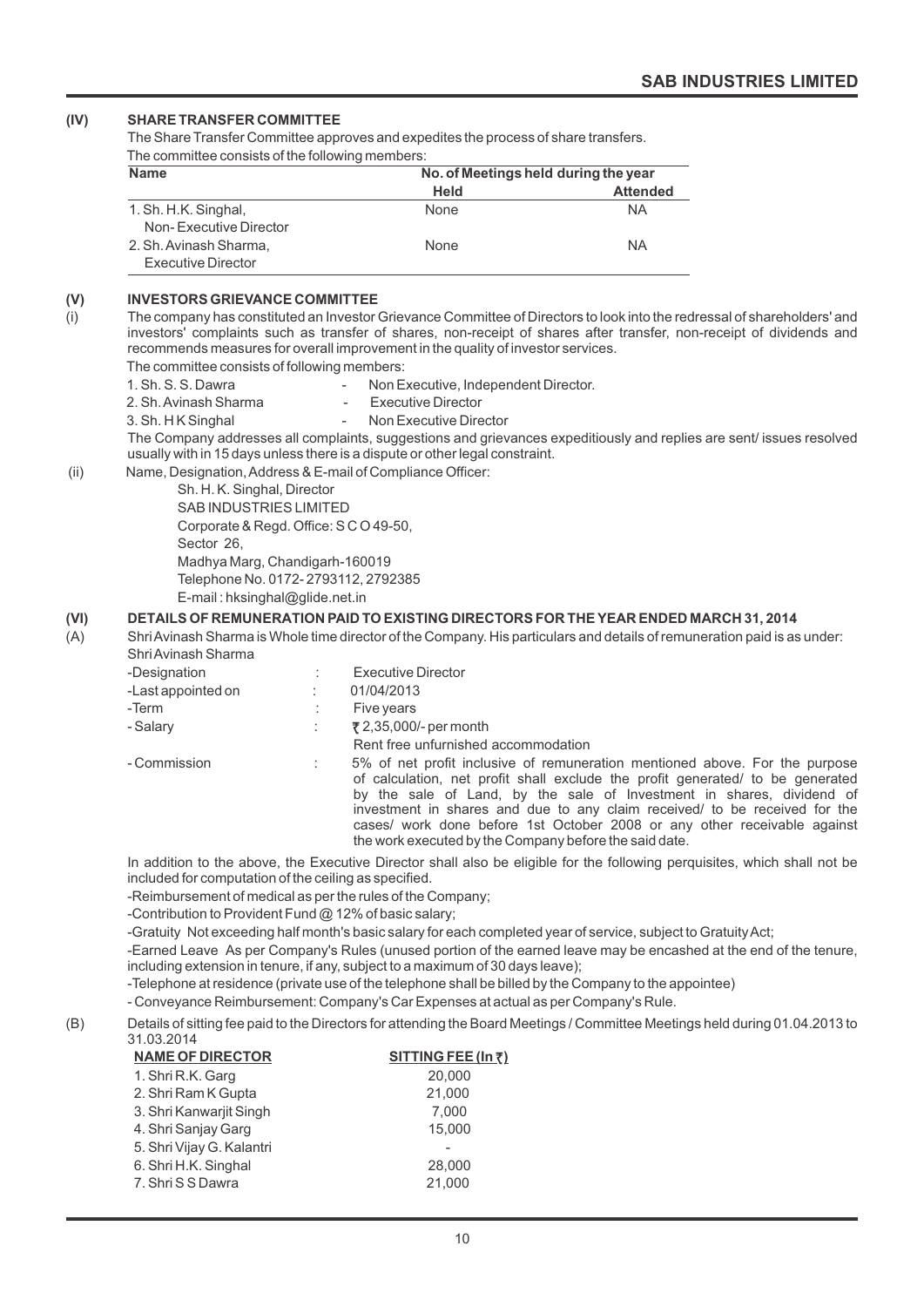#### **(VII) DETAILOF SHARES OF THE COMPANY HELD BY DIRECTORS AS ON 31ST MARCH, 2014.**

| Name                     | No. of Shares |
|--------------------------|---------------|
| 1. Shri R.K. Garg        | 3404020       |
| 2. Shri Ram K Gupta      | Nil           |
| 3. Shri Kanwarjit Singh  | Nil           |
| 4. Shri S S Dawra        | Nil           |
| 5. Shri Sanjay Garg      | 50            |
| 6 Shri Vijay G. Kalantri | Nil           |
| 7. Shri H. K. Singhal    | 70            |
| 8. Shri Avinash Sharma   | 50            |

#### **(VIII) (i) GENERAL BODY MEETINGS** Date and venue of last few General Meetings:

|            | <b>Date</b> | Venue                          | <b>Special Resolution(s) passed</b> |
|------------|-------------|--------------------------------|-------------------------------------|
| AGM        | 30.09.2011  | Regd Office of the Regd Office | Yes, Reappointment of               |
|            |             | of the Company at: SCO         | <b>Executive Director</b>           |
|            |             | 49-50, Sector 26, Madhya Marg, |                                     |
|            |             | Chandigarh.                    |                                     |
| AGM        | 29.09.2012  | -do-                           |                                     |
| <b>AGM</b> | 30.09.2013  | -do-                           | Yes, Reappointment of               |
|            |             |                                | <b>Executive Director</b>           |

The company's shareholders has not passed any Special Resolution through postal ballot.

#### **ii) DISCLOSURES:**

- (i) Details of transactions entered into with related parties, during the year under review have been given in notes forming part of accounts.
- (ii) The Company has been complying with the SEBI Regulations and Listing Agreement with Sock Exchanges on issues related to Capital Market.
- (iii) The Company has adopted a Whistle Blower policy and has established the necessary mechanism for employees to report concerns to the Audit Committee about unethical behaviors. No person has been denied access to the Audit Committee.

#### **(IX) INSIDER TRADING**

"Code of Conduct for Prevention of Insider Trading" pursuant to the requirements of SEBI (Prohibition of Insider Trading) Regulations, 1992, as amended, has been followed by the Company through out the year.

#### **(X) CEO/CFO Certification**

A certificate from Executive Director and General Manager (A/c) on the financial statements of the company was placed before the Board.

#### **(XI) CONSTITUANTS OF GROUP.**

Following named Companies and individuals and HUF constitute the Group as defined in the MRTPAct 1969: GROUP COMPANIES:

Indian Acrylics Ltd., Steel Strips Wheels Ltd., Steel Strips Ltd., Steel Strips Infrastructures Ltd., Steel Strips Industries Ltd., Indlon Chemicals Ltd., SAB Developers Pvt. Ltd., Malwa Chemtex Udyog Ltd., S.S. Credits Pvt. Ltd., S.J. Mercantile Pvt. Ltd., Indian Acrylics Investments Ltd., Malwa Holdings Pvt. Ltd., Steel Strips Mercantile Pvt. Ltd., Steel Strips Financiers Pvt. Ltd., Steel Strips Holdings Pvt. Ltd., Munak International Pvt. Ltd., Munak Financiers Pvt. Ltd.,Munak Investments Pvt. Ltd., S.A.B. Udyog Ltd., Chandigarh Developers Pvt. Ltd. and DHG Marketing Pvt. Ltd. INDIVIDUALS / HUF:

Sh. R K Garg & Sons (HUF), Sh. R.K. Garg, Smt. Sunena Garg and Ms. Priya Garg and Mr. Dheeraj Garg.

### **(XII) MEANS OF COMMUNICATION**

The quarterly and annual results are generally published in "Business Standard/ Financial Express/ Jansatta" and have also been submitted to the stock exchanges as per the requirements of the Listing Agreements on which the Company's equity shares are listed to enable them to put them on their own web sites. These were also put up on Company's Website: www.sabindustries.in

#### **(XIII) GENERALSHAREHOLDER INFORMATION**

(i) Annual General Meeting

To be held on Tuesday, the 30th day of September, 2014 at the Registered Office of the Company.

- (ii) Financial Year : 1st April to 31st March
- (iii) Year Ending : March 31, 2014
- (iv) Financial Calendar: (tentative)

 Results for quarter ending June 2014 -- Second week of Aug., 2014 Results for quarter ending Sept. 2014 -- Second week of Nov., 2014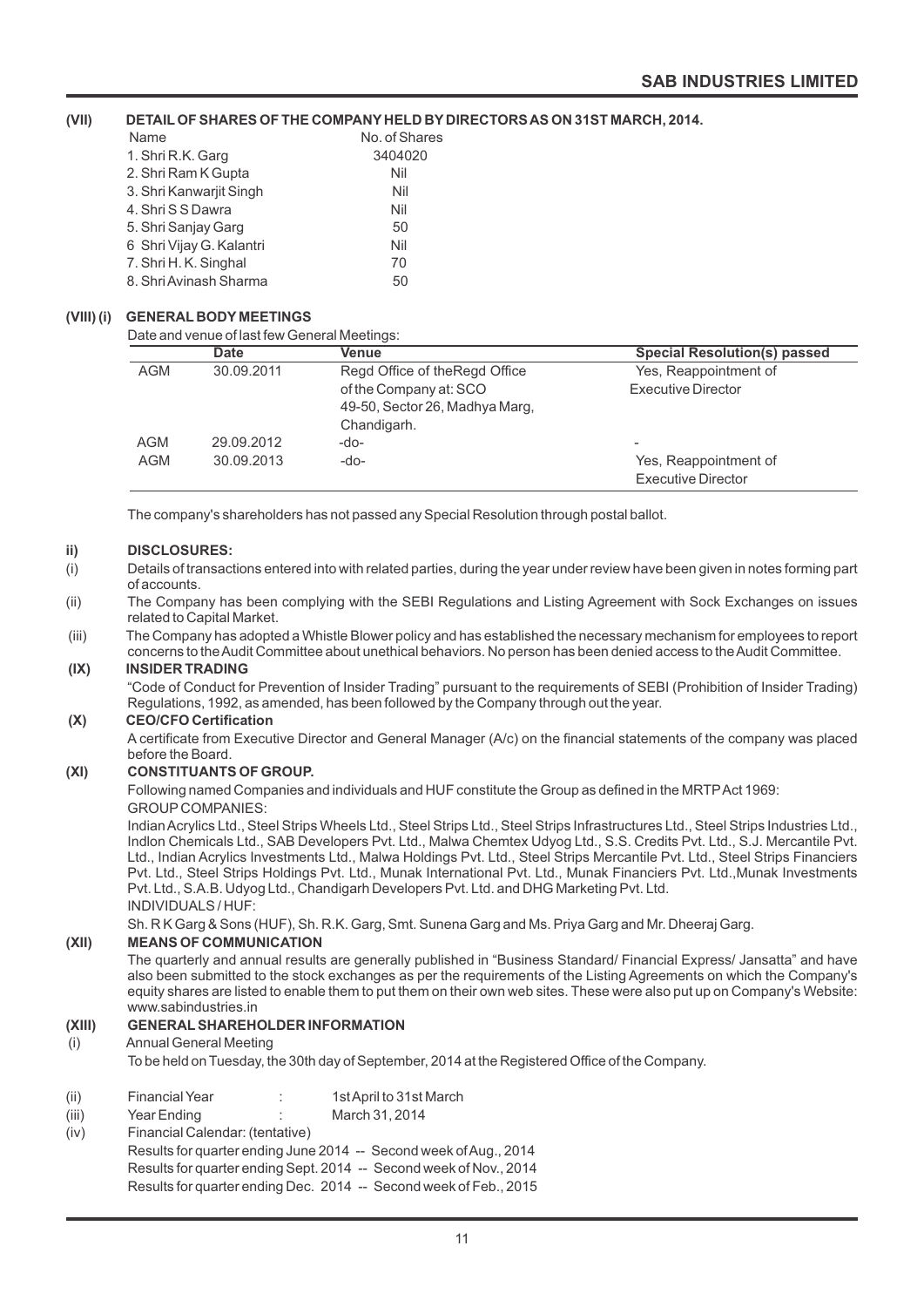Results for quarter ending March 2015 -- Last week of May, 2015

- (v) Book Closure date: 22nd September 2014 to 30th September 2014.
- (vi) Listing on Stock Exchange: The Ludhiana Stock Exchange Ltd. and the Delhi Stock Exchange Ltd.

#### **(XIV) Share Transfer System**

Transfer of shares is normally processed within 12-15 days from the date of receipt, if the documents are complete in all respects.

**(XV)** The company did not have any outstanding GDRs/ADRs as at 31st March, 2014.

#### **(XVI) Distribution of shareholding as on 31st March 2014**

| Share holding of          |                           |               | <b>Shareholders</b><br>Share Amount |           |               |
|---------------------------|---------------------------|---------------|-------------------------------------|-----------|---------------|
| Face Value $(\bar{\tau})$ | Face Value $(\bar{\tau})$ | <b>Number</b> | %age to Total                       | In₹       | %age to Total |
| 10                        | To 5000                   | 490           | 91.85                               | 219440    | 0.14          |
| 5001                      | To 10000                  | 2             | 1.06                                | 12000     | 0.01          |
| 10001                     | To 20000                  | 3             | 0.71                                | 24000     | 0.02          |
| 20001                     | To 30000                  |               |                                     |           |               |
| 30001                     | To 40000                  |               |                                     |           |               |
| 40001                     | To 50000                  |               |                                     |           | ۰             |
| 50001                     | To 100000                 |               | 0.35                                | 90000     | 0.06          |
| 100001                    | and Above                 | 17            | 6.03                                | 151538280 | 99.77         |
|                           |                           | 513           | 100.00                              | 151883720 | 100.00        |
|                           |                           |               |                                     |           |               |

#### **Shareholding Pattern as on 31st March, 2014**

| S.No. | <b>PARTICULARS</b>                           | <b>NO. OF SHARES</b> | (%)    |
|-------|----------------------------------------------|----------------------|--------|
|       | Promoter & Persons Acting in Concert         | 11183356             | 73.63  |
|       | <b>Bodies Corporate</b>                      | 3783101              | 24.91  |
| -3.   | Financial Institutions, Banks & Mutual Funds | 185611               | 1.22   |
| 4.    | General Public                               | 36304                | 0.24   |
|       | T0TAL SHAREHOLDING                           | 15188372             | 100.00 |
|       |                                              |                      |        |

### **(XVII) MARKET INFORMATION:**

The Securities of the Company are not actively traded on the Stock Exchanges. As such, the market information on the company's Securities is not available.

#### **(XVIII) DEMATERIALIZATION OF SHARES AND LIQUIDITY:**

The Company's script forms part of the "Compulsory demat segment" for all investors. The Company has established connectivity with National Securities Depository Limited (NSDL) through the Registrar M/s Link Intime India Pvt. Limited, 44, Community Centre, 2nd Floor, Naraina Industrial Area, Phase I, Near PVR Naraina, New Delhi 110028. Phone: +911141410592-94, Fax- +911141410591, Email:delhi@linkintime.co.in

The Company has also appointed them as Common Agency to look after dematerialization of shares as well as for physical transfer of shares. Members are requested to address all their correspondence with the Registrar at the above address.

As on 31.03.2014, 15101035 (99.42%) equity shares of the Company are held in demat form and the balance 87337 (0.58%) equity shares are held in physical form.

Demat ISIN Number allotted to the Company by NSDLfor equity shares is INE137M01017.

#### **(XIX) ADDRESS OF REGISTERED/ CORRESPONDENCE OFFICE:**

The Company Secretary SAB Industries Ltd S.C.O. 49-50, Sector 26, Madhya Marg, Chandigarh-160019 Email: ssl\_ssg@glide.net.in Website: sabindustries.in

On behalf of Board of Directors

Place: Chandigarh **H.K.SINGHAL AVINASH SHARMA** Date: 30th May 2014 **Director Controller EXECUTIVE DIRECTOR** EXECUTIVE DIRECTOR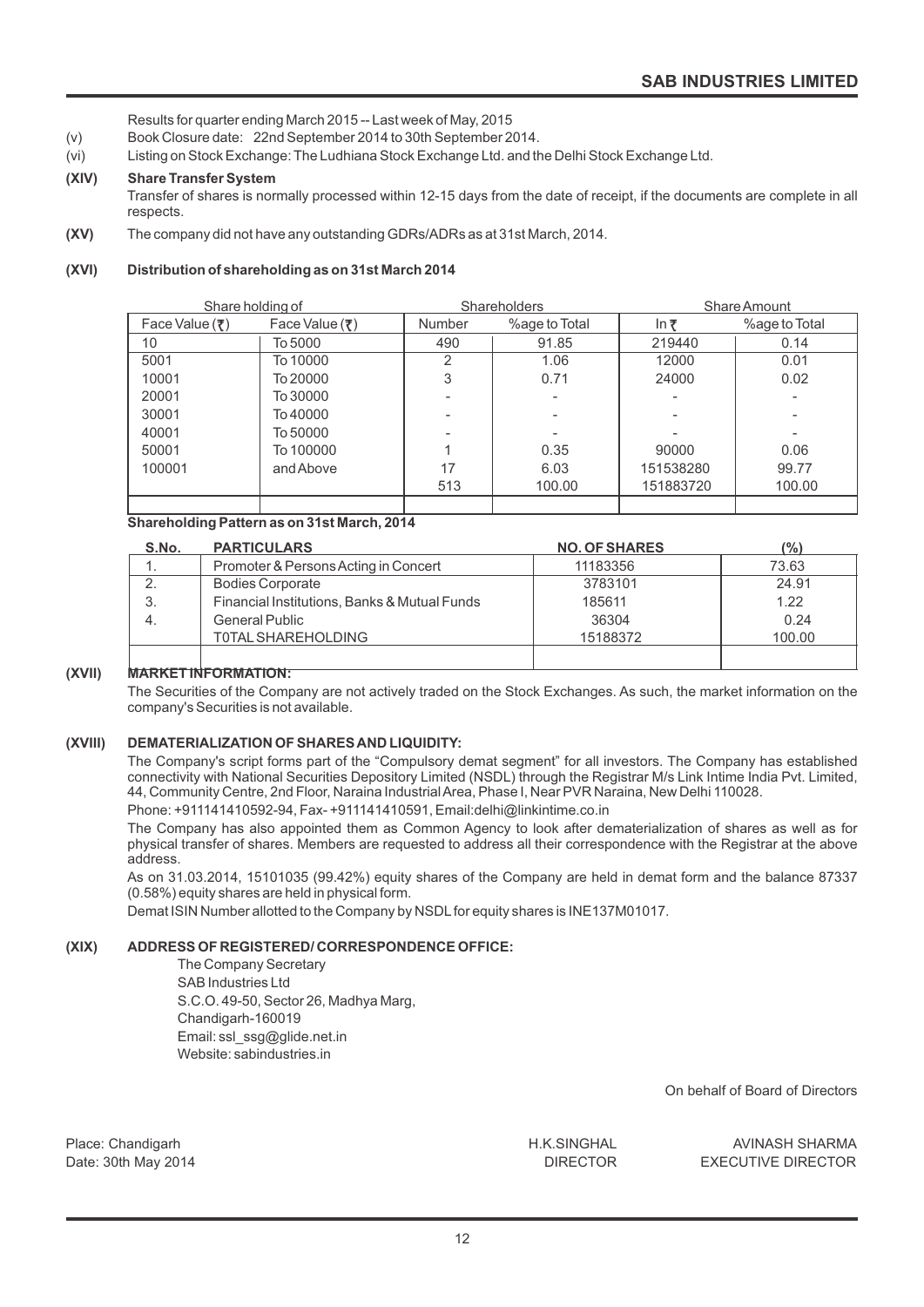## **AUDITORS' CERTIFICATE ON COMPLIANCE OF CONDITIONS OF CORPORATE GOVERNANCE UNDER CLAUSE 49 OF THE LISTING AGREEMENT. CERTIFICATE OF CORPORATE GOVERNANCE**

We have examined the Company's compliance of conditions of Corporate Governance by SAB Industries Limited for the year ended on 31st March 2014 as stipulated in Clause 49 of the Listing Agreement of the said Company with Stock Exchanges.

The compliance of conditions of Corporate Governance is the responsibility of the management. Our examination was limited to review of the procedures and implementation thereof, adopted by the Company for ensuring the compliance with the conditions of the Corporate Governance as stipulated in the said clause. It is neither an audit nor an expression of opinion on the financial statements of the Company.

On the basis of our review of the relevant records and documents maintained by the Company and furnished to us for review and the information and explanations given to us by the Company, we certify that the Company complied with the conditions of Corporate Governance as stipulated in Clause 49 of the above mentioned Listing Agreement with the Stock Exchanges.

For S. C. Dewan & Co. Chartered Accountants (Regn. No. 000934N)

| Place: Chandigarh   | S.C.DEWAN      |
|---------------------|----------------|
| Date: 30th May 2014 | <b>PARTNER</b> |
|                     | No. 15678      |

## **DECLARATION REGARDING COMPLIANCE BY BOARD MEMBERS AND SENIOR MANAGEMENT PERSONNEL WITH THE COMPANY'S CODE OF CONDUCT**

This is to confirm that the Company has adopted a Code of Conduct for Director & Senior Management of the Company, the Code of Conduct is available on the website.

I confirm that the Company has in respect of the financial year ended March 31, 2014 received from the senior Management Team of the Company and the Members of the Board, a declaration of compliance with the Code of conduct applicable to them.

For SAB Industries Limited

| Place: Chandigarh | Avinash Sharma            |
|-------------------|---------------------------|
| Date: 30.05.2014  | <b>Executive Director</b> |

## **CEO'S/CFO'S Certificate**

## **TO WHOMSOEVER IT MAY CONCERN**

In Compliance to clause 49 of the Listing Agreement, we certify that:

- a. We have reviewed the financial statements and the cash flow statement for the year and that to the best of our knowledge and belief:
	- i. these statements do not contain any materially untrue statement or omit any material fact or contain statements that might be misleading;
	- ii. these statements together present a true and fair view of the Company's affair and are in compliance with existing accounting standards, applicable laws and regulations.
- b. There are, to the best of our knowledge and belief, no transactions entered into by the Company during the year which are fraudulent, illegal or violative of the Company's Code of conduct.
- c. We accept responsibility for establishing and maintaining internal controls and that we have evaluated the effectiveness of the internal control systems of the Company pertaining to financial reporting and we have disclosed to the Auditors and the Audit Committee, deficiencies in the design or operation of such internal control, if any, of which we are aware and the steps we have taken or purpose to take to rectify these deficiencies.
- d. We have indicated to the Auditors and the Audit Committee:
	- i. significant changes in internal control over financial reporting during the year,
	- ii. significant changes in accounting policies during the year and that the same have been disclosed in the notes to the financial statements; and
	- iii. instances of significant fraud of which we have become aware and the involvement therein, if any, of the management or an employee having a significant role in the Company's internal control system over financial reporting.

For SAB Industries Limited

| Place: Chandigarh | H K Singhal | Avinash Sharma            |
|-------------------|-------------|---------------------------|
| Date: 30.05.2014  | Director    | <b>Executive Director</b> |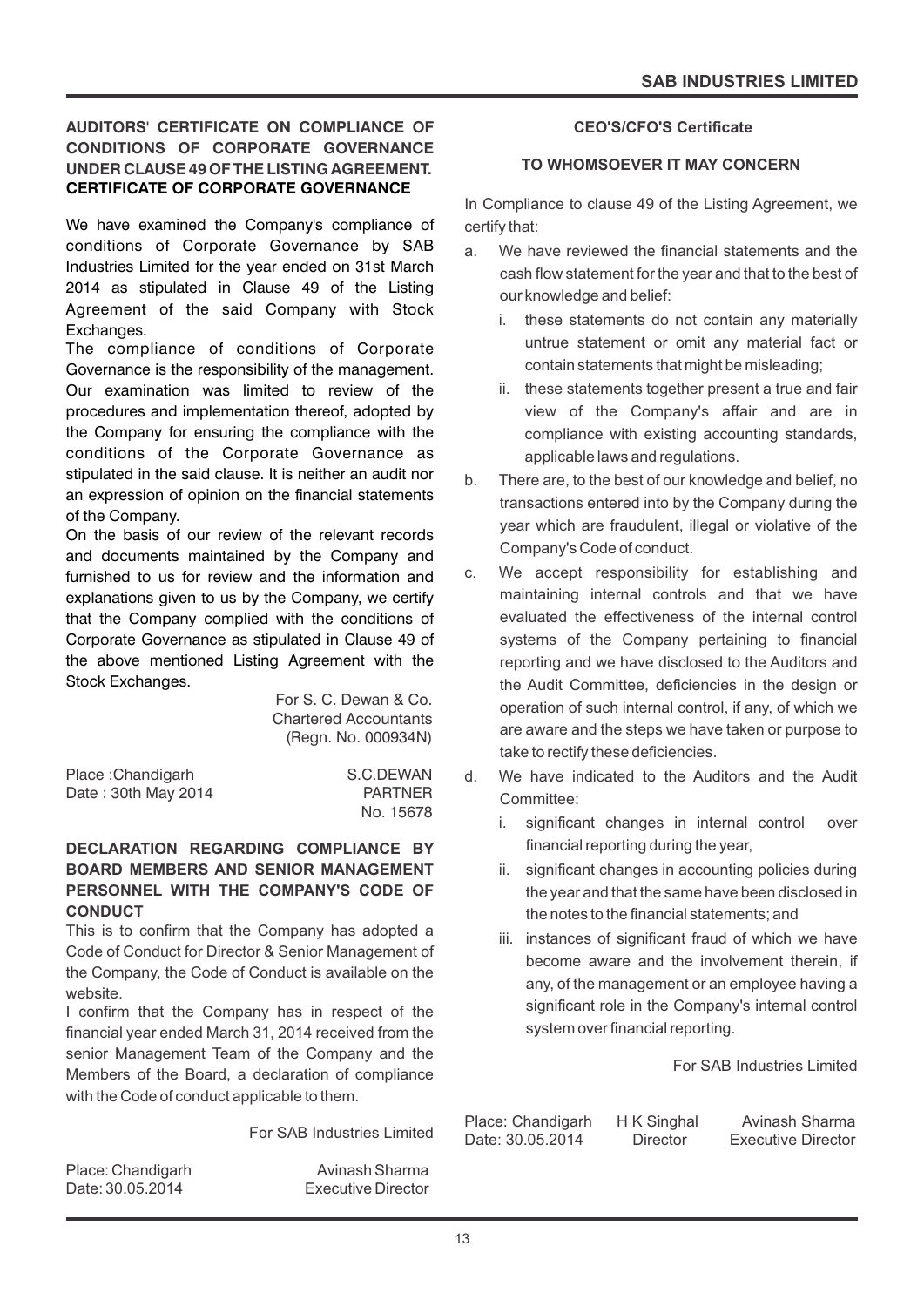## **INDEPENDENT AUDITOR'S REPORT**

#### To the Members of

#### M/S SAB INDUSTRIES LIMITED

We have audited the accompanying financial statements of SAB INDUSTRIES LIMITED, which comprise the Balance Sheet as at March 31, 2014, and the Statement of Profit and Loss and Cash Flow Statement for the year then ended, and a summary of significant accounting policies and other explanatory information.

Management is responsible for the preparation of these financial statements that give a true and fair view of the financial position, financial performance and cash flows of the Company in accordance with the Accounting Standards notified under the Companies Act, 1956 (The Act.) read with the General Circular 15/2013 dated 13 September 2013 of the Ministry of Corporate Affairs in respect of Section 133 of the Companies Act, 2013. This responsibility includes the design, implementation and maintenance of internal control relevant to the preparation and presentation of the financial statements that give a true and fair view and are free from material misstatement, whether due to fraud or error.

Our responsibility is to express an opinion on these financial statements based on our audit. We conducted our audit in accordance with the Standards on Auditing issued by the Institute of Chartered Accountants of India. Those Standards require that we comply with ethical requirements and plan and perform the audit to obtain reasonable assurance about whether the financial statements are free from material misstatement.

An audit involves performing procedures to obtain audit evidence about the amounts and disclosures in the financial statements. The procedures selected depend on the auditor's judgment, including the assessment of the risks of material misstatement of the financial statements, whether due to fraud or error. In making those risk assessments, the auditor considers internal control relevant to the Company's preparation and fair presentation of the financial statements in order to design audit procedures that are appropriate in the circumstances. An audit also includes evaluating the appropriateness of accounting policies used and the reasonableness of the accounting estimates made by management, as well as evaluating the overall presentation of the financial statements.

We believe that the audit evidence we have obtained is sufficient and appropriate to provide a basis for our audit opinion.

In our opinion and to the best of our information and according to the explanations given to us, the financial statements give the information required by the Act in the manner so required and give a true and fair view in conformity with the accounting principles generally accepted in India:

- a) in the case of the Balance Sheet, of the state of affairs of the Company as at March 31, 2014;
- b) in the case of the Profit and Loss Account, of the profit for the year ended on that date; and
- c) in the case of the Cash Flow Statement, of the cash flows for the year ended on that date.
- 1. As required by the Companies (Auditor's Report) Order, 2003 ("theOrder") issued by the Central Government of India in terms of sub-section (4A) of section 227 of the Act, we give in the Annexure a statement on the matters specified in paragraphs 4 and 5 of the Order.
- 2. As required by section 227(3) of the Act, we report that:
	- a) we have obtained all the information and explanations which to the best of our knowledge and belief were necessary for the purpose of our audit;
	- b) in our opinion proper books of account as required by law have been kept by the Company so far as appears from our examination of those books
	- c) the Balance Sheet, Statement of Profit and Loss, and Cash Flow Statement dealt with by this Report are in agreement with the books of account.
	- d) in our opinion, the Balance Sheet, Statement of Profit and Loss, and Cash Flow Statement comply with the Accounting Standards notified under the Companies Act, 1956 read with the General Circular 15/2013 dated 13 September 2013 of the Ministry of Corporate Affairs in respect of Section 133 of the Companies Act, 2013.
	- e) on the basis of written representations received from the directors as on March 31, 2014, and taken on record by the Board of Directors, none of the directors is disqualified as on March 31, 2014, from being appointed as a director in terms of clause (g) of sub-section (1) of section 274 of the Companies Act, 1956.

For S.C. Dewan & Co. Chartered Accountants ICAI Firm Registration Number: 000934N

Place : Chandigarh per S.C.Dewan Date: 30th May 2014 **Partner** Membership Number: 015678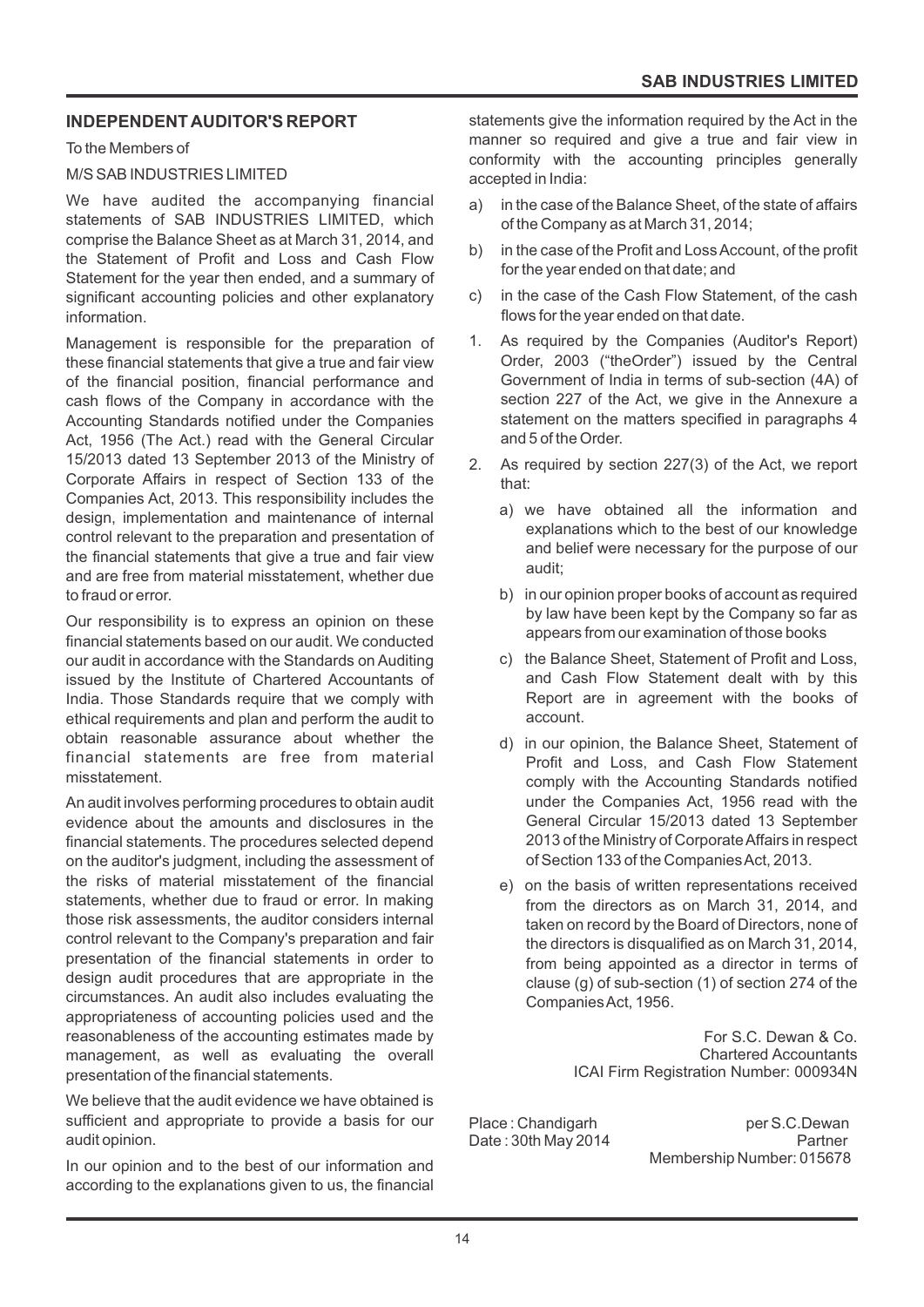**The Annexure referred to in paragraph 1 of the Our Report of even date to the members of SAB INDUSTRIES LIMITED on the accounts of the company for the year ended 31st March, 2014.**

On the basis of such checks as we considered appropriate and according to the information and explanation given to us during the course of our audit, we report that:

- 1. In respect of its fixed assets:
	- (a) The Company is maintaining proper records showing full particulars, including quantitative details and situation of fixed assets on the basis of available information.
	- (b) As explained to us, Physical verification of inventory of fixed assets has been conducted at reasonable intervals by the management. The procedures of physical verification of inventory followed by the management appear to be reasonable and adequate in relation to the size of the Company and the nature of its business. The Company is maintaining proper records of inventory. No material discrepancies were noticed on physical verification dealt with in the books of accounts.
	- (c) In our opinion, the Company has not disposed off a substantial part of its fixed assets during the year and the going concern status of the Company is not affected.
- 2. In respect of its inventories:
	- (a) The inventories have been physically verified during the year by the management. In our opinion, the frequency of verification is reasonable.
	- (b) In our opinion and according to the information and explanations given to us, the procedures of physical verification of inventories followed by the management are reasonable and adequate in relation to the size of the Company and the nature of its business.
	- (c) The Company has maintained proper records of inventories. As explained to us, there were no material discrepancies noticed on physical

verification of inventories as compared to the book records.

- 3. The Company has not granted or taken any loan, secured or unsecured loans to/ from Companies covered in the register maintained under section 301 of the Companies Act, 1956. The Provision of clause 4(iii) of Companies (Auditor's Report) order, 2003 are not applicable.
- 4. In our opinion and according to the information and explanations given to us, there is an ad e quate internal control system commensurate with the size of the Company and the nature of its business for the purchases of inventory, fixed assets, payment for expenses and for the sale of goods and services. During the course of our audit; we have not observed any continuing failure to correct major weaknesses in internal control system.
- 5. a) According to the information and explanations provided by the management, we are of the opinion that the particulars of contracts or arrangements referred to in section 301 of the Companies Act, 1956 that need to be entered into the register maintained under section 301 have been so entered.
	- b) In our opinion and according to the information and explanations given to us, the transactions made in pursuance of such contracts or arrangements and exceeding the value of Rupees five lakhs have been entered into during the financial year at prices which are reasonable having regard to the prevailing market prices at the relevant time.
- 6. The Company has accepted deposits from the public covered under section 58Aand further as required under 58AA of the Companies Act, 1956, the company has not made any default in repayment of any such deposits or part thereof or any interest thereon.
- 7. In our opinion, the Company has an internal audit system commensurate with the size and nature of its business.
- 8. As per information & explanation given by the management and as per the nature of its business activities, the company is not required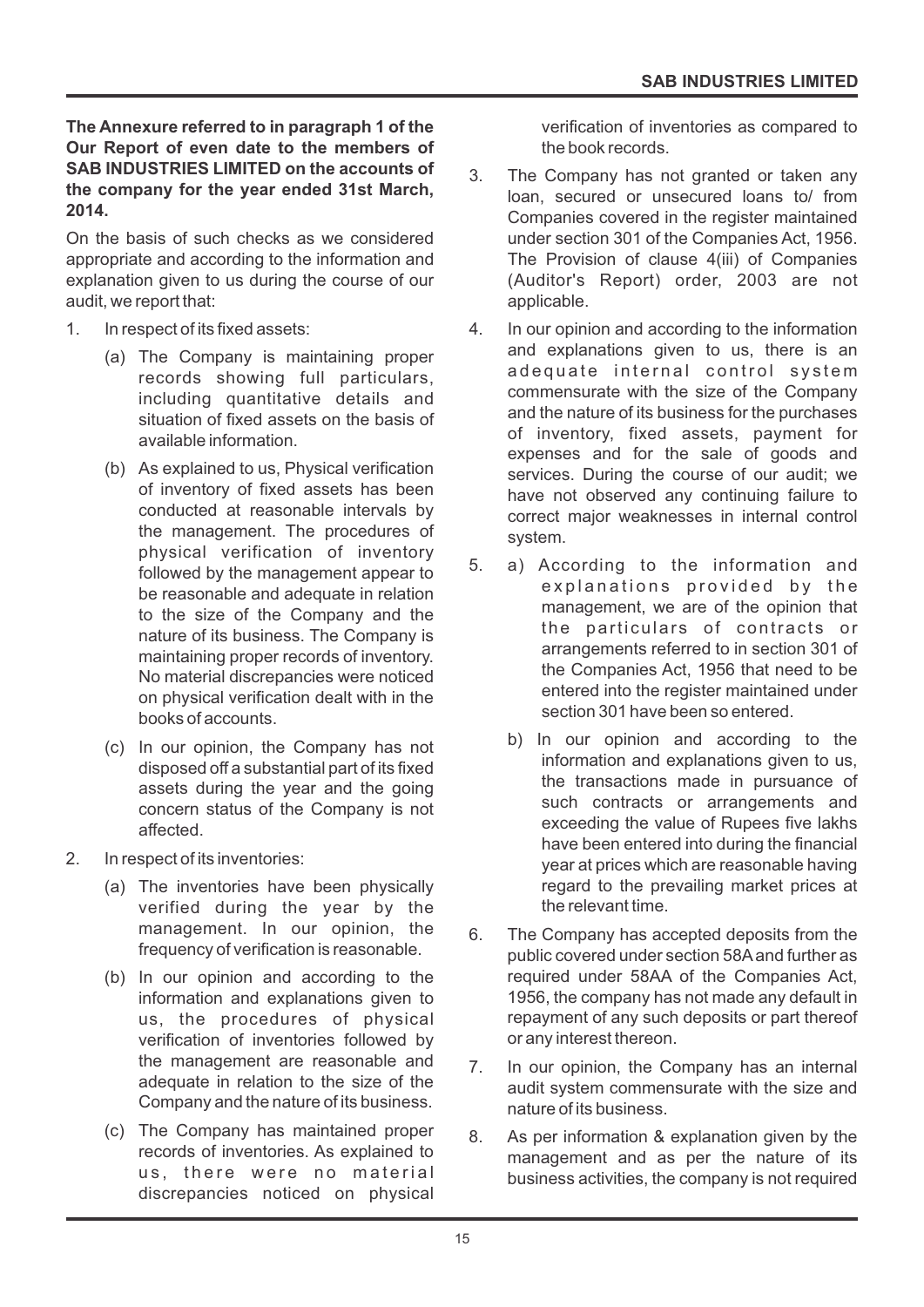to maintain the cost records as prescribed by the Central Government under clause (d) of sub-section (1) of section 209 of the Act.

- 9. In respect of statutory dues:
- a. According to the records of the Company, undisputed statutory dues including Provident Fund, Investor Education and Protection Fund, Employees' State Insurance, Income-Tax, Sales Tax, Wealth Tax, Service Tax, Customs Duty, Excise Duty, Cess, and other statutory dues have been generally regularly deposited with the appropriate authorities. According to the information and explanations given to us, no undisputed amounts payable in respect of the aforesaid dues were outstanding as at March 31, 2014 for a period of more than six months from the date of becoming payable.
- b. The Company is regular in depositing undisputed statutory dues including, Provident Fund, Investor Education and Protection Fund, Employees' State Insurance, Income Tax, Sales tax, Wealth tax, Service tax, Custom Duty, Excise Duty, Cess and any other statutory dues with the appropriate authorities.
- 10. The Company has no accumulated losses at the end of financial year and it has not incurred cash losses in the current and immediately preceding financial year.
- 11. Based on our audit procedures and according to the information and explanations given to us, we are of the opinion that the Company has not defaulted in repayment of dues to financial institutions and banks.
- 12. In our opinion and according to the explanations given to us and based on the information available, no loans and advances have been granted by the Company on the basis of security by way of pledge of shares, debentures and other securities.
- 13. In our opinion, the Company is not a chit fund / nidhi /mutual benefit fund / society. Therefore, the provisions of Clause (xiii) of paragraph 4 of the Companies (Auditor's Report) Order, 2003 are not applicable to the Company.
- 14. In our opinion and according to the information and explanations given to us, the Company is not a dealer or trader in shares, securities and other investments. The Company has maintained proper records of transactions and contracts in respect of shares, securities and other investments and timely entries have been made therein. All shares, securities and other investments have been held by the Company in its own name.
- 15. According to the information and explanation give to us, the Company has not given any guarantee for loans taken by others from bank or financial institutions.
- 16. Based on the information and explanations given to us by the management, term loan were applied for the purpose for which the loans were obtained.
- 17. According to the information and explanations given to us and on an overall examination of the Balance Sheet of the Company, we are of the opinion that there are no funds raised on shortterm basis that have been used for long term investment.
- 18. The Company has not made any preferential allotment of equity shares to a company covered in the Register maintained under Section 301 of the Companies Act, 1956 during the financial year.
- 19. The Company has not issued any Debentures to the public.
- 20. The Company has not raised any monies by way of public issues during the year.
- 21. In our opinion and according to the information and explanations given to us, no fraud on or by the Company has been noticed or reported during the year.

For S.C. Dewan & Co. Chartered Accountants ICAI Firm Registration Number: 000934N

Place : Chandigarh S.C. Dewan Date: 30th May 2014 **Partner** Membership No. : 015678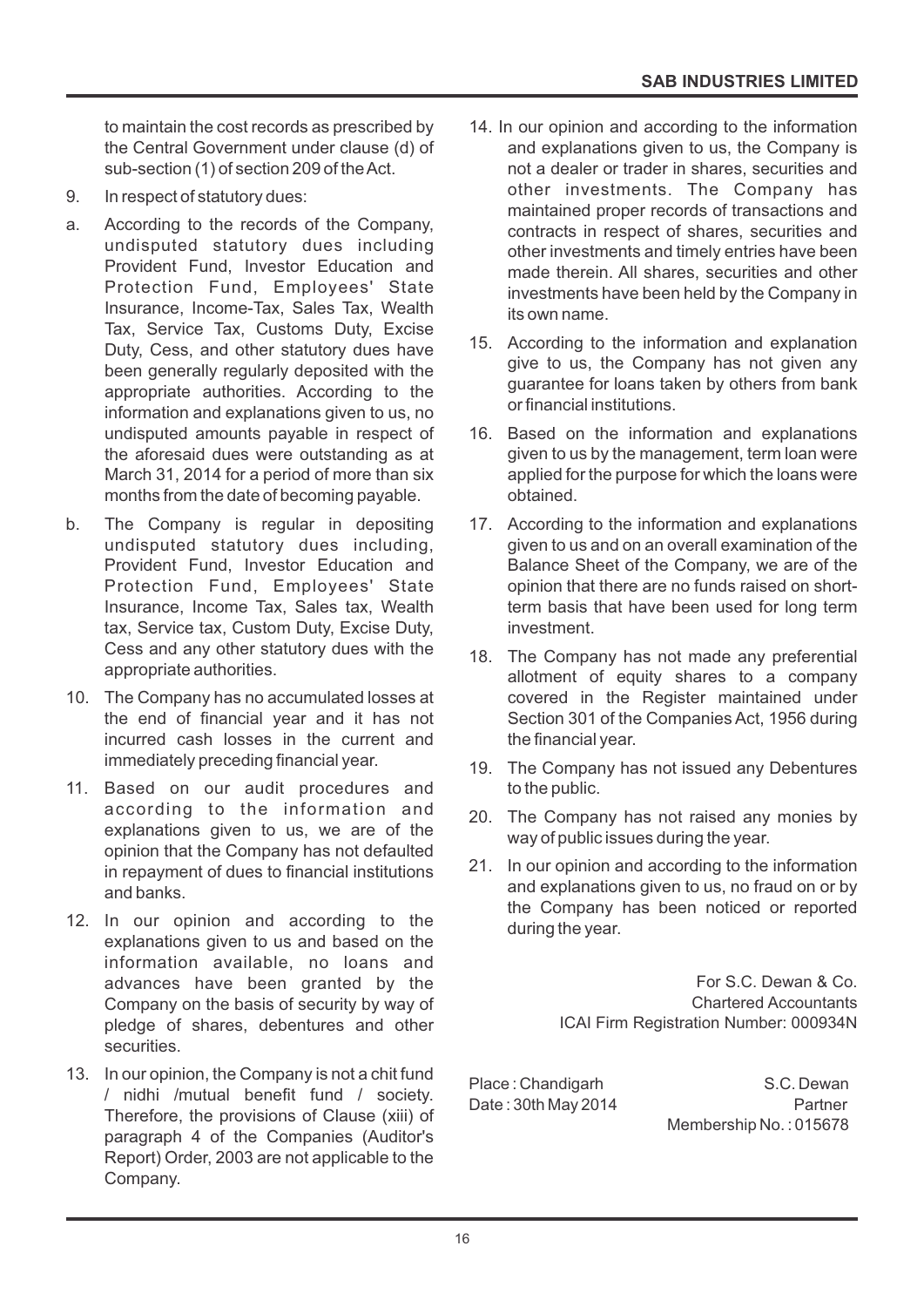## **BALANCE SHEET as at 31st March, 2014**

| <b>PARTICULARS</b>                     |                                                                                 | <b>NOTE NO.</b> | As On<br>31.03.2014<br>(₹)                       | As On<br>31.03.2013<br>$(\overline{\mathbf{z}})$ |
|----------------------------------------|---------------------------------------------------------------------------------|-----------------|--------------------------------------------------|--------------------------------------------------|
| <b>I. EQUITY AND LIABILITIES</b>       |                                                                                 |                 |                                                  |                                                  |
| (1) Shareholders's Funds               |                                                                                 | 1               |                                                  |                                                  |
| (a) Share Capital                      |                                                                                 |                 | 15, 18, 83, 720                                  | 15, 18, 83, 720                                  |
| (b) Reserve and Surplus                |                                                                                 |                 | 33, 34, 37, 934                                  | 32,97,41,051                                     |
|                                        | (2) Share application money pending allotment                                   |                 |                                                  |                                                  |
| (3) Non-Current Liabilities            |                                                                                 | $\overline{2}$  |                                                  |                                                  |
| (a) Long-term borrowings               |                                                                                 |                 | 18,71,90,653                                     | 18,98,87,748                                     |
| (b) Other Long term liabilities        |                                                                                 |                 | 3,61,75,438                                      | 3,67,56,254                                      |
| (c) Long term provisions               |                                                                                 |                 | 2,28,75,484                                      | 2,35,89,014                                      |
| (4) Current Liabilities                |                                                                                 | 3               |                                                  |                                                  |
| (a) Short-term borrowings              |                                                                                 |                 |                                                  | 6,70,477                                         |
| (b) Trade payables                     |                                                                                 |                 | 22,19,687                                        | 2,92,77,082                                      |
| (c) Other current liabilities          |                                                                                 |                 | 14,92,65,993                                     | 12,27,09,409                                     |
| (d) Short term provisions              |                                                                                 |                 | 19,00,000                                        | 4,29,37,537                                      |
| <b>II. ASSETS</b>                      |                                                                                 | <b>TOTAL</b>    | 88,49,48,909                                     | 92,74,52,292                                     |
| (1) Non-current assets                 |                                                                                 |                 |                                                  |                                                  |
| (a) Fixed assets                       |                                                                                 | 4               |                                                  |                                                  |
| <b>Gross Block</b>                     |                                                                                 |                 | 29, 14, 98, 965                                  | 28,93,76,254                                     |
| <b>Less: Depriciation</b>              |                                                                                 |                 | 12,91,87,288                                     | 12,51,32,368                                     |
| Net Block                              |                                                                                 |                 | 16,23,11,677                                     | 16,42,43,886                                     |
| (b) Non-current investments            |                                                                                 |                 | 12,43,95,653                                     | 12,02,42,298                                     |
| (c) Deferred tax assets (net)          |                                                                                 |                 | 36,53,323                                        | 38, 31, 774                                      |
| (2) Current assets                     |                                                                                 | 5               |                                                  |                                                  |
| (a) Inventories                        |                                                                                 |                 | 36,22,89,761                                     | 36,51,31,761                                     |
| (b) Trade receivables                  |                                                                                 |                 | 11,49,22,383                                     | 11,47,90,388                                     |
| (c) Cash and Bank Balances             |                                                                                 |                 | 3,84,36,370                                      | 2,90,56,224                                      |
|                                        | (d) Short-term loans and advances                                               |                 | 7, 12, 22, 569                                   | 7,69,20,831                                      |
| (e) Other current assets               |                                                                                 | <b>TOTAL</b>    | 77, 17, 173<br>88,49,48,909                      | 5,32,35,130<br>92,74,52,292                      |
|                                        | <b>Significant Accounting Policies Notes on</b>                                 |                 |                                                  |                                                  |
| <b>Financial Statements</b>            |                                                                                 | 1 to 14         |                                                  |                                                  |
| <b>AUDITORS' REPORT</b>                | Certified in terms of our separate report of even date annexed                  |                 |                                                  |                                                  |
|                                        | for S.C.Dewan & Co<br><b>Chartered Accountants</b><br>(Registration No.000934N) |                 |                                                  |                                                  |
|                                        |                                                                                 |                 | AVINASH SHASRMA<br><b>Executive Director</b>     |                                                  |
|                                        | S.C. DEWAN                                                                      |                 |                                                  | S. S. DAWRA                                      |
| Place: Chandigarh<br>Dated: 30.05.2014 | Partner<br>Membership No.015678                                                 |                 | <b>GURPREET KAUR</b><br><b>Company Secretary</b> | <b>H K SINGHAL</b><br><b>Directors</b>           |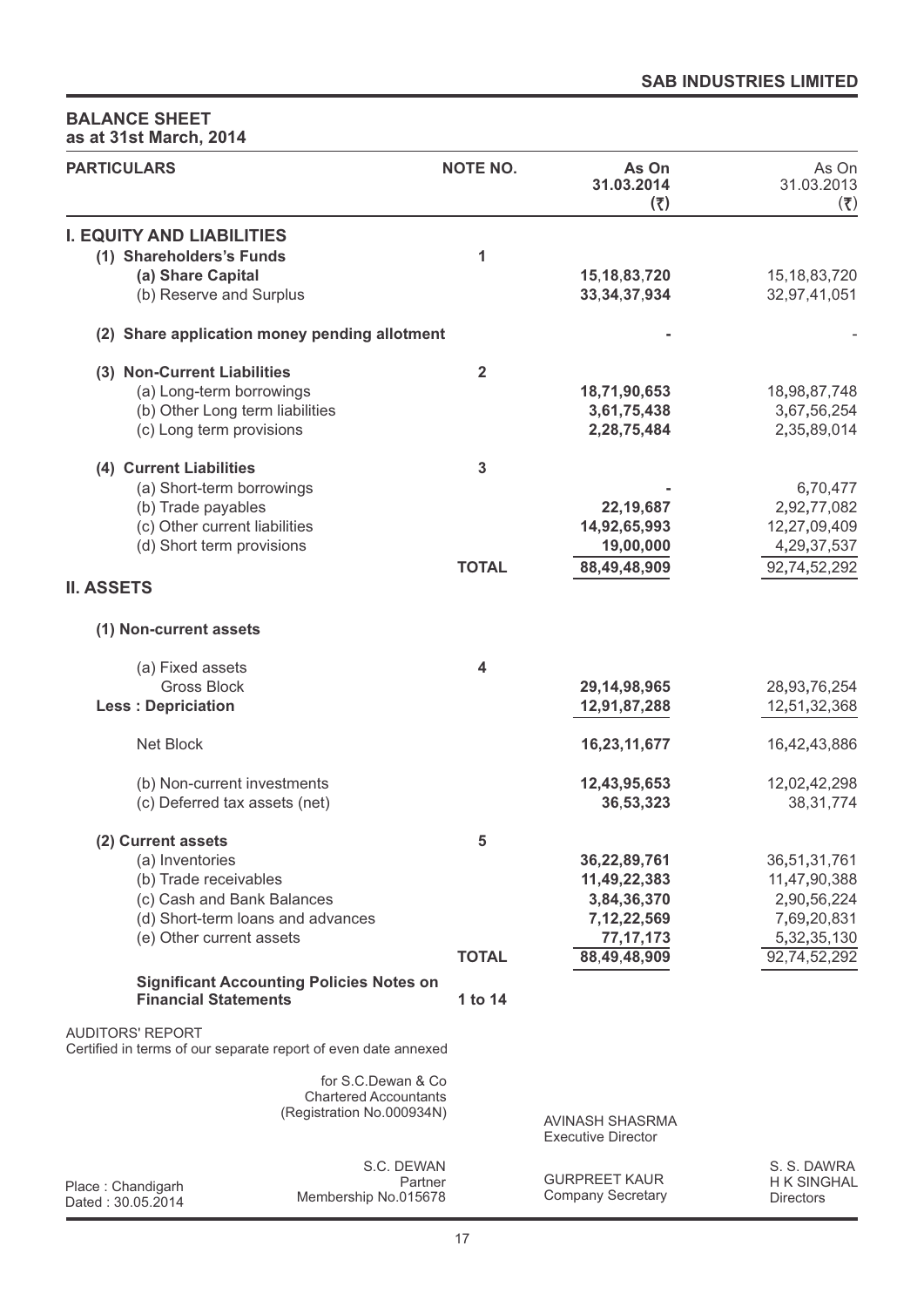## **PROFIT & LOSS ACCOUNT FOR THE YEAR ENDED 31st MARCH, 2014**

|     | <b>PARTICULARS</b>                                                               | <b>NOTE NO.</b> | As On<br>31.03.2014<br>(₹) | As On<br>31.03.2013<br>$(\overline{\mathbf{z}})$ |
|-----|----------------------------------------------------------------------------------|-----------------|----------------------------|--------------------------------------------------|
| Ι.  | Revenue from operations                                                          | $6\,$           | 10,04,65,772               | 15,36,67,832                                     |
| ΙΙ. | Other Income                                                                     | $\overline{7}$  | 2,61,57,027                | 17,29,75,527                                     |
| Ш.  | <b>Total Revenue (I +II)</b>                                                     |                 | 12,66,22,799               | 32,66,43,359                                     |
| IV. | <b>EXPENSES:</b>                                                                 |                 |                            |                                                  |
|     | Cost of materials consumed<br>Purchase of Stock-in-Trade                         | 8               | 80,22,747                  | 85,85,500                                        |
|     | Changes in inventories of finished goods, work<br>in-progress and Stock-in-Trade | $9\,$           | 28,42,000                  | 1,64,46,000                                      |
|     | Employee benefit expense                                                         | 10              | 1,70,44,355                | 1,67,34,136                                      |
|     | <b>Financial costs</b>                                                           | 11              | 2,08,75,558                | 1,55,22,980                                      |
|     | Depreciation and amortization expense                                            | 4(a)            | 40,54,918                  | 46,00,530                                        |
|     | Other expenses                                                                   | 12              | 6,78,96,853                | 4,90,73,962                                      |
|     | <b>Total Expenses</b>                                                            |                 | 12,07,36,431               | 11,09,63,108                                     |
| V.  | Profit /Loss (-) before exceptional and extraordinary<br>items and tax(III - IV) |                 | 58,86,368                  | 21,56,80,251                                     |
| VI. | <b>Extraordinary Items</b>                                                       |                 |                            |                                                  |
|     | Prior period adjustments/ (Income tax paid/adjusted)                             |                 | 1,11,034                   | 29,45,522                                        |
|     | VII. Profit before tax (VII - VIII)                                              |                 | 57,75,334                  | 21,27,34,729                                     |
|     | VIII. Tax expense:                                                               |                 |                            |                                                  |
|     | (1) Current tax                                                                  |                 | 19,00,000                  | 4,28,75,000                                      |
|     | (2) Deferred tax Liability / (Assets)                                            | 13              | 1,78,451                   | 3,04,608                                         |
|     | IX. Profit(Loss) for the period from continuing operations                       |                 | 36,96,883                  | 16,95,55,121                                     |
|     | EARNING PER SHARE - BASIC AND DILUTED (Face Value of ₹10/- per share)            |                 | 0.24                       | 11.16                                            |
|     | Significant Accounting Policies Notes on Financial Statements                    | 1 to 14         |                            |                                                  |

AUDITORS' REPORT Certified in terms of our separate report of even date annexed

> for S.C.Dewan & Co Chartered Accountants (Registration No.000934N)

> > S.C. DEWAN Partner

AVINASH SHASRMA Executive Director

GURPREET KAUR Company Secretary

S. S. DAWRA H K SINGHAL **Directors** 

 Place : Chandigarh Dated : 30.05.2014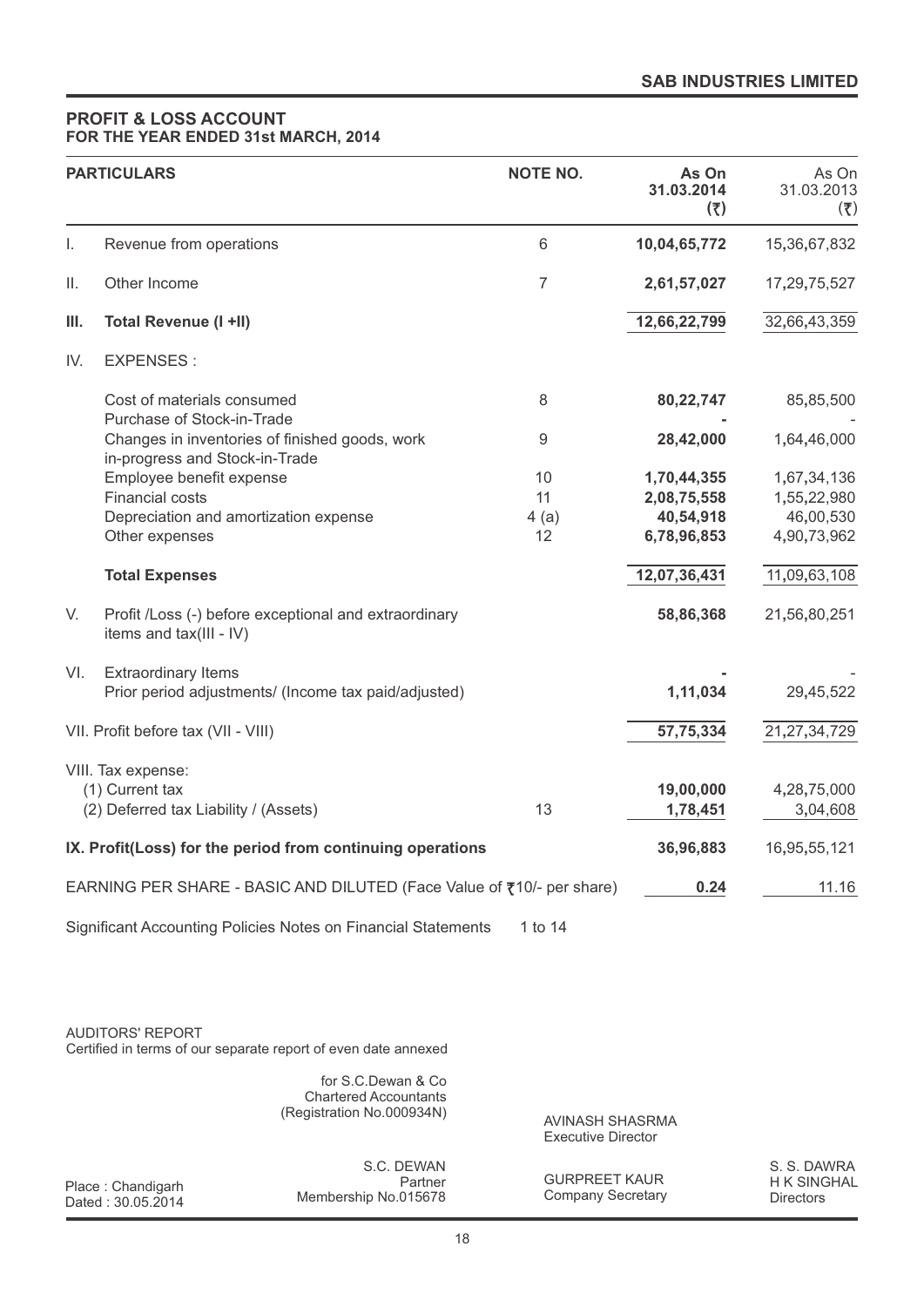## **SAB INDUSTRIES LIMITED**

|         | CASH FLOW STATEMENT FOR THE YEAR ENDED 31ST MARCH, 2014 |                             |                       |                   | (5)                        |
|---------|---------------------------------------------------------|-----------------------------|-----------------------|-------------------|----------------------------|
|         |                                                         |                             | 2013-14               |                   | 2012-13                    |
| А.      | CASH FLOW FROM OPERATING ACTIVITIES                     |                             |                       |                   |                            |
|         | NET PROFIT/(LOSS) BEFORE TAX AND EXTRA ORDINARY ITEMS   |                             | 58,86,368             |                   | 21,56,80,251               |
|         | <b>ADJUSTMENT FOR:</b>                                  |                             |                       |                   |                            |
|         | PROFIT(-)/LOSS(+) ON SALE OF FIXED ASSETS               |                             |                       |                   | (39, 765)                  |
|         | <b>DEPRECIATION</b>                                     |                             | 40,54,918             |                   | 46,00,530                  |
|         | <b>DIVIDENT RECEIVED</b>                                |                             | (19, 87, 108)         |                   | (19, 73, 293)              |
|         | <b>INTEREST &amp; OTHER FINANCIAL CHARGES</b>           |                             | 2,08,75,558           |                   | 1,55,22,980                |
|         | OPERATING PROFIT BEFORE WORKING CAPITAL CHARGES         |                             | 2,88,29,736           |                   | 23,37,90,703               |
|         | ADJUSTMENT FOR TRADE AND                                |                             |                       |                   |                            |
|         | <b>OTHER RECEIVABLES</b>                                | 5,10,84,224                 |                       | (19, 10, 42, 244) |                            |
|         | <b>INVENTORIES</b>                                      | 28,42,000                   |                       | 1,64,46,000       |                            |
|         | <b>TRADE PAYABLES</b>                                   | $(4,20,47,045)$ 1,18,79,179 |                       |                   | 3,42,48,499 (14,03,47,745) |
|         | CASH GENERATED FROM OPERATIONS                          |                             | 4,07,08,915           |                   | 9,34,42,958                |
|         | INTEREST AND OTHER FINANCIAL EXPENSES PAID              | 2,08,75,558                 |                       | 1,55,22,980       |                            |
|         | <b>DIRECT TAXES PAID/ADJUSTED</b>                       |                             | 20,11,034 2,28,86,592 | 4,58,20,522       | 6,13,43,502                |
|         | CASH FLOW BEFORE EXTRA ORDINARY ITEMS                   |                             | 1,78,22,323           |                   | 3,20,99,456                |
|         | INCOME TAX REFUND RECEIVED                              |                             |                       |                   |                            |
|         | <b>CASH FLOW FROM OPERATING ACTIVITIES</b>              |                             | 1,78,22,323           |                   | 3,20,99,456                |
| B.      | CASH FLOW FROM INVESTING ACTIVITIES                     |                             |                       |                   |                            |
|         | PURCHASE OF FIXED ASSETS                                |                             | (21, 22, 710)         |                   | (12, 92, 085)              |
|         | SALE OF FIXED ASSETS                                    |                             |                       |                   | 1,10,700                   |
|         | PURCHASE OF INVESTMENETS                                |                             | (41, 53, 355)         |                   | (3,99,561)                 |
|         | <b>INVESTMENTS WRITTEN OFF</b>                          |                             |                       |                   | 3,58,54,993                |
|         | <b>DIVIDEND RECEIVED</b>                                |                             | 19,87,108             |                   | 19,73,293                  |
|         | NET CASH FLOW FROM INVESTING ACTIVITIES                 |                             | (42, 88, 957)         |                   | 3,62,47,340                |
| $C_{1}$ | CASH FLOW FROM FINANCING ACTIVITIES                     |                             |                       |                   |                            |
|         | PROCEEDS FROM SHARE APPLICATION MONEY                   |                             |                       |                   |                            |
|         | PROCEEDS FROM LONG TERM BORROWINGS                      |                             | 15, 17, 256           |                   |                            |
|         | PROCEEDS FROM UNSECURED LOANS                           |                             |                       |                   |                            |
|         | PROCEEDS FROM SHORT TERM BORROWINGS                     |                             |                       |                   |                            |
|         | REPAYMENT OF SHORT TERM BORROWINGS                      |                             | 6,70,477              |                   | (65, 32, 615)              |
|         | REPAYMENT OF LONG TERM BORROWINGS                       |                             | 50,00,000             |                   | (6,31,06,046)              |
|         | <b>NET CASH RECEIVED FROM FINANCING ACTIVITIES</b>      |                             | 41,53,221             |                   | (6,96,38,661)              |
|         | NET INCREASE/(DECREASE) IN CASH AND CASH EQUIVALENTS    |                             | 93,80,145             |                   | (12, 91, 865)              |
|         | CASH AND CASH EQUIVALENTS AS AT 01.04.2013/01.04.2012   |                             | 2,90,56,225           |                   | 3,03,48,090                |
|         | (OPENING BALANCE)                                       |                             |                       |                   |                            |
|         | CASH AND CASH EQUIVALENTS AS AT 31.03.2014/31.03.2013   |                             | 3,84,36,370           |                   | 2,90,56,225                |
|         | (CLOSING BALANCE)                                       |                             |                       |                   |                            |

For and on behalf of the Board

| Place: Chandigarh<br>Dated: 30.05.2014 | AVINASH SHASRMA<br>Executive Director |                            |  |
|----------------------------------------|---------------------------------------|----------------------------|--|
|                                        | <b>GURPREET KAUR</b>                  | S. S. DAWRA<br>H K SINGHAL |  |
| <b>AUDITORS' REPORT</b>                | Company Secretary                     | <b>Directors</b>           |  |

We have verified the attached Cash Flow Statement of SAB Industries Limited derived from audited financial statements and the books and records maintained by the Company for the year ended 31st March, 2014 and found the same in agreement therewith.

> For S.C DEWAN & COMPANY Chartered Accountants (Registration No.000934N)

Place : Chandigarh S.C.DEWAN Membership No.015678

 $Dated : 30.05.2014$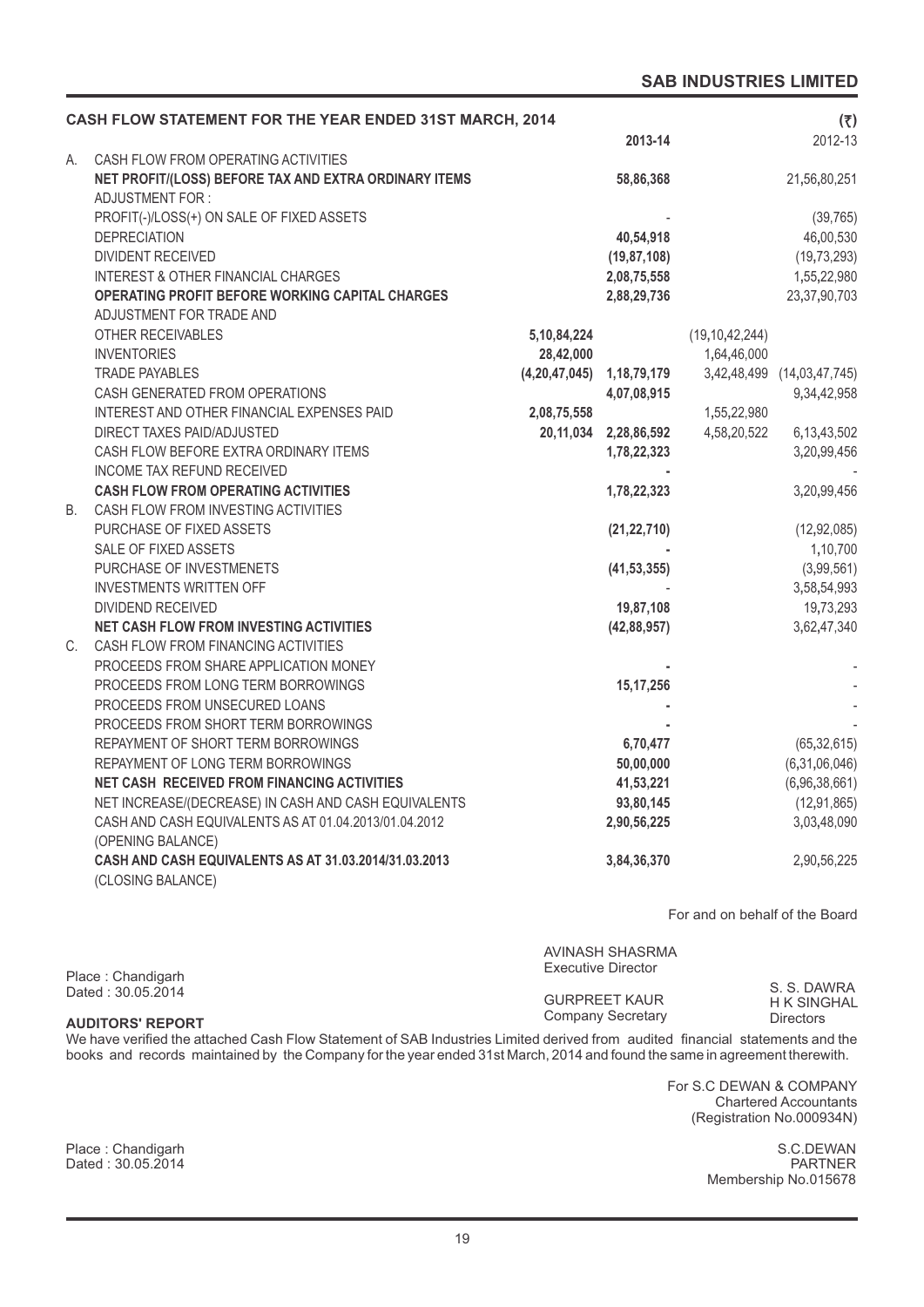| <b>PARTICULARS</b>                                                                                      | As On<br>31.03.2014<br>(₹) | As On<br>31.03.2013<br>$(\overline{\mathbf{z}})$ |
|---------------------------------------------------------------------------------------------------------|----------------------------|--------------------------------------------------|
| NOTES ON FINANCIAL STATEMENTS FOR THE YEAR ENDD 31ST MARCH, 2014<br><b>NOTE '1': SHAREHOLDERS' FUND</b> |                            |                                                  |
| (a) Share Capital                                                                                       |                            |                                                  |
| <b>AUTHORISED CAPITAL</b>                                                                               |                            |                                                  |
| 2,00,00,000 Equity shares of ₹ 10/- each<br>(PREVIOUS YEAR 20000000 Equity shares of ₹10/- each)        | 20,00,00,000               | 20,00,00,000                                     |
| <b>ISSUED, SUBSCRIBED &amp; PAID-UP</b>                                                                 |                            |                                                  |
| 15188372 Equity shares (Previous year 15188372 shares)<br>of $\overline{\tau}$ 10/- each                | 15, 18, 83, 720            | 15, 18, 83, 720                                  |
| <b>TOTAL</b>                                                                                            | 15, 18, 83, 720            | 15, 18, 83, 720                                  |

## **DETAILS OF SHAREHOLDERS HOLDING 5% OR MORE SHARES IN THE COMPANY**

|                                   | AS ON 31.03.2014 |        | AS ON 31.03.2013 |        |
|-----------------------------------|------------------|--------|------------------|--------|
| Name of shareholders              | No of shares     | %age   | No of shares     | %age   |
| <b>SHRI R K GARG</b>              | 34,04,020        | 22.41% | 34,04,020        | 22.41% |
| SHRI DHEERAJ GARG                 | 13,07,808        | 8.61%  | 13,07,808        | 8.61%  |
| STEEL STRIPS INDUSTRIES LTD.      | 8,05,172         | 5.30%  | 8,05,172         | 5.30%  |
| STEEL STRIPS HOLDING PVT. LTD.    | 12,00,060        | 7.90%  | 12,00,060        | 7.90%  |
| STEEL STRIPS FIN. PVT. LTD.       | 12,00,060        | 7.90%  | 12,00,060        | 7.90%  |
| <b>MUNAK FINANCIERS PVT. LTD.</b> | 15,60,720        | 10.28% | 15,60,720        | 10.28% |
| MUNAK INVESTMENTS PVT. LTD.       | 12,00,000        | 7.90%  | 12,00,000        | 7.90%  |
| STEEL STRIPS WHEELS INVT. LTD.    | 12,14,630        | 8.00%  | 12,14,630        | 8.00%  |
| PRIYA TOOLS PVT. LTD.             | 12,14,632        | 8.00%  | 12,14,632        | 8.00%  |
| <b>BLOOMEN FLORALTD.</b>          | 13,36,438        | 8.80%  | 13,36,438        | 8.80%  |

## **(b) Reserve & Surplus**

| 1. | <b>General Reserve</b>                          |               | 19,01,46,426    | 9,01,46,426    |
|----|-------------------------------------------------|---------------|-----------------|----------------|
|    | ADD: Amount transferred from Profit & Loss a/c  |               |                 | 10,00,00,000   |
|    |                                                 | Total (1)     | 19,01,46,426    | 19,01,46,426   |
| 2. | <b>Capital Reserve</b>                          |               | 4,19,99,490     | 4, 19, 99, 490 |
|    |                                                 | Total (2)     | 4,19,99,490     | 4,19,99,490    |
| 3. | Profit & Loss A/C                               |               |                 |                |
|    | As per last Balance Sheet                       |               | 9,75,95,135     | 2,80,40,014    |
|    | Add: Profit for the year                        |               | 36,96,883       | 16,95,55,121   |
|    |                                                 |               | 10,12,92,018    | 19,75,95,135   |
|    | Less: Amount transferred to General Reserve a/c |               |                 | 10,00,00,000   |
|    |                                                 | Total (3)     | 10,12,92,018    | 9,75,95,135    |
|    |                                                 | Total (1+2+3) | 33, 34, 37, 934 | 32,97,41,051   |
|    |                                                 |               |                 |                |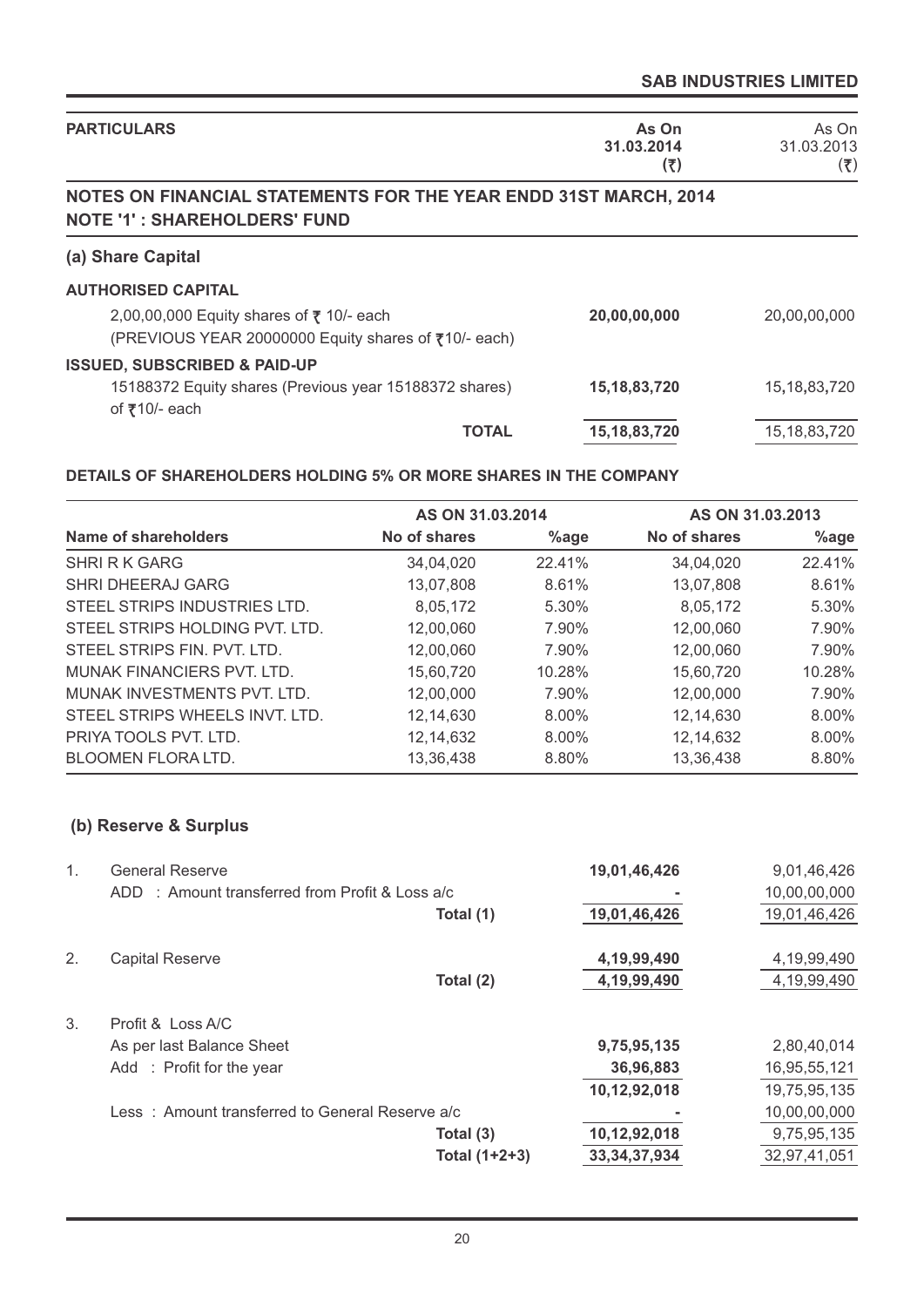### **NOTE '2' : NON-CURRENT LIABILITIES (a) Long-Term Borrowings**

| <b>PARTICULARS</b>                                                                                                                                                                      | As On<br>31.03.2014         | As On<br>31.03.2014 | As On<br>31.03.2013         | As On<br>31.03.2013 |
|-----------------------------------------------------------------------------------------------------------------------------------------------------------------------------------------|-----------------------------|---------------------|-----------------------------|---------------------|
| <b>SECURED</b>                                                                                                                                                                          | <b>Non-Current</b>          | <b>Current</b>      | <b>Non-Current</b>          | <b>Current</b>      |
| <b>FROM BANKS</b>                                                                                                                                                                       |                             |                     |                             |                     |
| <b>TERM LOAN FROM HDFC BANK</b><br>(Secured against Mortgage of properties of Directors<br>and Associate Concerns)                                                                      |                             |                     |                             | 8,99,296            |
| <b>VEHICLES/EQUIPMENTS LOANS FROM BANKS</b><br>(Secured against hypothecation of respective vehicles/<br>equipments and counter guarantees of the company)<br><b>OTHERS</b>             | 5,54,993                    | 38,73,950           | 2,02,088                    | 18,10,303           |
| 1. Secured by Bank Guarantees (From Customers)<br>2. Secured against security furnished by Company/<br>Associate**Companies/third party and against Security Bonds<br><b>UN-SECURED</b> | 1,33,01,858<br>16,01,33,802 |                     | 1,33,01,858<br>16,01,33,802 |                     |
| <b>Fixed Deposits</b><br>From Directors/Associate concerns                                                                                                                              | 1,32,00,000                 | 55,50,000           | 1,62,50,000                 | 75,00,000           |
| <b>TOTAL</b>                                                                                                                                                                            | 18,71,90,653                | 94,23,950           | 18,98,87,748                | 1,02,09,599         |

Note : Vehicles/Equipments Loans from banks are secured against hypothecation of respective vehicles/equipments and counter guarantees of the company.

Maturity Profile of Vehicles/Equipments Loans are as below :

| <b>Particulars</b>                                   | 1st Year | 2nd Year                 | 3rd Year | 4th Year |
|------------------------------------------------------|----------|--------------------------|----------|----------|
| Vehicles/Equipments Loans from Banks (Current Year)  | 3.87.075 | 1.67.918                 |          |          |
| Vehicles/Equipments Loans from Banks (Previous Year) | 2.02.088 | $\overline{\phantom{a}}$ |          |          |
|                                                      |          |                          |          |          |

\*\* The company had received the following amounts in earlier years against the claims :-

| - FROM U.P.STATE GOVERNMENT | 156.02 |
|-----------------------------|--------|
| - FROM PB.PWD.HOSHIARPUR    | 12.14  |
| - FROM PB.PWD.LUDHIANA      | 25.93  |
| - FROM H.P.S.E.BSHIMLA      | 100.13 |
|                             | 294.22 |
|                             |        |

Appeals have been filed against these awards and the matter is pending in the High Courts. In terms of the interim order of the High Courts, the Company has furnished securities of immovable properties situated at village Raisaina (Haryana) belonging to S.S. Credits Private Limited, S.A.Holdings Pvt. Ltd and Malwa Holding Pvt. Ltd and its own property situated at Banur.Distt. Mohali (Pb) besides undertaking by the company that these amounts shall be deposited back in the courts in case decisions go against the company in final verdicts. Suriety bonds of associates companies have also been submitted. Accordingly, these amounts were considered as 'Secured Loans' instead of income as per the policy of the Company.

The company have also received s1307.12 lacs from M/S Sutlej Constructions Ltd (SCL), Manimajra, Chandigarh in previous years.SAB Industries Ltd (SABIL) have entered into Joint Venture agreements with SCL in connection with Arbitration cases of said company whereby SCL and SABIL shall share the amount of award received, if any, equally between them. The amounts so released in earlier years have been released against furnishing of security by way of mortgaging land/title deeds of lands both of SABIL and SCL and submission of surety bonds. As the cases are subjudice and claims have been released against submission of surety bonds/title deeds of lands, the amount received has been treated as "Secured Loan" only as having been released against the above said securities. The amount shall be treated as Income as and when Surity Bonds/title deeds of land are released and cases are decided by the Court finally.The outstanding balance received from SCL stands at ₹1307.12 lac for above cases as on 31.03.2014.

#### **(b) Other Long Term Liabilities**

| PARTICULARS                                                                                           |              | As On<br>31.03.2014                                  | As On<br>31.03.2013                                  |
|-------------------------------------------------------------------------------------------------------|--------------|------------------------------------------------------|------------------------------------------------------|
| - Liabilities for employees retirement benefits<br>- Gratuity<br>- Earned Leave<br>- Security Deposit |              | 31, 35, 737<br>10,18,816<br>3,20,20,885              | 24,41,609<br>7.52.198<br>3,35,62,447                 |
|                                                                                                       | <b>TOTAL</b> | 3,61,75,438                                          | 3,67,56,254                                          |
| (c) Long Term Provisions                                                                              |              |                                                      |                                                      |
| Provision for Sales Tax<br><b>Provision for Bank Guarantee</b><br><b>Provision for Expenses</b>       | <b>TOTAL</b> | 10.44.288<br>26,74,000<br>1,91,57,196<br>2.28.75.484 | 10.44.288<br>26,74,000<br>1,98,70,726<br>2.35.89.014 |

Note : 1. Sales Tax provision has been made in the year 2009-10 against demand raised by Sales Tax Deptt.,Haryana related to A.Y.1990-91 to 1993-94.

2. Provision for Bank Guarantees has been made against invoked BGs and 100% margin has been kept with State Bank of Patiala,Sector-17C,Chandigarh. Now the cases are pending in various courts.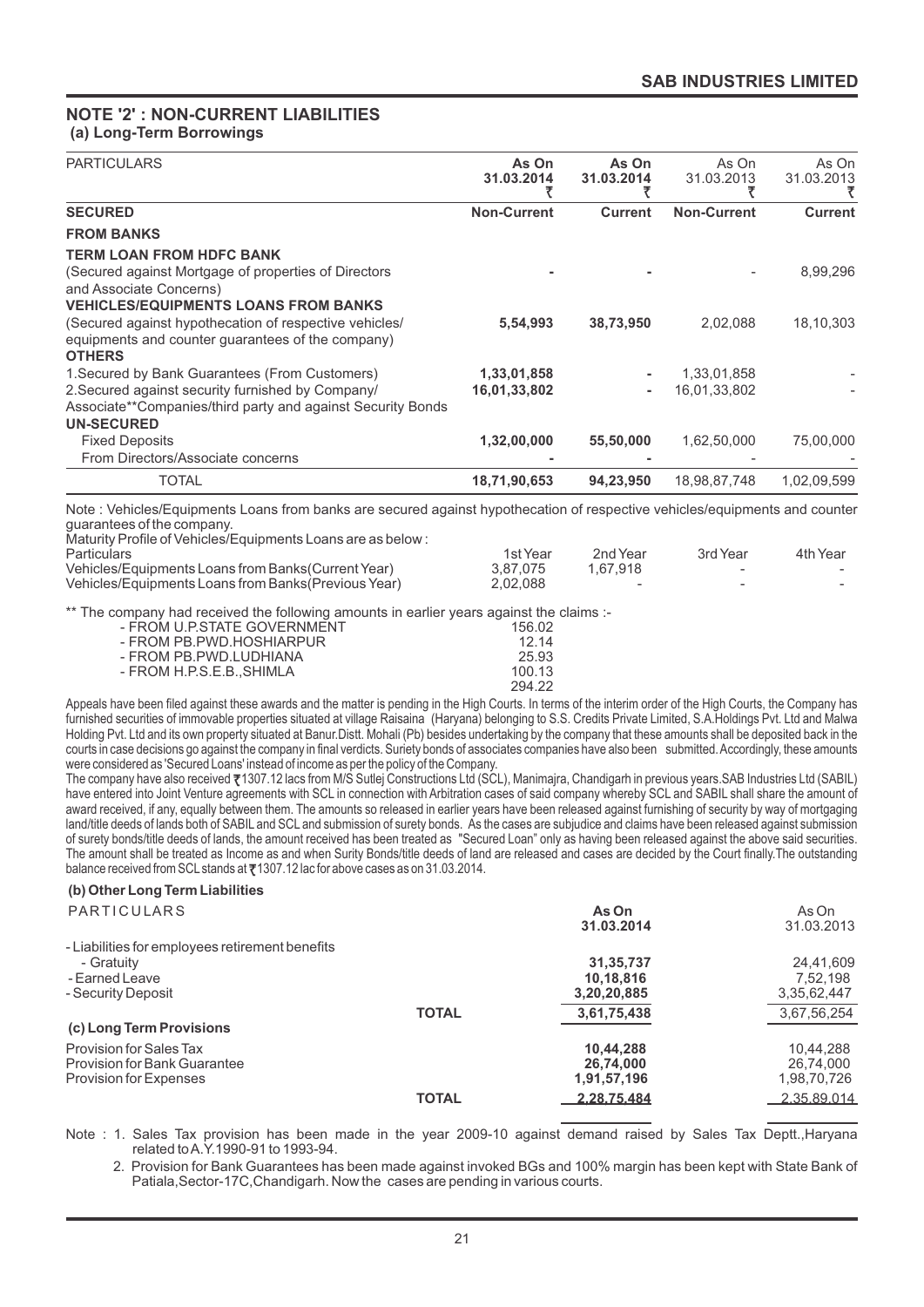| <b>SAB INDUSTRIES LIMITED</b> |  |
|-------------------------------|--|
|-------------------------------|--|

| <b>PARTICULARS</b>                   | As On<br>31.03.2014<br>(₹) | As On<br>31.03.2013<br>(₹) |
|--------------------------------------|----------------------------|----------------------------|
| <b>NOTE '3': CURRENT LIABILITIES</b> |                            |                            |
| (a) Short-Term Borrowings            |                            |                            |

#### **SECURED FROM BANKS**

| <b>Working Capital from Banks</b> |  | 6.70.477 |
|-----------------------------------|--|----------|
| <b>TOTAL</b>                      |  | 6,70,477 |

Note : Working Capital is secured against hypothecation of stocks & Book debts, further secured by way of Pledge of five lac equity shares of STEEL STRIPS WHEELS LTD , equitable mortgage of immovable proparties admeasuring 6 bigha,6 bishwa and 5 biswaisi, 5 bigha 16 bishwa & 7 bigha 16 bishwa situated at Vill-Ajijpur,Derabassi, Mohali in the name of M/S SAB Udyog Ltd as collateral Security and personal guarantee of Sh.R.K.Garg, Chairman of the company.

#### **(b) Trade Payables**

### **- Trade Payables\***

- Micro and Small Enterprises **-** -

| .<br>- Others                                 | 17.50.847 | 34,08,843   |
|-----------------------------------------------|-----------|-------------|
| - Cheques issued but not preseted for payment | 4.68.840  | 2,58,68,239 |
| <b>TOTAL</b>                                  | 22,19,687 | 2,92,77,082 |

Debit and Credit Balances in the accounts of suppliers and others are subject to confirmation and reconcilations.

Detail of amounts outstanding to Micro and Small Enterprises as defined under Micro,Small and Medium Enterprises Development Act 2006, based on available information with the company is as under :

| Principal amount due and remaining unpaid                               |              |              |
|-------------------------------------------------------------------------|--------------|--------------|
| Interest due on avove and the unpaid interest                           |              |              |
| Interest paid                                                           |              |              |
| Payment made beyond the appointed day during the year                   |              |              |
| Interest due and payable for the period of delay                        |              |              |
| Interest accrued and remaining unpaid                                   |              |              |
| Amount of further interest remaining due and payable in succeding years |              |              |
| <b>TOTAL</b>                                                            |              |              |
| (c) Other Current Liabilities                                           |              |              |
| - Current maturities of Long-term Debts (Refer Note No.2)               | 94,23,950    | 1,02,09,599  |
| - Statutory dues                                                        | 6,24,629     | 13,55,565    |
| - Advance from customers                                                | 3,57,14,635  | 4,89,27,995  |
| $***$<br>- Advances from others                                         | 10,00,00,000 | 5,00,00,000  |
| - Expenses payable                                                      | 35,02,779    | 1,22,16,250  |
| <b>TOTAL</b>                                                            | 14,92,65,993 | 12,27,09,409 |

\*\* The company has received an advance of  $\overline{r}10.00$  crores in pursuance to a MOU entered on its behalf and on behalf of associates companies with a developer against the land at Village Raisina,Gurgaon, Haryana.

### **(d) Short Term Provisions**

| - Provision for Expenses | $\sim$    | 62.537      |
|--------------------------|-----------|-------------|
| - Provision for taxation | 19,00,000 | 4.28.75.000 |
| <b>TOTAL</b>             | 19,00,000 | 4.29.37.537 |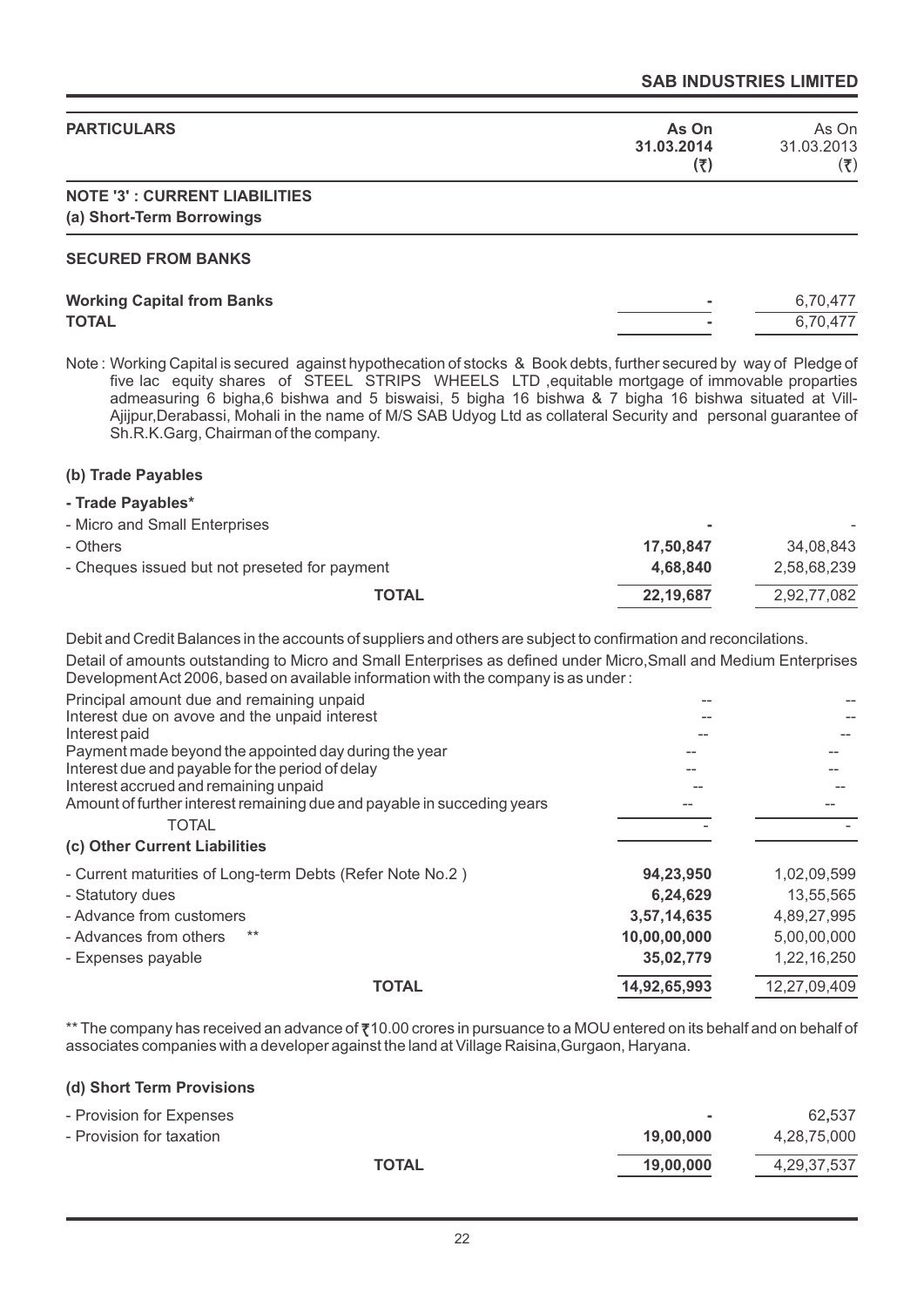## **NOTE '4' : NON CURRENT ASSETS**

## **(a) Fixed Assets**

### **A) CONSTRUCTION DIVISION**

|                             |                                  |                                 | GROSS BLOCK                        |                                                            |                       | <b>DEPRECIATIONTION</b> |                                   |                     |                     | NET BLOCK           |
|-----------------------------|----------------------------------|---------------------------------|------------------------------------|------------------------------------------------------------|-----------------------|-------------------------|-----------------------------------|---------------------|---------------------|---------------------|
| <b>PARTICULARS</b>          | As at<br>1.4.2013                | Additions<br>During<br>The year | Sales/<br>Adjustment<br>During the | As at<br>31.03.2014                                        | As on<br>1.4.2013     | During<br>the period    | Sale/<br>Adjustment<br>During the | As on<br>31.03.2014 | As at<br>31.03.2014 | As at<br>31.03.2013 |
|                             | ₹                                | ₹                               | year<br>₹                          | ₹                                                          | ₹                     | ₹                       | period<br>₹                       | ₹                   | ₹                   | ₹                   |
| 1. LAND                     | 14,46,09,841                     |                                 |                                    | $-14,46,09,841$                                            |                       |                         |                                   |                     | $-14,46,09,841$     | 14,46,09,841        |
| 2. PLANT & EQUIPMENTS       | 3, 33, 35, 392                   | 5,85,830                        |                                    | 3,39,21,222                                                | 2,24,29,104 18,25,370 |                         | ٠                                 | 2,42,54,474         | 96,66,748           | 1,09,06,288         |
| 3. FURNITURE & FIXTURE      | 40,49,625                        |                                 |                                    | 40.49.625                                                  | 31,32,497             | 1,66,000                | $\overline{\phantom{0}}$          | 32.98.497           | 7,51,128            | 9,17,128            |
| 4. VEHICLES                 | 3, 14, 10, 121                   | 13,36,350                       |                                    | 3,27,46,471                                                | 2,66,37,179           | 14,38,563               | ٠                                 | 28,0,75,742         | 46,70,729           | 47,72,942           |
| <b>5. OFFICE EQUIPMENT</b>  | 50,16,387                        | 2,00,530                        |                                    | 52,16,917                                                  | 37,83,699             | 2.37.368                | $\overline{\phantom{0}}$          | 40,21,067           | 11,95,850           | 12,32,688           |
| $TOTAL(A)$ :-               | 21,84,21,366 21,22,710           |                                 |                                    | $-22,05,44,080$                                            | 5,59,82,478 36,67,301 |                         |                                   | $-5,96,49,780$      | 16,08,94,296        | 16,24,38,889        |
| <b>B) INFOTECH DIVISION</b> |                                  |                                 |                                    |                                                            |                       |                         |                                   |                     |                     |                     |
| 1. LAND                     |                                  |                                 |                                    |                                                            |                       |                         |                                   |                     |                     |                     |
| 2. PLANT & EQUIPMENTS       | 6,35,56,506                      |                                 |                                    | 6,35,56,506                                                | 6,19,62,866           | 3,87,617                |                                   | $-6,23,50,483$      | 12,06,023           | 15,93,640           |
| 3. FURNITURE & FIXTURE      | 73,98,380                        |                                 |                                    | 73,98,380                                                  | 71,87,025             |                         | ٠                                 | 71,87,025           | 2,11,357            | 2, 11, 357          |
| $TOTAL(B)$ :-               | 7,09,54,886                      | $\sim$                          |                                    | 7,09,54,886                                                | 6,91,49,891           | 3,87,617                |                                   | $-6,95,37,508$      | 14, 17, 380         | 18,04,997           |
| TOTAL (A+B)                 | 28,93,76,256 21,22,710           |                                 |                                    | - 29,14,98,965 12,51,32,369 40,54,918                      |                       |                         |                                   | $-12,91,87,288$     | 16,23,11,677        | 16,42,43,886        |
| PREVIOUS YEAR               | 28,92,46,173 12,92,085 11,62,002 |                                 |                                    | 28,93,76,254 12,16,22,905 46,00,530 10,91,067 12,51,32,368 |                       |                         |                                   |                     | 16.42.43.886        | 16.76.23.265        |

1. Depreciation is provided for on Plant and Machinery on the basis of the life of the Machinery as specified by valuer appointed by the company in accordance with Section-205 (2) of the Companies Act, 1956 and/or on the basis of Techno Commercial evaluation made by the Company.

PARTICULARS<br>Vibrators, Welding Set, Mixers,  $\frac{RATES APPLIED}{70\%}$  (WDV METHOD) Vibrators, Welding Set, Mixers, 70%<br>Batching Plant, Tractor Trolley, 30% Batching Plant, Tractor Trolley, JCB Machine & Soil Compactor

2. Depreciation on Furniture and Fixtures, Vehicles and other equipments has been charged as per rates specified in schedule XIV of the Companies Act, 1956 as amended upto date on written down value method.

3. However, depreciation, in our "Infotech Division", on Plant & Machinery, Data Processing equipment, Furniture & Fixture and other assets is provided on single shift basis, straight-line method as per rates specified in Schedule XIV to the Companies Act, 1956 as amended upto date.

4. Land as stated above, includes Agriculture Land valuing  $\bar{\tau}$  12, 67, 41, 791.

| <b>PARTICULARS</b>                                                                           | As On<br>31.03.2014<br>(₹) | As On<br>31.03.2013<br>$(\overline{\mathbf{z}})$ |
|----------------------------------------------------------------------------------------------|----------------------------|--------------------------------------------------|
| (B) Non-Current Investments<br><b>INVESTMENT IN EQUITY INSTRUMENTS OF ASSOCIATE CONCERNS</b> |                            |                                                  |
| <b>QUOTED &amp; VALUED AT COST PRICE</b>                                                     |                            |                                                  |
| 13,14,187 (Previous Year 12,93,686) fully paid equity shares of                              |                            |                                                  |
| ₹10/- each of M/s Steel Strips Wheels Limited                                                |                            |                                                  |
|                                                                                              | 3,28,43,062                | 2,99,63,059                                      |
| 1,47,93,772 fully paid up equity shares of Indian Acrylics Ltd                               |                            |                                                  |
| (Previous Year 1,47,93,772) of ₹10/- each                                                    |                            |                                                  |
|                                                                                              | 5,95,19,719                | 5,95,19,719                                      |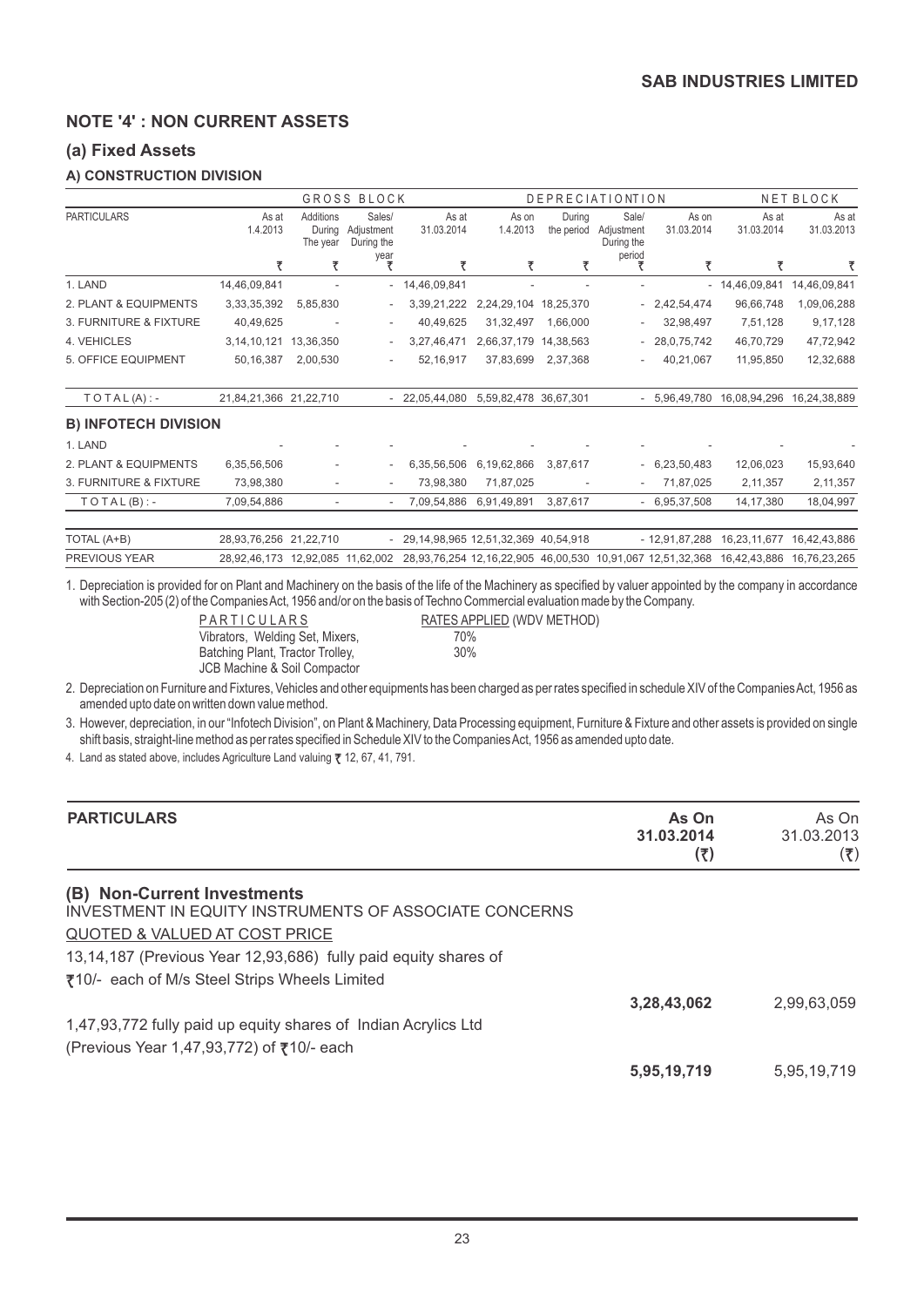## **SAB INDUSTRIES LIMITED**

| <b>PARTICULARS</b>                                                                       | As On<br>31.03.2014<br>(₹) | As On<br>31.03.2013<br>$(\overline{\mathbf{t}})$ |
|------------------------------------------------------------------------------------------|----------------------------|--------------------------------------------------|
| 3900 fully paid (Previous year 3900) equity shares of                                    |                            |                                                  |
| ₹10/- each of M/s Steel Strips Infrastructures Limited                                   | 12,671                     | 12,671                                           |
| (Formerly known as Steel Strips & Tubes Ltd)                                             |                            |                                                  |
| 6,87,434 (Previous year 5,28,265) fully paid equity shares                               |                            |                                                  |
| of ₹10/- each of M/S Steel Strips Limited,                                               | 14,58,245                  | 1,84,893                                         |
| <b>INVESTMENT IN EQUITY INSTRUMENTS - OTHERS</b>                                         |                            |                                                  |
| <b>QUOTED &amp; VALUED AT COST PRICE</b>                                                 |                            |                                                  |
| 165 (Previous Year 165) fully paid equity share of                                       |                            |                                                  |
| ₹10/- each of M/s Kamla Dials & Devises Limited                                          | 2,550                      | 2,550                                            |
| 105 fully paid (Previous year 105) equity shares of                                      |                            |                                                  |
| ₹10/- each of M/s Asian Hotels Limited                                                   | 500                        | 500                                              |
| 10000 fully paid (Previous year 10000) equity shares of                                  |                            |                                                  |
| ₹10/- each of M/s PUNJAB & SIND BANK                                                     | 12,89,356                  | 12,89,356                                        |
| 200 Shares of BOICON (Previous Year 200) of ₹10/- each                                   | 44,545                     | 44,545                                           |
| 100 Nos fully paid up equity shares of Vallabh Steels Ltd                                | 2,820                      | 2,820                                            |
| (Previous Year 100) of ₹10/- each                                                        |                            |                                                  |
| 37 Nos fully paid up equity shares of Consolidated Fibres                                | 64                         | 64                                               |
| & Chemicals Ltd (Previous Year 37) of ₹10/- each                                         |                            |                                                  |
| 153 fully paid up equity shares of Wheels India Ltd                                      | 46,703                     | 46,703                                           |
| (Prev. Year 153) of ₹10/-each.                                                           |                            |                                                  |
| 10000 Nos fully paid up equity shares (Previou year 10000 NOS) of Vikas WSP Ltd 3,99,561 |                            | 3,99,561                                         |
| AGGREGATE AMOUNT OF THE QUOTED INVESTMENTS                                               | 9,56,19,796                | 9,14,66,441                                      |
| <b>INVESTMENT IN EQUITY INSTRUMENTS OF ASSOCIATE CONCERNS</b>                            |                            |                                                  |
| <b>UNQUOTED &amp; VALUED AT COST</b>                                                     |                            |                                                  |
| 5368630 equity shares of ₹10/-each of M/S SAB Udyog Ltd                                  | 2,87,75,857                | 2,87,75,857                                      |
| (Previous year 5368630)                                                                  |                            |                                                  |
| AGGREGATE AMOUNT OF THE UN-QUOTED INVESTMENTS                                            | 2,87,75,857                | 2,87,75,857                                      |
| AGGREGATE AMOUNT OF THE QUOTED & UN-QUOTED INVESTMENTS                                   | 12,43,95,653               | 12,02,42,298                                     |
| Aggregate Market value of Quoted Investments                                             | 23,01,29,138               | 24,56,31,985                                     |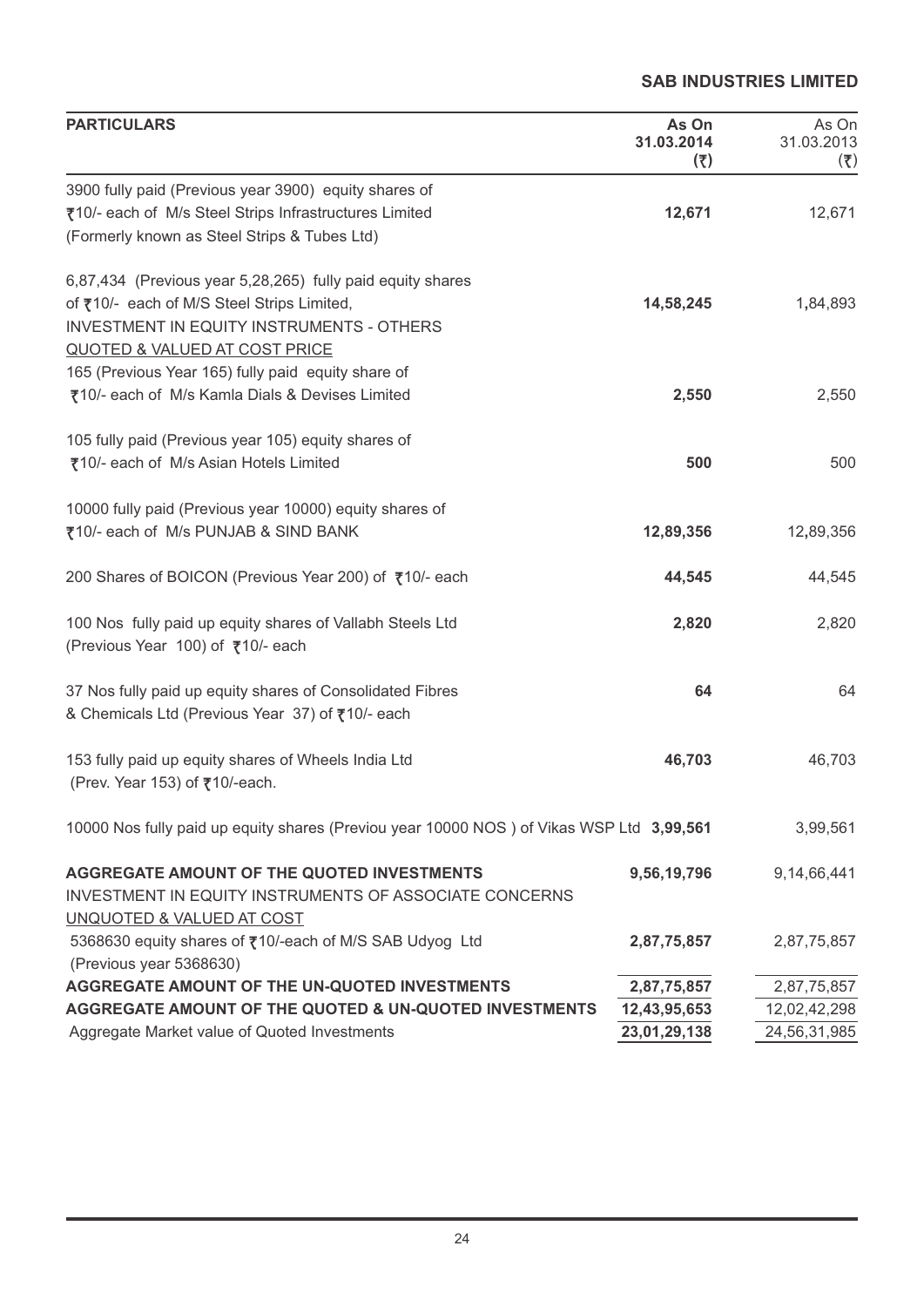|    | <b>PARTICULARS</b>                                                                                                                                                                                                                                                                                                       |             | As On<br>31.03.2014<br>(₹)                                                                     | As On<br>31.03.2013<br>$(\overline{\zeta})$                                                    |
|----|--------------------------------------------------------------------------------------------------------------------------------------------------------------------------------------------------------------------------------------------------------------------------------------------------------------------------|-------------|------------------------------------------------------------------------------------------------|------------------------------------------------------------------------------------------------|
|    | <b>NOTE '5': CURRENT ASSETS</b><br>(a) Inventories                                                                                                                                                                                                                                                                       |             |                                                                                                |                                                                                                |
| 1. | <b>WORK IN PROGRESS</b>                                                                                                                                                                                                                                                                                                  |             |                                                                                                | 28,42,000                                                                                      |
|    |                                                                                                                                                                                                                                                                                                                          | Total 1.    |                                                                                                | 28,42,000                                                                                      |
| 2. | COMMERCIAL PROPERTY UNDER DEVELOPMENT<br>(Land, Development expenses thereon (valued at cost) and<br>Misc. Expenditure Pending Allocation to above commercial property)<br>Cost Of Land Including Registration And<br>(a)<br><b>Development Expenses</b><br>(b)<br>Fees & Taxes<br>(Land Dev.Fee)<br>Archetect/Other Fee |             | 22,57,84,131<br>31,25,878<br>41,86,822                                                         | 22,57,84,131<br>31,25,878<br>41,86,822                                                         |
|    |                                                                                                                                                                                                                                                                                                                          |             | 73,12,700                                                                                      | 73,12,700                                                                                      |
|    |                                                                                                                                                                                                                                                                                                                          |             | 23,30,96,831                                                                                   | 23,30,96,831                                                                                   |
|    | Misc. Expenditure Pending Allocation To Above<br>(c)<br><b>Commercial Property</b><br><b>Direct Cost</b><br><b>Administration Exps</b><br><b>Employee Cost</b><br>Selling & Advt. Exps<br>Interest And Bank charges<br>Depreciation                                                                                      |             | 7,79,93,808<br>59,01,744<br>84,60,345<br>46,78,483<br>3,02,96,191<br>18,62,359<br>12,91,92,930 | 7,79,93,808<br>59,01,744<br>84,60,345<br>46,78,483<br>3,02,96,191<br>18,62,359<br>12,91,92,930 |
|    |                                                                                                                                                                                                                                                                                                                          | Total 2.    | 36,22,89,761                                                                                   | 36,22,89,761                                                                                   |
|    |                                                                                                                                                                                                                                                                                                                          | Total $1+2$ | 36,22,89,761                                                                                   | 36,51,31,761                                                                                   |

**SAB INDUSTRIES LIMITED**

Stocks of building materials and stores and shuttering material are valued at cost. Inventory of Networking Equipments lying in the offices & godowns is valued at cost price. Work-in-progress is valued on proportionate basis where certified bills have been raised in the next year, and on the best estimate basis by the management where certified bills are not available

Stocks of Buildings & Buildings under construction have been valued at cost.

## **(b) Trade Receivables**

| - Outstanding for a period exceeding six months<br>- Others                                                                                                                                     | 11,92,10,345<br>49,22,383            | 11,92,10,345<br>47,90,388            |
|-------------------------------------------------------------------------------------------------------------------------------------------------------------------------------------------------|--------------------------------------|--------------------------------------|
| Less: Provision for bad and doubrful debts                                                                                                                                                      | 12,41,32,728<br>92,10,345            | 12,40,00,733<br>92,10,345            |
| (c) Cash and Bank Balances                                                                                                                                                                      | <b>SUB-TOTAL</b><br>11,49,22,383     | 11,47,90,388                         |
| - Balances With Banks<br>- Cheques/Drafts In Hand<br>- Cash In Hand                                                                                                                             | 1,66,00,827<br>1,37,219              | 28,83,177<br>44, 15, 267<br>80,930   |
| - Others<br>- Under Lien With Banks As Margin Money<br>- Under Lien With Pwd, Uttarakhand, Dehradun<br>- Fixed Deposits- (kept agst Public Deposits maturing during<br>the next financial year) | 1,95,67,960<br>12,97,864<br>8,32,500 | 2,03,02,200<br>2,49,650<br>11,25,000 |
|                                                                                                                                                                                                 | 3,84,36,370<br><b>TOTAL</b>          | 2,90,56,224                          |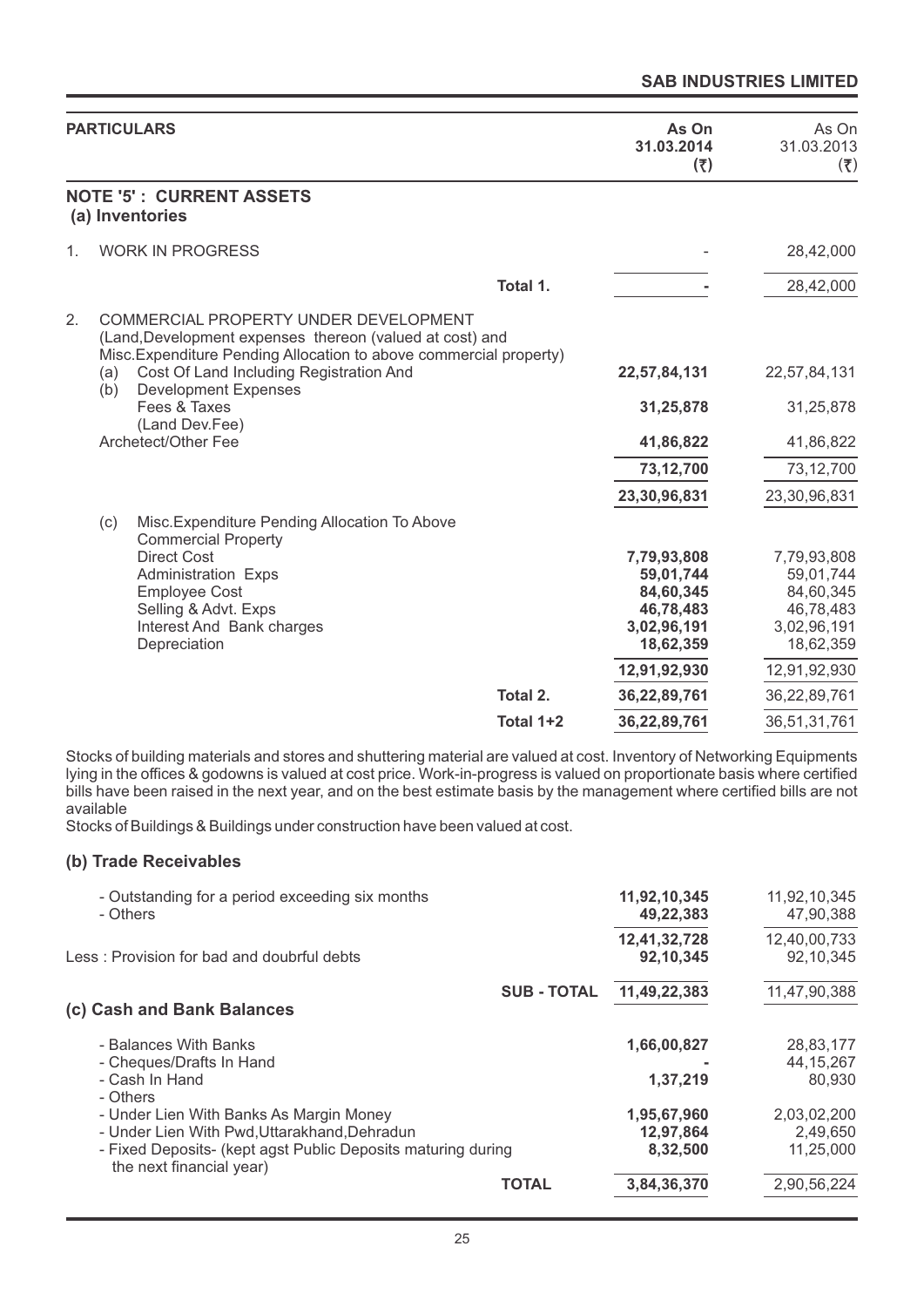| <b>PARTICULARS</b>                                                                                                                                                                      |              | As On<br>31.03.2014<br>(₹)                                 | As On<br>31.03.2013<br>$(\overline{\mathbf{r}})$                           |
|-----------------------------------------------------------------------------------------------------------------------------------------------------------------------------------------|--------------|------------------------------------------------------------|----------------------------------------------------------------------------|
| (d) Short-Term Loans and Advances                                                                                                                                                       |              |                                                            |                                                                            |
| LOANS AND ADVANCES (UNSECURED CONSIDERED<br>GOOD, UNLESS OTHERWISE STATED)<br>A) Loans And Advances To Related Parties<br>B) Others                                                     |              |                                                            |                                                                            |
| - Suppliers/Petty Contractors<br>- Advances For Purchase Of Land<br>- Others                                                                                                            |              | 22,980<br>2,02,00,000                                      | 2,86,348<br>1,00,00,000                                                    |
| - Corporate Loans (Secured)<br>(Secured by way of registered mortgauge of land<br>admeasuring 13 bigha in favour of the company)                                                        |              | 2,35,41,313                                                | 2,00,00,000                                                                |
| - Corporate Loans (Un-Secured)<br>- Others (Un-secured)                                                                                                                                 |              | 2,06,50,000<br>68,08,276                                   | 4,00,00,000<br>66,34,483                                                   |
| - Less: Provision For Doubtful Advances                                                                                                                                                 |              | 7,12,22,569                                                | 7,69,20,831                                                                |
|                                                                                                                                                                                         | <b>TOTAL</b> | 7,12,22,569                                                | 7,69,20,831                                                                |
| (e) Other Current Assets                                                                                                                                                                |              |                                                            |                                                                            |
| <b>Security Deposit</b><br><b>Interest Accrued But Not Due</b><br><b>Prepaid Expenses</b><br>Income Tax Deducted At Sources **<br>Income Tax Refundable<br><b>Advance Tax Deposited</b> |              | 45,46,102<br>7,76,063<br>1,43,352<br>16,32,458<br>6,19,198 | 81,44,043<br>23,76,290<br>3,22,779<br>17,86,560<br>6,05,458<br>4,00,00,000 |
|                                                                                                                                                                                         | <b>TOTAL</b> | 77, 17, 173                                                | 5,32,35,130                                                                |

\*\* The tax deducted at source during the year under consideration is to the tune of ₹16.32 lac. Out of ₹16.32 lac, TDS to the tune of  $\bar{\tau}$ 10.79 lac has already been updated in Form 26AS. As such, TDS to the tune of  $\bar{\tau}$ 5.53 lac is yet to be updated in Form 26AS/ TDS certificates are to be received yet.

## **NOTE '6' : REVENUE FROM OPERATIONS**

| Sales Isp<br><b>Gross Work Done</b><br>Income from Real Estate Business                                                                                           | <b>TOTAL</b> | 66,14,592<br>9,38,51,180<br>10,04,65,772           | 46,66,701<br>3,90,01,131<br>11,00,00,000<br>15,36,67,832                  |
|-------------------------------------------------------------------------------------------------------------------------------------------------------------------|--------------|----------------------------------------------------|---------------------------------------------------------------------------|
| <b>NOTE '7': REVENUE FROM OTHER INCOME</b>                                                                                                                        |              |                                                    |                                                                           |
| Profit On Sale Of Investments<br>Profit On Sale Of Assets<br><b>Interest Received</b><br>Miscellaneous Income<br><b>Agriculture Receipts</b><br>Dividend Received |              | 1,67,58,693<br>38,63,831<br>35,47,395<br>19,87,108 | 15,56,87,547<br>39.765<br>95,46,031<br>3,58,192<br>53,70,699<br>19,73,293 |
|                                                                                                                                                                   | <b>TOTAL</b> | 2,61,57,027                                        | 17,29,75,527                                                              |

## **SAB INDUSTRIES LIMITED**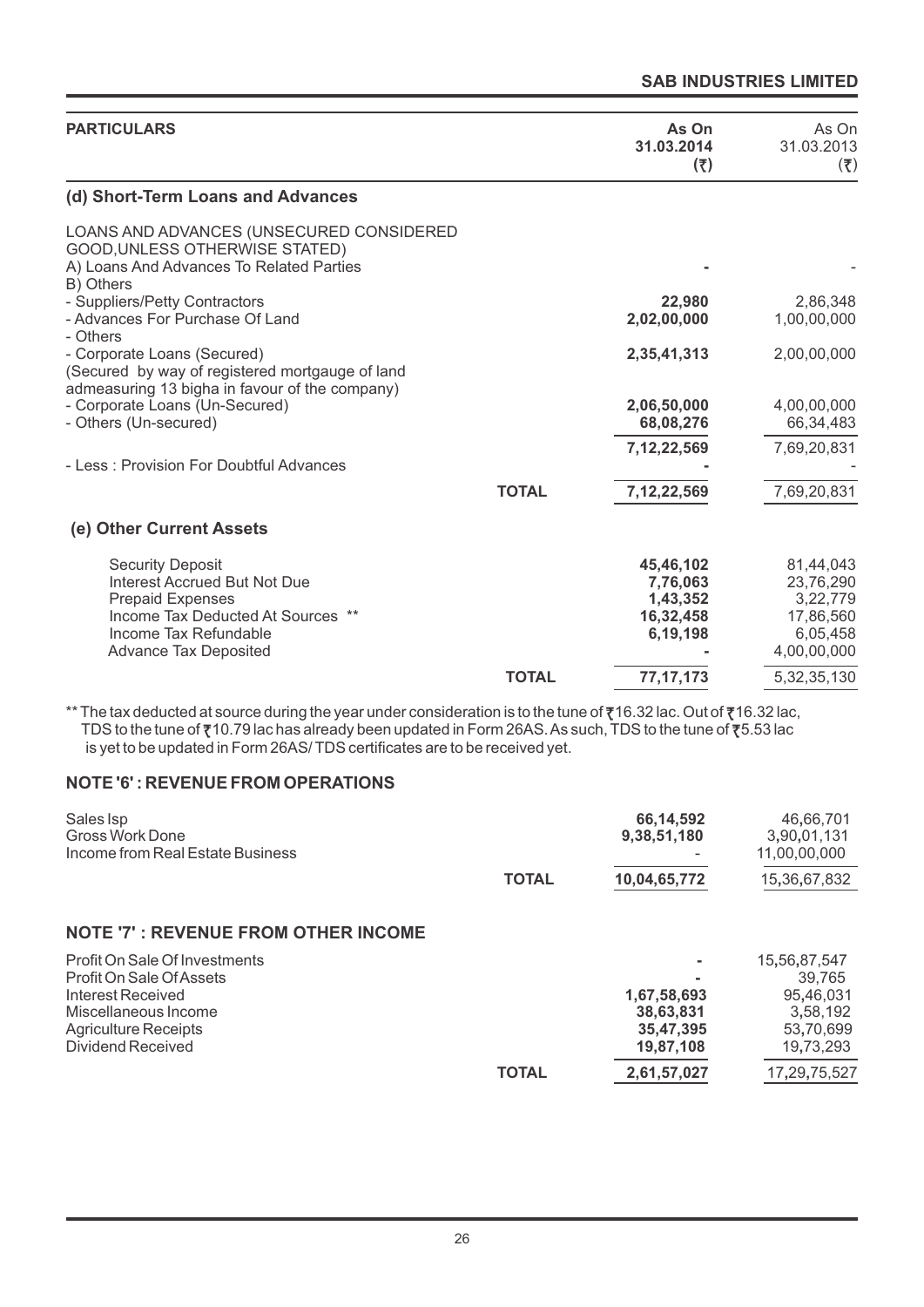## **SAB INDUSTRIES LIMITED**

| <b>PARTICULARS</b>                                                                                                                     |       | As On<br>31.03.2014<br>(₹) | As On<br>31.03.2013<br>$(\overline{\mathbf{z}})$ |
|----------------------------------------------------------------------------------------------------------------------------------------|-------|----------------------------|--------------------------------------------------|
| <b>NOTE '8': COST OF MATERIAL CONSUMED</b>                                                                                             |       |                            |                                                  |
| Opening Stock Of Building Materials And Net<br><b>Working Equipments/Materials</b><br>Add: Purchases During The Year -                 |       |                            |                                                  |
| - Purchase - Network Equipments<br>- Building Material<br>- Purchase Of Property In Stock                                              |       | 28,328<br>79,94,419        | 1,09,907<br>1,10,75,999                          |
|                                                                                                                                        |       | 80,22,747                  | 1,11,85,906                                      |
| Less - Sale/Material Issued To Sub-Contractors<br>- Closing Stocks Of Building Materials and<br><b>Networking Equipments/Materials</b> |       |                            | 26,00,406                                        |
|                                                                                                                                        | TOTAL | 80,22,747                  | 85,85,500                                        |

Note : Building Material purchased/ consumed includes cost of the material involved in the payments made to Sub-Contractors for work done by them whereever building material is involved in executing their work.

## **NOTE '9' : CHANGE IN INVENTORIES OF FINISHED GOODS, WORK IN PROGRESS AND STOCK IN TRADE**

| - Opening Work In Progress<br>- Closing Work In Progress                     |              | 28,42,000   | 1,92,88,000<br>28,42,000 |
|------------------------------------------------------------------------------|--------------|-------------|--------------------------|
|                                                                              | <b>TOTAL</b> | 28,42,000   | 1,64,46,000              |
| <b>NOTE '10': EMPLOYEE BENEFIT EXPENSES</b>                                  |              |             |                          |
| Salaries, Wages And Others Allowances **<br>Including Directors Remuneration |              | 1,49,32,196 | 1,50,70,875              |
| <b>Bonus</b>                                                                 |              | 1,67,500    | 1,69,991                 |
| Contribution To Provident Funds & Other Funds                                |              | 9,93,270    | 7,17,201                 |
| <b>Welfare Expenses</b>                                                      |              | 9,51,389    | 7,76,069                 |
|                                                                              | <b>TOTAL</b> | 1,70,44,355 | 1,67,34,136              |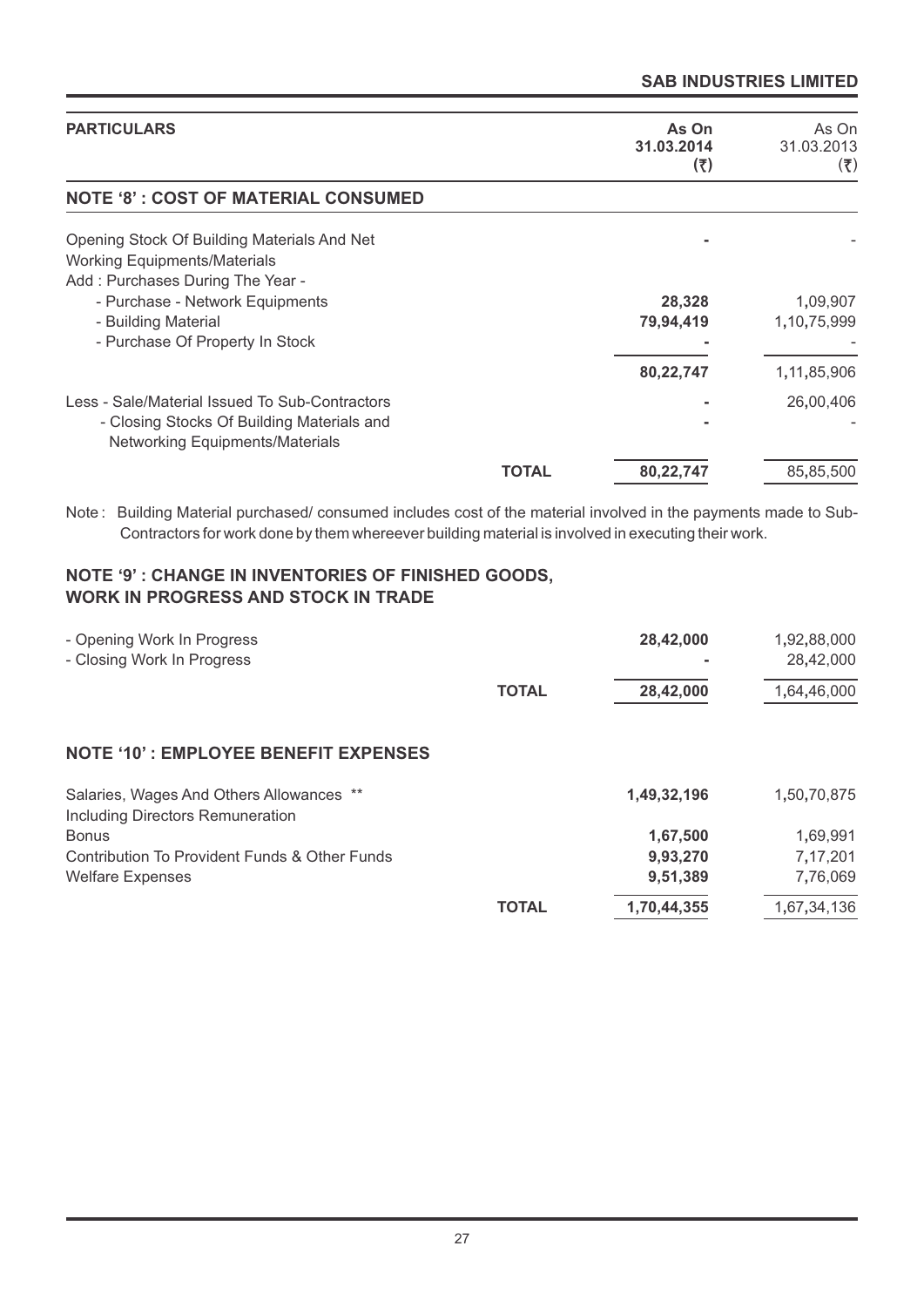## **SAB INDUSTRIES LIMITED**

| <b>PARTICULARS</b>                                                      | As On<br>31.03.2014<br>(₹) | As On<br>31.03.2013<br>(₹) |
|-------------------------------------------------------------------------|----------------------------|----------------------------|
| ** The detail of managerial remuneration paid to Directors is as under: |                            |                            |
| Salary                                                                  | 28.20                      | 12.00                      |
| Perquisite                                                              | 5.29                       | 7.07                       |
| <b>Contribution Towards PF</b>                                          | 3.38                       | 1.44                       |
| <b>Commission on Profits</b>                                            | 0.61                       | 21.80                      |
|                                                                         | 37.48                      | 42.31                      |

The Computation of Net Profits in accordance with Section 198 read with Section 349 of Companies Act,1956 is given hereunder for the purpose of calculation of commission payable to Sh.R.K.Garg, Director & Chairman of the company.

| Profit as per Profit & Loss A/c                     | 36,96,883  | 16,95,55,121 |
|-----------------------------------------------------|------------|--------------|
| Add: Depreciation as per P&L A/c                    | 40,54,918  | 46,00,530    |
| <b>Chairman's Remuneration</b>                      | 60,590     | 21,79,629    |
| <b>Sitting Fee</b>                                  | 1,12,000   | 1,03,000     |
| Income Tax for the year                             | 19,00,000  | 4,28,75,000  |
| Income Tax paid/adjusted for earlier years          | 1,11,034   | 29,45,522    |
| Total:                                              | 99,35,425  | 22,22,58,802 |
| Less: Depreciation calculated for Managerial        | 40,54,918  | 46,00,530    |
| Remuneration                                        |            |              |
| Deferred Tax Assets(Liability)                      | (1,78,451) | (3,04,608)   |
| <b>Available Profits</b>                            | 60,58,958  | 21,79,62,880 |
| Commission / Remuneration $@1%$ of availabe profits | 60,590     | 21,79,629    |

However, commission is not payable to Sh.Avinash Sharma, Executive Director in view of the terms of his appointment and remuneration has been paid to him as per provisions of schedule XIII of the Companies Act,1956.

The Company has a defined benefit gratuity and Earned Leave plan. Every employee who has completed five years or more of service gets a gratuity on departure at 15 days salary (last drawn salary) for each completed year of service. And accumulation of ELfor Staff is upto 60 days.

The following tables summarize the components of net benefit expense recognised in the Profit and Loss Account and the amounts recognised in the balance sheet.

The Employee's gratuity fund scheme managed by SAB Industries Ltd Employees Group Gratuity Trust (Managed by LIC Of India) is a defined benefit plan. The Present Value of obligation is determined based on acturial valuation using the projected unit credit method which recognises each period of service as giving rise to additional unit of employee benefits entitlement and measures each unit separately to build up the final obligation. The obligation for leave encashment is recognised in the same manner as gratuity.

Net employee benefit expenses (recognised in Employee Cost)

| <b>Profit and Loss</b>                                              |                                  |                       | (Amount in $\bar{z}$ )         |                            |
|---------------------------------------------------------------------|----------------------------------|-----------------------|--------------------------------|----------------------------|
| <b>Particulars</b>                                                  | <b>Earned Leave</b><br>2013-2014 | Gratuity<br>2013-2014 | <b>Earned Leave</b><br>2012-13 | <b>Gratuity</b><br>2012-13 |
| Current service cost                                                | 2,66,619                         | 6.94.128              | 1.98.651                       | 5,59,481                   |
| Interest cost on benefit obligation                                 |                                  |                       |                                |                            |
| Net actuarial (gain)/loss recognised in the period                  | 2.66.619                         | 6.94.128              | 1.98.651                       | 5.59.481                   |
| Expected Returns on plan assets                                     |                                  |                       |                                |                            |
| Net benefit expenses recognised in the Profit and Loss a/c 2,66,619 |                                  | 6.94.128              | 1.98.651                       | 5.59.481                   |

#### **Balance Sheet**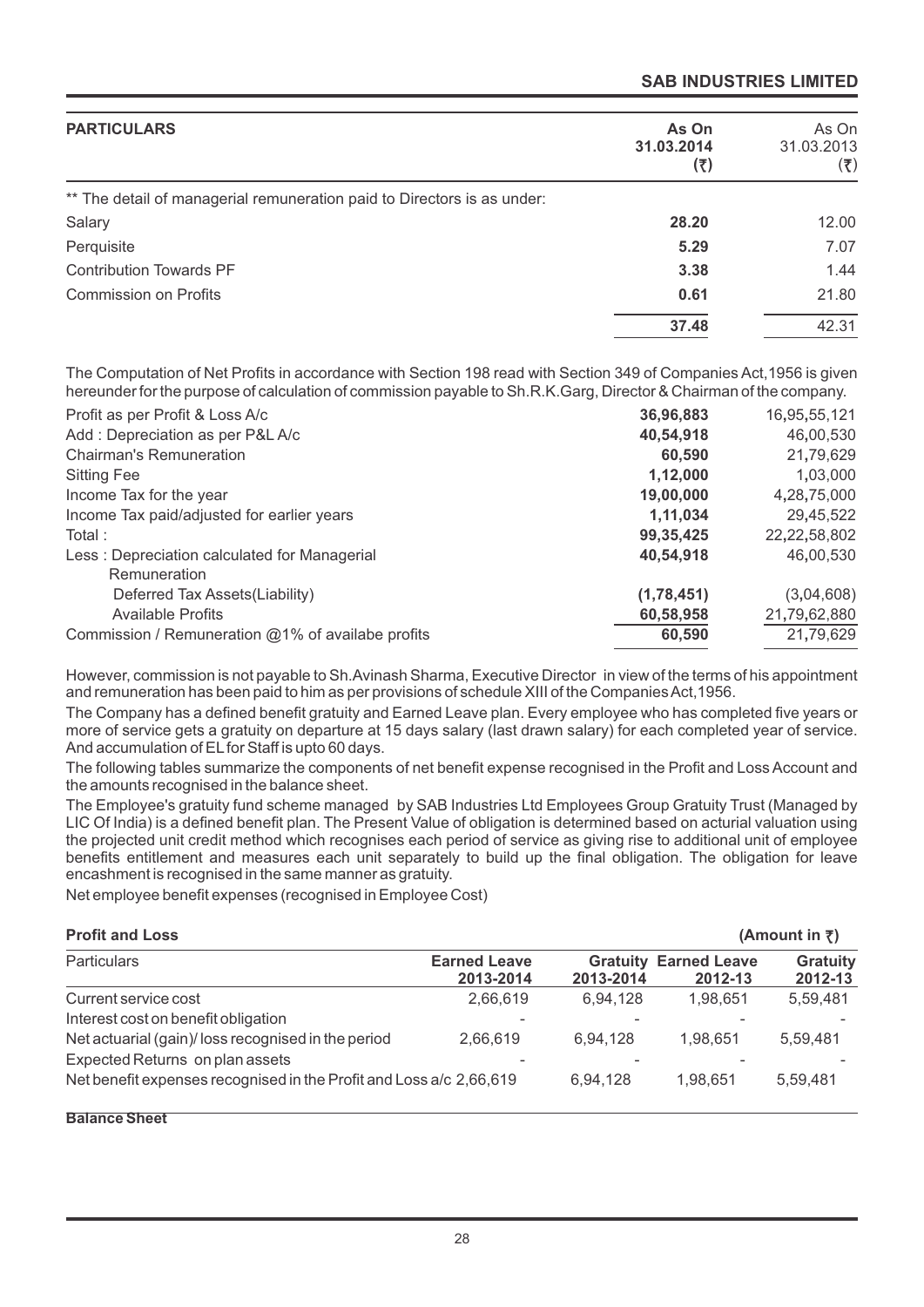## **Details of Provision for gratuity**

| ParticularsEarned Leave                               | <b>Gratuity</b> | <b>Earned Leave</b> | <b>Gratuity</b> |           |
|-------------------------------------------------------|-----------------|---------------------|-----------------|-----------|
|                                                       | 2013-2014       | 2013-2014           | 2012-13         | 2012-13   |
|                                                       |                 |                     |                 |           |
| Defined benefit obligation                            | 10.18.816       | 31,35,737           | 7.52.197        | 24,41,609 |
| Less: Unrecognised past service cost                  | 7.52.197        | 24.41.609           | 5.53.546        | 18.82.128 |
| Net asset/(liability) recognised in the balance sheet | 2,66,619        | 6.94.128            | 1.98.651        | 5.59.481  |
| Note: The above plans are Funded.                     |                 |                     |                 |           |

**Changes in present value of the defined benefit obligation are as follows:** 

| <b>ParticularsEarned Leave</b>                                                                                               | Gratuity<br>2013-2014 | <b>Earned Leave</b><br>2013-2014 | Gratuity<br>2012-13 | <u>2012-13</u>   |
|------------------------------------------------------------------------------------------------------------------------------|-----------------------|----------------------------------|---------------------|------------------|
|                                                                                                                              |                       |                                  |                     |                  |
| Opening defined benefit obligation                                                                                           | 7,52,197              | 24,41,609                        | 5,53,546            | 18,82,128        |
| Interest cost                                                                                                                |                       |                                  |                     |                  |
| Past service cost                                                                                                            |                       |                                  |                     |                  |
| Current service cost                                                                                                         |                       |                                  |                     |                  |
| Benefit paid                                                                                                                 |                       |                                  |                     |                  |
| Actuarial (gains)/losses on obligation                                                                                       | 2,66,619              | 6,94,128                         | 1,98,651            | 5,59,481         |
| Closing defined benefit obligation                                                                                           | 10,18,816             | 31, 35, 737                      | 7,52,197            | 24,41,609        |
| The principal assumptions used in determining gratuity obligations for the Company's plans are shown below:<br>Amount in Rs. |                       |                                  |                     |                  |
| Particulars                                                                                                                  | 2013-2014             | 2013-2014                        | 2012-13             | 2012-13          |
|                                                                                                                              | $(\% )$               | (%)                              | (%)                 | $(\% )$          |
| Discount rate                                                                                                                | <del>9.35%</del>      | <del>9.35%</del>                 | 8.00%               | <del>8.00%</del> |
| Expected Increase in Compensation cost                                                                                       | <del>7.00%</del>      | <del>7.00%</del>                 | <del>7.00%</del>    | <del>7.00%</del> |
| Attrition                                                                                                                    | 2.00%                 | $2.00\%$                         | 2.00%               | 2.00%            |
| Mortality basis                                                                                                              | Indian                | Indian                           | Indian              | <b>Indian</b>    |
|                                                                                                                              | Assured               | Assured                          | Assured             | Assured          |
|                                                                                                                              | Lives                 | Lives                            | Lives               | Lives            |
|                                                                                                                              | Mortility             | Mortility                        | Mortility           | Mortility        |
|                                                                                                                              | (2006-08)             | (2006-08)                        | (2006-08)           | (2006-08)        |
|                                                                                                                              | ultimate              | ultimate                         | ultimate            | ultimate         |

Note:

The estimates of future salary increases, considered in actuarial valuation, take account of inflation, seniority, promotion and other relevant factors, such as supply and demand in the employment market.

The discount rates have been determined by reference to market yields as on 31st march 2014 on CG-Secs of currency and term consistent with those of liability obligations.

| <b>NOTE '11': FINANCIAL COST</b>                |              |             |                   |
|-------------------------------------------------|--------------|-------------|-------------------|
| - Banks<br>Interest                             |              | 10,37,980   | 33,91,690         |
| - Others                                        |              | 1,84,90,813 | 1,03,88,969       |
| <b>Other Financial Charges</b>                  |              | 13,46,765   | 17,06,644         |
| Fluctuation In Foreign Exchange                 |              |             | 35,677            |
|                                                 | <b>TOTAL</b> | 2,08,75,558 | 1,55,22,980       |
| <b>NOTE '12': OTHER EXPENSES</b>                |              |             |                   |
| Direct Cost<br>(a)<br>$***$                     |              |             | <u>55.92.113 </u> |
| Labour & Wages                                  |              | 43,37,751   |                   |
| Payment to Contractor                           |              | 2,97,49,592 |                   |
| Hire Charges Of Machinery                       |              |             | 2,65,330          |
| <b>Bandwidth Expenses</b>                       |              | 31, 12, 577 | 16,85,060         |
|                                                 | Total (a)    | 3,71,99,920 | 75,42,503         |
| <b>Selling and Distribution Expenses</b><br>(b) |              |             |                   |
| <b>Business Promotion Exps</b>                  |              | 28,540      | 1,42,202          |
| Commission on Sale                              |              | 2,80,324    |                   |
| <b>Advertisement &amp; Publicity</b>            |              | 46,912      | 61,393            |
| Subscription & Membership Fees                  |              |             | 41,591            |
|                                                 | Total (b)    | 3,55,776    | 2,45,186          |
|                                                 |              |             |                   |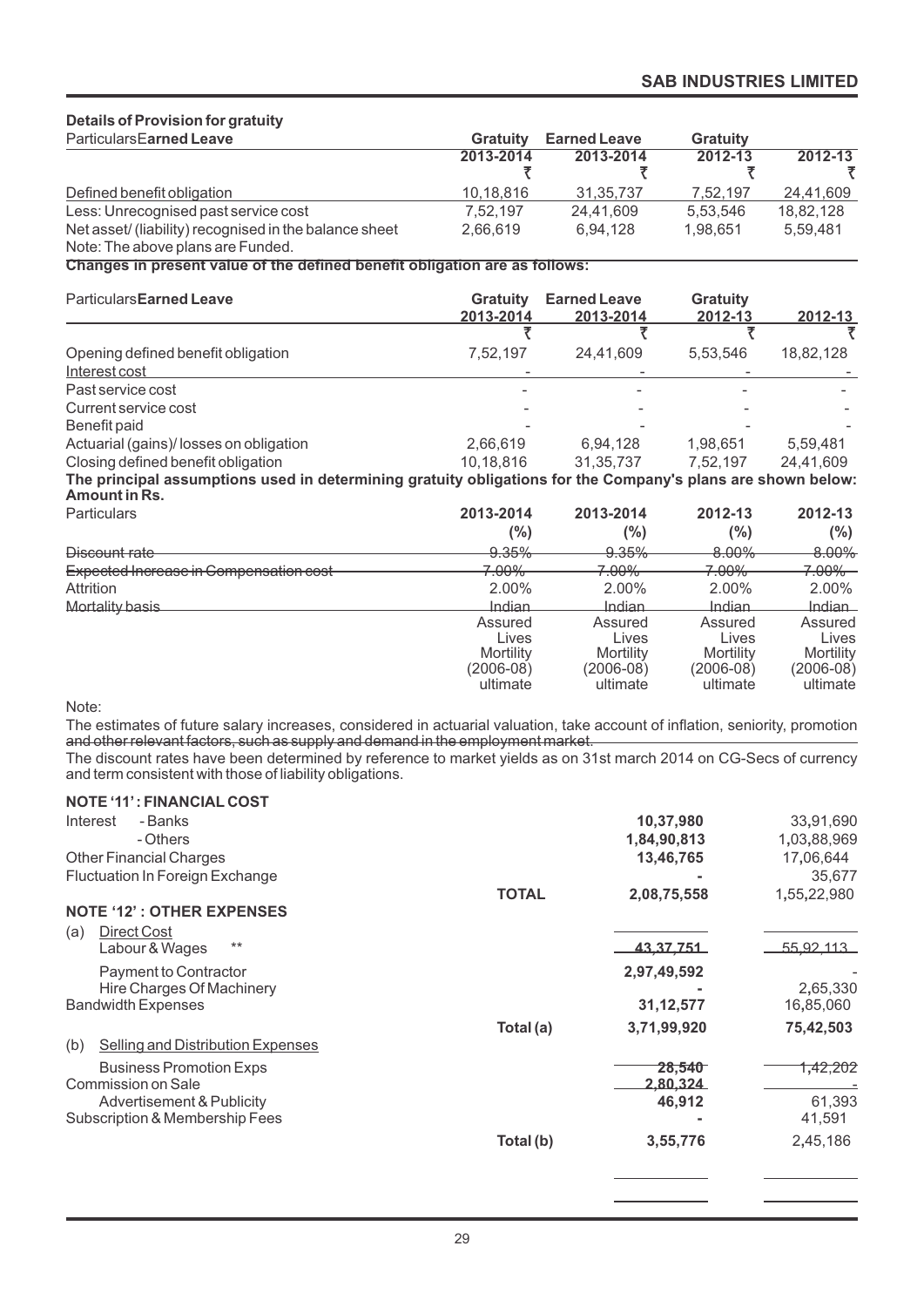|     | <b>PARTICULARS</b>                                     |               | As On<br>31.03.2014<br>(₹) | As On<br>31.03.2013<br>$(\overline{\mathbf{z}})$ |
|-----|--------------------------------------------------------|---------------|----------------------------|--------------------------------------------------|
| (c) | <b>Establishment Expenses</b>                          |               |                            |                                                  |
|     | <b>Travelling Expenses - Foreign</b>                   |               |                            |                                                  |
|     | - Directors                                            |               |                            | 10,47,259                                        |
|     | - Others                                               |               |                            | 2,63,140                                         |
|     | Travelling Expenses - Inland                           |               |                            |                                                  |
|     | - Directors                                            |               | 3,96,134                   | 7,13,819                                         |
|     | - Others                                               |               | 12,66,438                  | 6,92,803                                         |
|     | <b>Printing &amp; Stationery</b>                       |               | 2,76,229                   | 2,79,367                                         |
|     | Postage, Telegram & Telephone                          |               | 3,51,396                   | 2,78,769                                         |
|     | Vehicles Repairs & Maintenance                         |               | 12,72,838                  | 10,48,235                                        |
|     | Repairs & Maintenance                                  |               | 66,717                     | 86,658                                           |
|     | Insurance                                              |               | 4,44,428                   | 4,79,383                                         |
|     | <b>Auditors Remuneration</b>                           |               | 7,86,520                   | 5,72,100                                         |
|     | Legal & Professional Charges                           |               | 71,85,060                  | 53,90,646                                        |
|     | <b>Directors' Sitting Fee</b>                          |               | 1,12,000                   | 1,03,000                                         |
|     | Rates & Taxes                                          |               | 19,89,525                  | 285,431                                          |
|     | Newspapers & Periodicals                               |               | 4,827                      | 5,251                                            |
|     | Office Maintainance Exp.<br>Donation                   |               | 11,18,948                  | 9,50,682                                         |
|     |                                                        |               | 7,60,000                   | 13,05,000                                        |
|     | Rent                                                   |               | 45,48,980                  | 35,28,776                                        |
|     | Electricity & Water Charges                            |               | 3,10,633                   | 4,46,163                                         |
|     | <b>Tender Expenses</b>                                 |               | 54,349                     | 6,260                                            |
|     | <b>Agriculture Expenses</b>                            |               | 42,89,132                  | 46,56,850                                        |
|     | Debit Balances Written Off                             |               | 22,97,699                  | 82,53,349                                        |
|     | Provision for bad and doubtful debts                   |               |                            | 92,10,345                                        |
|     | <b>Security Guards Expenses</b>                        |               | 6,36,408                   | 4,80,876                                         |
|     | Service Tax Paid<br><b>Other Miscellanous Expenses</b> |               | 19,37,023<br>2,35,873      | 6,87,739<br>5, 14, 372                           |
|     |                                                        | Total (c)     | 3,03,41,157                | 4, 12, 86, 273                                   |
|     |                                                        |               |                            |                                                  |
|     |                                                        | Total (a+b+c) | 6,78,96,853                | 4,90,73,962                                      |

**SAB INDUSTRIES LIMITED**

Note : 1) Labour wages includes cost of labour involved in the payments made to Sub-Contractors for work done by them.

2) The details of Auditors Remuneration is as under.

| <b>PARTICULARS</b>                                        | Current Year $(7)$ | Previous Year (₹) |
|-----------------------------------------------------------|--------------------|-------------------|
| <b>Statutory Audit Fee</b>                                | 5,61,800           | 4,49,440          |
| Company Law Matters & Tax Audit                           | 1,12,360           | 1,12,360          |
| <b>Certification Work</b>                                 | 1,12,360           |                   |
| Amount related to previous year on account of Service Tax |                    | 10.300            |
|                                                           | 7,86,520           | 5,72,100          |
| <b>NOTE '13': DEFERRED TAX</b>                            |                    |                   |
| W.D.V. as per Income Tax Act. (Net of Land)               | 2,89,61,886        | 3, 14, 44, 104    |
| W.D.V. as per books (Net of Land)                         | 1,77,01,836        | 1,96,34,045       |
| Depreciation excess claimed in books                      | 1,12,60,050        | 1,18,10,059       |
| Deferred tax assets                                       | 36,53,323          | 38, 31, 774       |
| Less: Provision already made                              | 38, 31, 774        | 41,36,382         |
| <b>Provision for current year</b>                         | (1,78,451)         | (3,04,608)        |

In compliance with AS 22 issued by ICAI on Accounting for the Taxes on Income, the company has recognised Deferred Tax Assets in its books as per detail given herein above. In the opinion of the management, considering the future profits of the company, it will be recovered in future.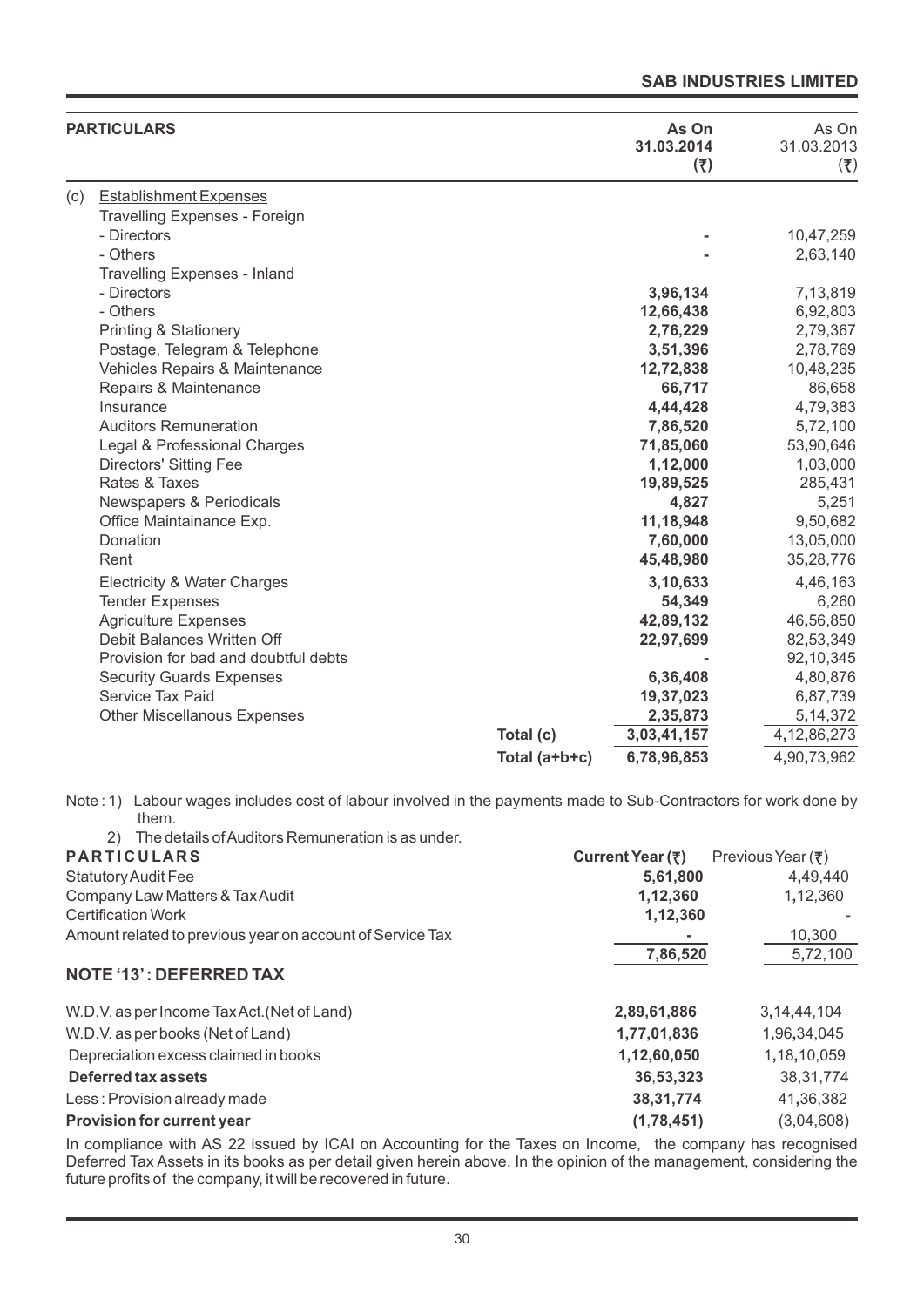## **NOTE NO. 14 : NOTES ON ACCOUNTS**

## **1. SIGNIFICANT ACCOUNTING POLICIES**

## **a) CONVENTION**

The Financial statements are prepared under the historical cost convention in accordance with the applicable Accounting standards and relevant presentational requirements of the Companies Act, 1956.

## **b) RECOGNISTION OF INCOMES/EXPENDITURE: -**

All revenue & expenses are accounted for on accrual basis.

Work done is accounted for on the basis of certified bills, and Escalation in the year of actual receipt including Arbitration Claims received/security released during the year.

Construction scrap is accounted for on receipt basis.

Export Incentives, if any, are accounted for on receipt basis.

## **c) FIXED ASSETS**

The Agriculture land has been stated at cost price. Other fixed assets are stated at cost less depreciation. Cost of acquisition or construction is inclusive of duties, taxes and other incidental expenses.

## **d) DEPRECIATION**

Depreciation is provided for on Plant and Machinery on the basis of the life of the Machinery as specified by valuer appointed by the company in accordance with Section-205 (2) of the Companies Act, 1956 and/or on the basis of Techno Commercial evaluation made by the Company.

| <b>RATES APPLIED</b> |
|----------------------|
| (WDV METHOD)         |
| 70 <sub>%</sub>      |
| 30%                  |
|                      |

JCB Machine & Soil Compactor

Depreciation on Furniture and Fixtures, Vehicles and other equipments has been charged as per rates specified in schedule XIV of the Companies Act, 1956 as amended upto date on written down value method.

However, depreciation, in our "Infotech Division", on Plant & Machinery, Data Processing equipment, Furniture & Fixture and other assets is provided on single shift basis, straight-line method as per rates specified in Schedule XIV to the Companies Act, 1956 as amended upto date.

## **e) INVENTORIES**

1 Stocks of building materials and stores and shuttering material are valued at cost.

Inventory of Networking Equipments lying in the offices & godowns is valued at cost price. Workin-progress is valued on proportionate basis where certified bills have been raised in the next year, and on the best estimate basis by the management where certified bills are not available.

2 Stocks of Buildings & Buildings under construction have been valued at cost.

## **f) RETIREMENT BENEFITS :**

Gratuity and earned leave encashment have been provided for in the Books of Accounts on actuarial valuation basis at the end of the year.

## **g) CONTRIBUTION TO PF AND PENSION SCHEME**

Contribution to PF and Pension Scheme is made in accordance with the employees Provident Fund and Misc. Provision Act, 1952.

## **h) INTEREST**

Interest in respect of fixed deposits, margin money and Security deposits have been accounted for on accrual basis.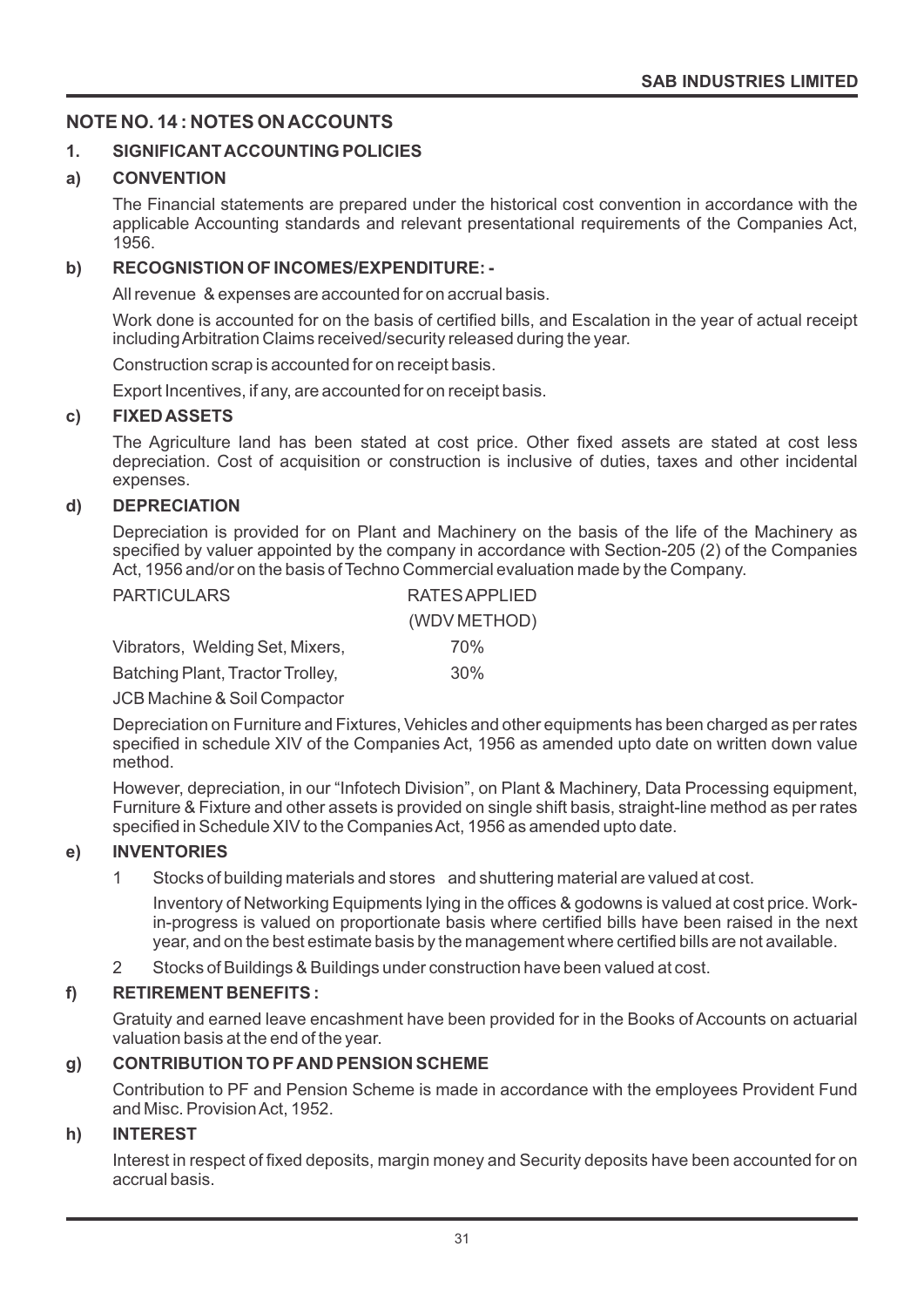$(\overline{\ast}$  in lace)

## **i) VALUATION OF INVESTMENTS**

Long Term quoted and unquoted investments are stated at Cost as at the close of the year. Investments in subsidiary companies are also valued at cost. Income from Investments is accounted for when realized.

## **j) FOREIGN CURRENCYFLUCTUATIONS/TRANSACTION IN FOREIGN CURRENCY**

Any income or expense on account of exchange difference is recognized in the Profit and Loss Account.

## **2. CONTINGENT LIABILITIES**

|                                                  | <b>AS ON</b>   | AS ON      |
|--------------------------------------------------|----------------|------------|
|                                                  | 31.03.2014     | 31.03.2013 |
|                                                  | $(7)$ in lacs) | $(5)$ acs) |
| Counter Guarantees issued by the company against | 538.41         | 549.06     |
| - - -                                            |                |            |

Bank Guarantees/FLC

- **3.** In the opinion of the Board, the current assets, loans & advances, if realised in the ordinary course of business, have the value on realization at least equal to the amount as stated in the Balance Sheet. The Stocks of building material, Raw material, finished goods and other consumable goods have been valued at cost and wastes have been valued at net realizable value and taken as certified by the Management. The provision for all known liabilities is adequate and not in excess of amount considered reasonably necessary.
- 4. Figures have been rounded off to the nearest rupee.
- 5. Previous year figures have been regrouped /rearranged wherever considered necessary to make them comparable with those of current year.
- 6. The company has filed claims arising out of contractual disputes with various clients, which have not been accounted for in books of accounts. Similarly, there are counter claims filed against the Company by clients, which have also not been accounted for. It is difficult to quantify the same, as these are at different stages of adjudication. These shall be accounted for as and when they are accepted or on their final decision and/or on their final settlement.
- 7. Sales Tax has been paid as per the Sales Tax returns filed. Any additional liability arising out of pending Assessments shall be provided for on the completion of Sale Tax Assessments.
- 8. Schedules 1 to 14 form an integral part of the Balance Sheet, Profit & Loss Account and Cash Flow Statement.

## **9. SEGMENT REPORT**

Segment wise revenue, results and capital employed for the year-ended 31.03.2014 is as under:

|         |                            |              |                    | $\mathbf{u}$ $\mathbf{u}$ $\mathbf{u}$ |
|---------|----------------------------|--------------|--------------------|----------------------------------------|
| Sr. No. |                            |              | <b>Particulars</b> | 31.03.2014                             |
|         | 31.03.2013                 |              |                    |                                        |
| 1       | <b>SEGMENT REVENUES</b>    |              |                    |                                        |
|         | a) Construction Division   |              | 1,141.13           | 482.78                                 |
|         | b) Real Estates Division   |              |                    | 1100.00                                |
|         | c) Investments (in shares) |              | 19.87              | 1576.6                                 |
|         | d) Agriculture             |              | 35.47              | 53.70                                  |
|         | e) Infotech Division       |              | 69.76              | 53.36                                  |
|         | f) Trading Division        |              |                    |                                        |
|         |                            | <b>TOTAL</b> | 1,266.23           | 3,266.44                               |
|         |                            |              |                    |                                        |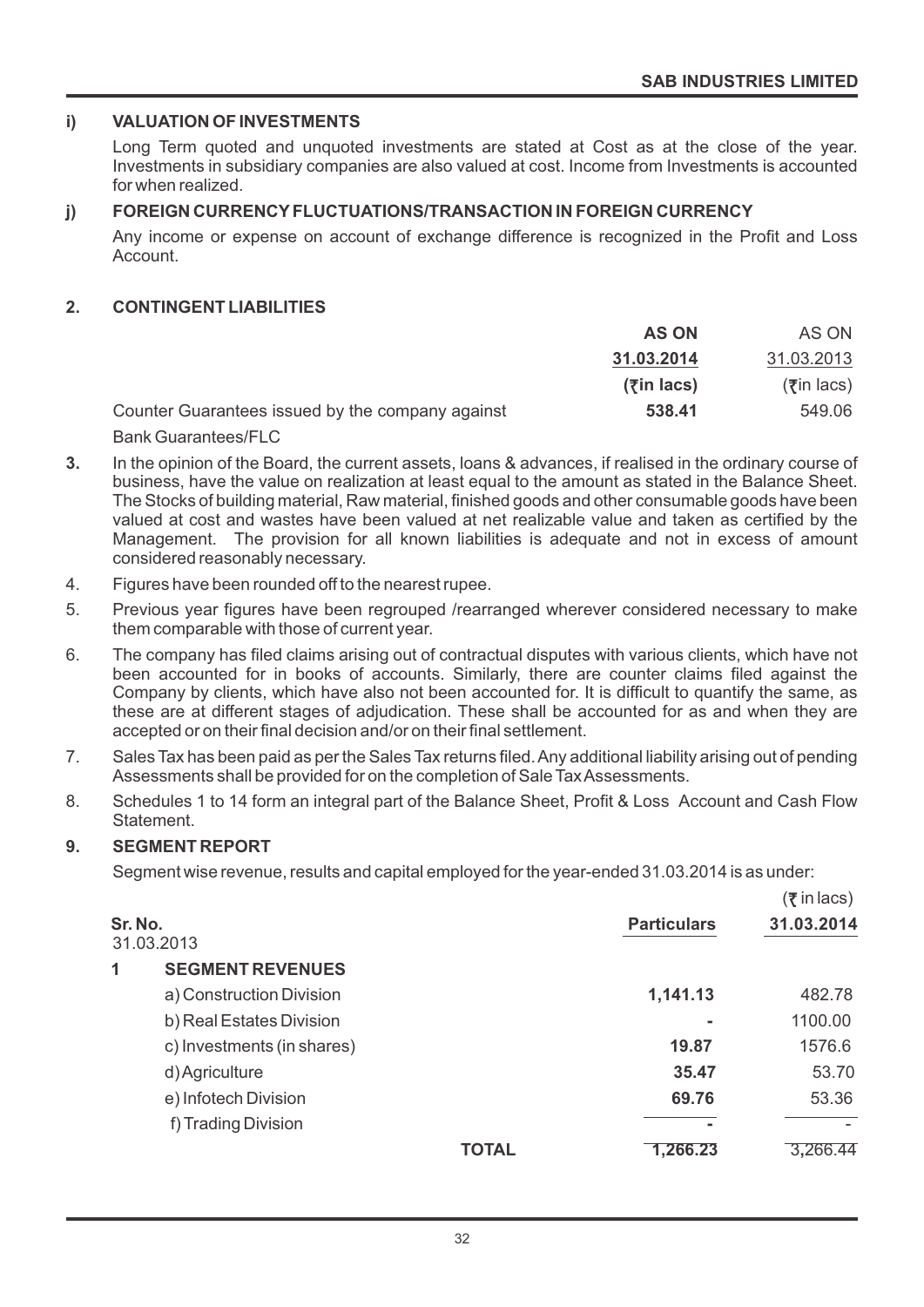| 2. | <b>SEGMENT RESULTS</b>                      |               |          |               |
|----|---------------------------------------------|---------------|----------|---------------|
|    | Profit/(Loss)                               |               |          | $(5$ in lacs) |
|    | (Before tax and interest from each segment) |               |          |               |
|    | a) Construction Division                    |               | 249.33   | (335.87)      |
|    | b) Real Estates Division                    |               |          | 1,100.00      |
|    | c) Investments (in shares)                  |               | 19.87    | 1,576.60      |
|    | d) Agriculture                              |               | (7.42)   | (22.80)       |
|    | e) Infotech Division                        |               | 5.84     | 5.61          |
|    | f) Trading Division                         |               |          | (11.50)       |
|    |                                             | <b>TOTAL:</b> | 267.62   | 2,312.04      |
|    | Less: Interest & financial charges          |               | 208.76   | 155.23        |
|    | <b>TOTAL PROFIT BEFORE TAX</b>              |               | 58.86    | 2,156.81      |
|    | <b>Provision for Taxation</b>               |               | 19.00    | 428.75        |
|    | <b>Provision for Deferred Tax</b>           |               | 1.78     | 3.05          |
|    | (Assets) Liability                          |               |          |               |
|    | Income Tax paid/adj. for earlier years      |               | (0.83)   | 29.45         |
|    | Prior Period adjustments                    |               | 1.95     |               |
|    | Net Profit/(Loss)                           |               | 36.96    | 1,695.56      |
| 3. | <b>CAPITAL EMPLOYED</b>                     |               |          |               |
|    | (Segment assets-Segment liabilities)        |               |          |               |
|    | a) Construction Division                    |               | (799.28) | (631.51)      |
|    | b) Real Estates Division                    |               | 4,350.59 | 4,165.04      |
|    | c) Investments (in shares)                  |               | 1,198.34 | 1,198.34      |
|    | d) Agriculture                              |               | 707.61   | 707.61        |
|    | e) Infotech Division                        |               | 32.53    | 29.04         |
|    | f) Trading Division                         |               | 7.46     | 7.46          |
|    | g) Unallocable assets less liabilities      |               | 1,090.33 | 1,090.33      |
|    |                                             | <b>TOTAL</b>  | 6,587.58 | 6,566.31      |

10. The company has identified its business segments as its primary reporting format which comprises of Construction Division, Real Estate business, Infotech Division Investment business, Agriculture and Trading Division. The main business is Construction activities. Infotech Division, which has come into existence after merger of SAB Infotech Ltd into our company, deals basically in ISP business besides other allied activity related to this business. Real Estate business is linked to construction activities but has been identified as a separate activity in view of its different nature. Long term Investment in shares have also been treated as a separate activity. Agriculture activities have also been identified as separate activities of the company. Under Trading Division, cement from Pakistan is imported and is sold off in India. Fractionally, the imported cement is consumed in our own projects of construction activities / in Real Estate Business. The Construction Division Segment operates through a single geographical segment. Secondary/other segment disclosures have been made accordingly.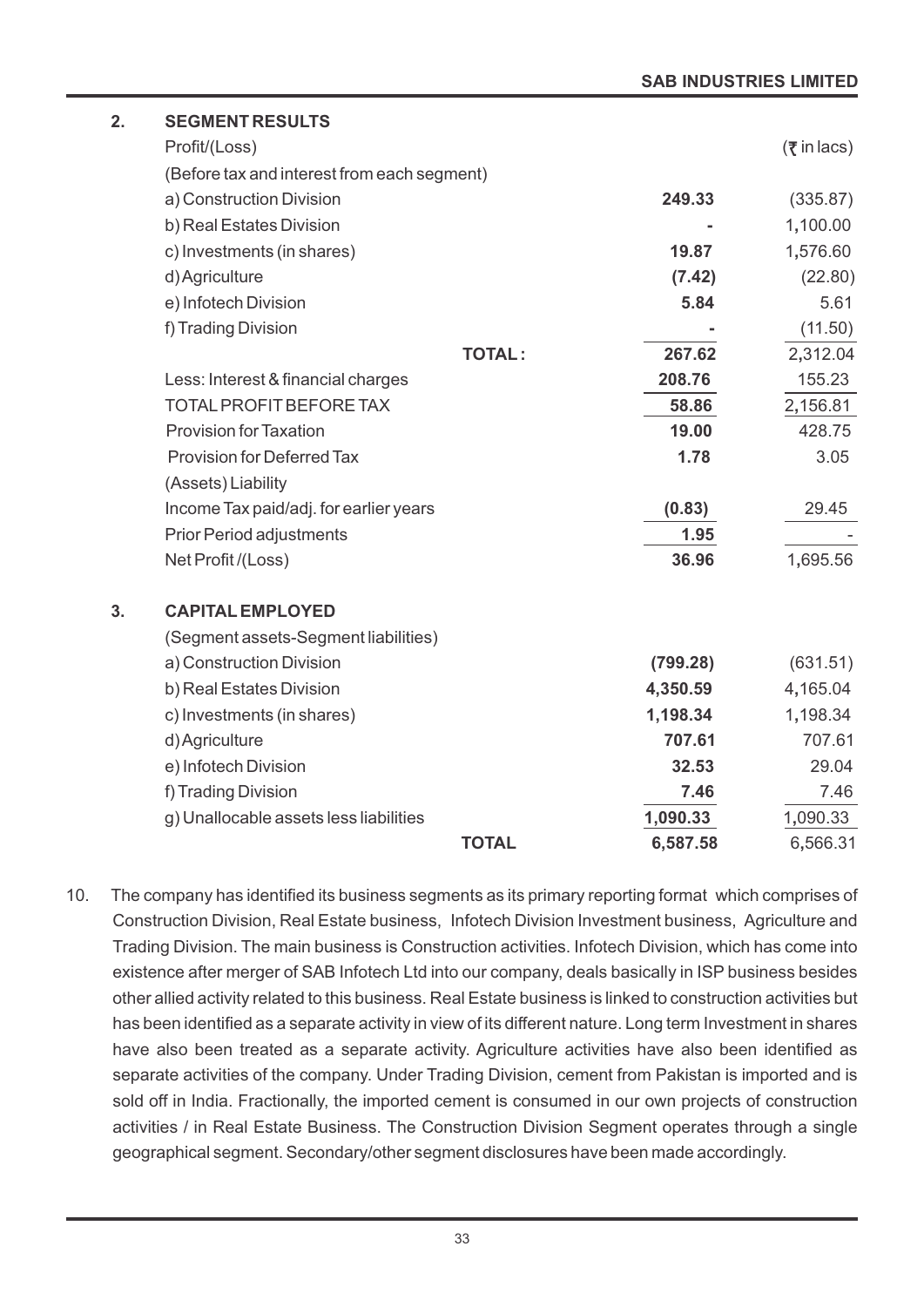## **11. EARNINGS PER SHARE (EPS)**

| Basic/Diluted Earnings per share                                                |                     | $(5$ in lacs)        |
|---------------------------------------------------------------------------------|---------------------|----------------------|
|                                                                                 | <b>Current Year</b> | <b>Previous Year</b> |
| Profit/(Loss) after tax as per Profit & Loss A/C                                | 36.97               | 1,695.55             |
| No of equity shares                                                             | 1,51,88,372         | 1,51,88,372          |
| Earnings per share (Face value of $\overline{\tau}$ 10/- each)                  | 0.24                | 11.16                |
| Note: Diluted Earnings per share is not applicable as the same is non-dilutive. |                     |                      |
| 12 <sub>1</sub><br><b>DETAIL OF PROVISIONS AS PER AS-29</b>                     |                     |                      |
|                                                                                 | <b>Income Tax</b>   | <b>Others</b>        |
| Balance as at April 1, 2013                                                     | 428.75              | 268.45               |
| Provision made during the year                                                  | 19.00               | 9.60                 |

Provision paid/adjusted/ written off/back during the period **428.75** 428.75 Balance as at 31st March 2014 **19.00** 270.30

## **13. Leases**

The company has leased facilities for rent payable under cancellable and non-cancellable operating leases arrangements with a lease term ranging from one to nine years, which are subject to renewal at mutual consent thereafter. The cancellable arrangements can be terminated by either party after giving due notice. The lease rent expenses recognized during the year amounts to  $\overline{\tau}45.49$  lacs (previous year s35.29 lacs). The future minimum lease payments in respect of the non-cancellable operating leases as at 31st March 2014 are:

|    |                                                  |                | $(\bar{z}$ in lacs) |
|----|--------------------------------------------------|----------------|---------------------|
|    | S.No. Particulars                                | As at 31.03.14 | As at 31.03.13      |
| a) | not later than one year                          | 31.15          | 31.10               |
| b) | later than one year but not later than five year | 120.00         | 52.50               |
| C) | later than five year                             | 82.50          | $- -$               |

Presently the company don't have any non-cancellable/cancellable lease rent receivable agreements. As such, no income has been recognized for future nor any income received during the year (received Rs.8.81 lacs in previous year)

## **14. RELATED PARTY DISCLOSURES:**

Detail of transactions entered into with Related Parties during the year as required by Accounting Standard-18 on "Related Party Disclosures" issued by Institute of Chartered Accountants of India are as under:-

| <b>Particulars</b>                    | <b>Subsidiaries</b><br>Company | Key<br>Management<br>Personal<br>(KMP) | Enterprise<br><b>Relatives</b><br>over which<br>KMP is able<br>to exercise<br>significant<br>influence | Total for<br>this year | <b>Total For</b><br>previous<br>year |
|---------------------------------------|--------------------------------|----------------------------------------|--------------------------------------------------------------------------------------------------------|------------------------|--------------------------------------|
| Lease Rent Paid against               |                                |                                        |                                                                                                        |                        | 24.00                                |
| shared accommodation                  |                                |                                        |                                                                                                        |                        |                                      |
| Lease Rent Received against           |                                |                                        |                                                                                                        |                        | 8.81                                 |
| shared accommodation                  |                                |                                        |                                                                                                        |                        |                                      |
| Lease Rent paid                       |                                |                                        | 34.64                                                                                                  | 34.64                  | 7.50                                 |
| Lease line/cable net charges received |                                |                                        | 11.81                                                                                                  | 11.81                  | 15.95                                |
| Repair & Maint. Received              |                                |                                        | 0.19                                                                                                   | 0.19                   |                                      |
| Electricity & Water Charges paid      |                                |                                        |                                                                                                        |                        | 0.53                                 |
| <b>Vehicle Expenses Received</b>      |                                |                                        | 0.24                                                                                                   | 0.24                   | 0.24                                 |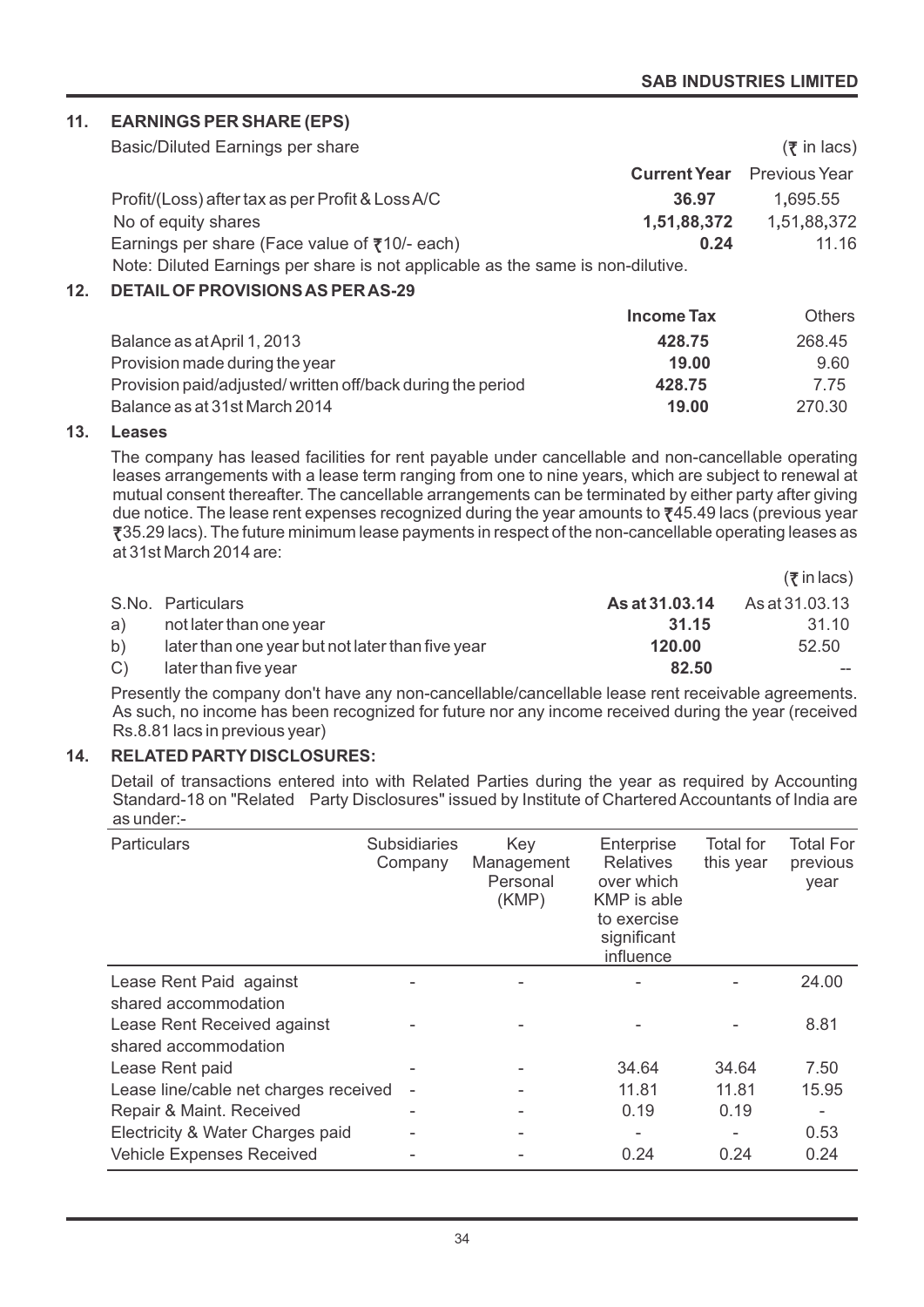## **SAB INDUSTRIES LIMITED**

| <b>Particulars</b>                   | <b>Subsidiaries</b><br>Company | Key<br>Management<br>Personal<br>(KMP) | Enterprise<br><b>Relatives</b><br>over which<br>KMP is able<br>to exercise<br>significant<br>influence | <b>Total</b> for<br>this year | <b>Total For</b><br>previous<br>year |
|--------------------------------------|--------------------------------|----------------------------------------|--------------------------------------------------------------------------------------------------------|-------------------------------|--------------------------------------|
| Electricity & Water Charges received | $\overline{\phantom{a}}$       |                                        | ٠                                                                                                      |                               | 0.04                                 |
| Dividend received                    |                                |                                        | 19.41                                                                                                  | 19.41                         | 19.41                                |
| Sale of Shares                       |                                |                                        |                                                                                                        |                               | 150.10                               |
| Management contract (salaries)       |                                | 37.48                                  |                                                                                                        | 37.48                         | 42.31                                |
| <b>Finance</b>                       |                                |                                        |                                                                                                        |                               |                                      |
| 1. Loan received                     |                                |                                        |                                                                                                        |                               |                                      |
| Loan Re-paid                         | ٠                              |                                        |                                                                                                        |                               | 311.00                               |
| Outstanding at the end of the year   |                                |                                        |                                                                                                        |                               |                                      |

#### **Note:**

1. Key management: Sh.R.K.Garg, Chairman, Sh.Avinash Sharma, Executive Director, Sh.H.K.Singhal, Director

- 2. Enterprises over which Key Management Personal (KMP) are able to exercise significant influence and with whom transactions have taken place during the year:
- 1. Indian Acrylics Ltd 2. Steel Strips Wheels Ltd 3. Relatives of the Key Management Personnel (with whom transactions have taken place) Sh.R.K.Garg himself is Chairman of the company and Ms Priya Garg who is daughter of Sh.R.K.Garg.
- 15. ADDITIONALINFORMATION PERSUANTTO PROVISIONS OF PARAGRAPHS 3, 4C AND 4D OF PART II, SCHEDULE VI, OF COMPANIES ACT, 1956

|     | <b>Particulars</b>                                                                            | <b>Amount</b><br>$(7$ in lacs) | <b>Amount in</b><br>foreign currency | Amount<br>(₹ in lacs)    | Amount in<br>foreign currency |
|-----|-----------------------------------------------------------------------------------------------|--------------------------------|--------------------------------------|--------------------------|-------------------------------|
| 16. | Expenditure in Foreign Currency.                                                              |                                | As on 31.03.2014                     |                          | As on 31,03,2013              |
|     | Purchase during the year<br>Sales during the year<br>Own Consumptions<br><b>Closing Stock</b> |                                |                                      | --<br>--                 | $- -$<br>$- -$                |
|     | Opening Stock of Trading goods                                                                |                                |                                      | Qty.(Bags)<br>31.03.2013 | Qty.(Bags)<br>31.03.2012      |

The said expenses were reimbursed by Parus International FZE,UAE, and are included in "Reimbursement of Expenses Received" (amounting to USD 102612) under "Earnings in Foreign Exchange". The expenditures, as such are not appearing under "Foreign Travelling" in Statement of Profit & Loss"

Traveling (Staff/Others) **4.87 EUR 6755.66** 3.89 USD 7204

| Earnings in Foreign exchange             |       |            |         |             |
|------------------------------------------|-------|------------|---------|-------------|
| Sale of Investment                       | $- -$ | $- -$      | 1431.30 | AED 9542000 |
| Reimbursement of Expenses received 63.67 |       | USD 102612 | $- -$   | --          |

#### AUDITORS' REPORT

Certified in terms of our separate report of even date annexed

| for S.C.Dewan & Co           |
|------------------------------|
| <b>Chartered Accountants</b> |
| (Registration No.000934N)    |

|                                        | <b>Chartered Accountants</b><br>(Registration No.000934N) | AVINASH SHASRMA<br>Executive Director            |                                                       |
|----------------------------------------|-----------------------------------------------------------|--------------------------------------------------|-------------------------------------------------------|
| Place: Chandigarh<br>Dated: 30.05.2014 | S.C. DEWAN<br>Partner<br>Membership No.015678             | <b>GURPREET KAUR</b><br><b>Company Secretary</b> | S. S. DAWRA<br><b>H K SINGHAL</b><br><b>Directors</b> |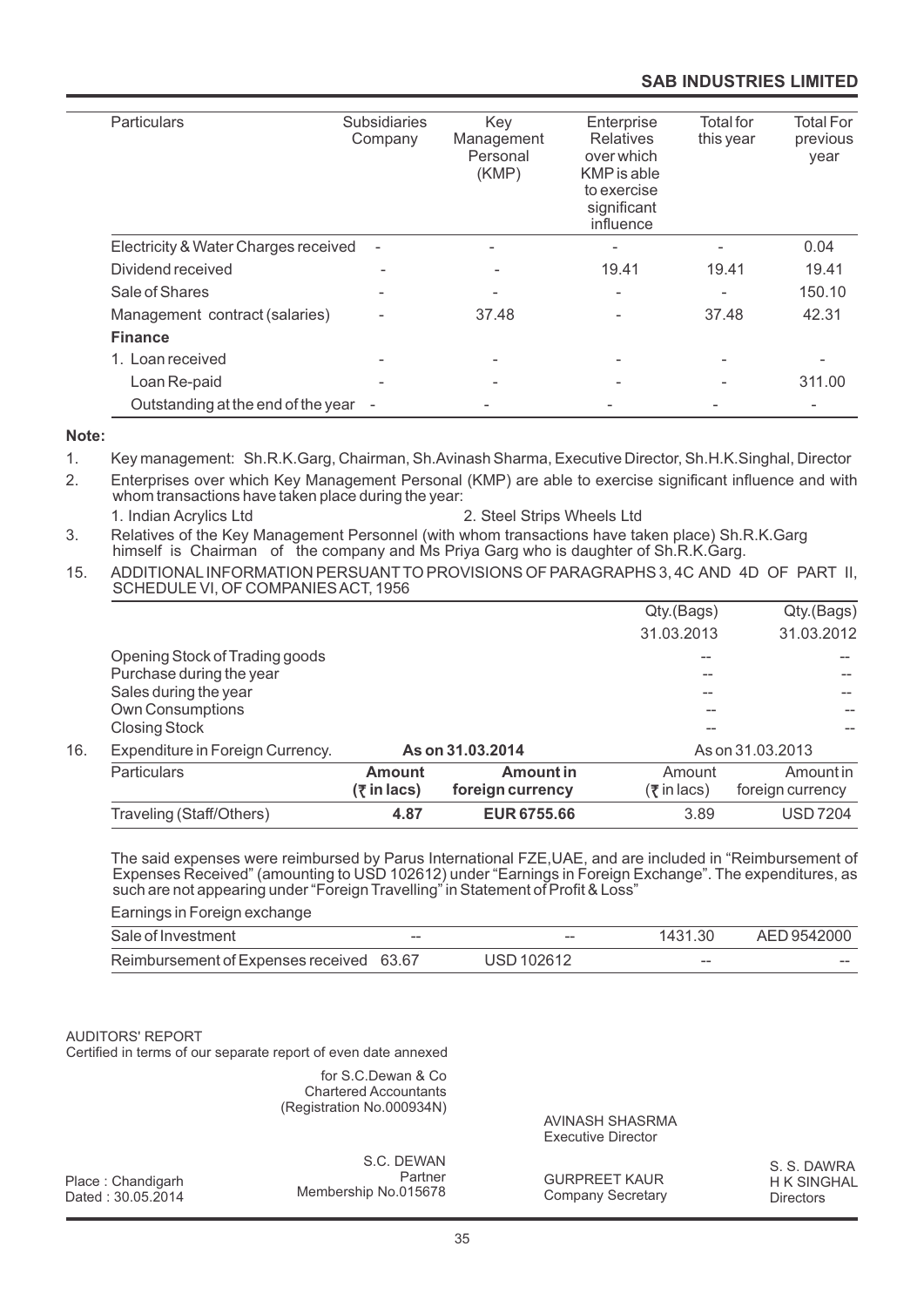#### **FORM OF PROXY**

[Pursuant to section 105(6) of the Companies Act, 2013 and rule 19(3) of the Companies (Management and Administration) Rules, 2014]

#### **SAB INDUSTRIES LTD**

(CIN:L00000CH1983PLC031318) Regd. Office: at S.C.O.49-50, Sector- 26, Madhya Marg, Chandigarh. Phone: +91-172-2793112.,

Fax: +91-172-2794834 Email: ssl\_ssg@glide.net.in, Website: sabindustries.in

|                | NAME OF THE MEMBER(S)<br><u> 1989 - Johann John Stoff, deutscher Stoff, der Stoff, der Stoff, der Stoff, der Stoff, der Stoff, der Stoff, </u>                                                                                    |                                                                                                                                                                                                                                |         |
|----------------|-----------------------------------------------------------------------------------------------------------------------------------------------------------------------------------------------------------------------------------|--------------------------------------------------------------------------------------------------------------------------------------------------------------------------------------------------------------------------------|---------|
|                |                                                                                                                                                                                                                                   |                                                                                                                                                                                                                                |         |
|                | <b>EMAILID</b><br><u> 1989 - Johann Stoff, amerikansk politiker (d. 1989)</u>                                                                                                                                                     |                                                                                                                                                                                                                                |         |
|                |                                                                                                                                                                                                                                   |                                                                                                                                                                                                                                |         |
| DP ID          | <u> 1989 - Johann Stoff, amerikansk politiker (d. 1989)</u>                                                                                                                                                                       |                                                                                                                                                                                                                                |         |
|                | NO. OF SHARES HELD                                                                                                                                                                                                                |                                                                                                                                                                                                                                |         |
|                | I/We, being the member(s) of  shares of the above named Company, hereby appoint:                                                                                                                                                  |                                                                                                                                                                                                                                |         |
| $\mathbf{1}$ . | Name: Name: Name: Name: Name: Name: Name: Name: Name: Name: Name: Name: Name: Name: Name: Name: Name: Name: Name: Name: Name: Name: Name: Name: Name: Name: Name: Name: Name: Name: Name: Name: Name: Name: Name: Name: Name:     |                                                                                                                                                                                                                                |         |
|                |                                                                                                                                                                                                                                   | Signatures: <u>www.common.common.common.common.common.common.common.common.common.com</u>                                                                                                                                      |         |
|                |                                                                                                                                                                                                                                   |                                                                                                                                                                                                                                |         |
|                | Or failing him/her                                                                                                                                                                                                                |                                                                                                                                                                                                                                |         |
| 2.             | Name:                                                                                                                                                                                                                             |                                                                                                                                                                                                                                |         |
|                | Address: Note and the contract of the contract of the contract of the contract of the contract of the contract of the contract of the contract of the contract of the contract of the contract of the contract of the contract    | Signatures: the contract of the contract of the contract of the contract of the contract of the contract of the contract of the contract of the contract of the contract of the contract of the contract of the contract of th |         |
|                |                                                                                                                                                                                                                                   |                                                                                                                                                                                                                                |         |
|                | Or failing him/her                                                                                                                                                                                                                |                                                                                                                                                                                                                                |         |
| 3.             | Name: 2008. [2016] Name: 2016. [2016] Name: 2016. [2016] Name: 2016. [2016] Name: 2016. [2016] Name: 2016. [20                                                                                                                    |                                                                                                                                                                                                                                |         |
|                | Address: Note and the contract of the contract of the contract of the contract of the contract of the contract of the contract of the contract of the contract of the contract of the contract of the contract of the contract    |                                                                                                                                                                                                                                |         |
|                | E-mail Id:                                                                                                                                                                                                                        |                                                                                                                                                                                                                                |         |
|                | as my/ our proxy to attend and vote (on a poll) for me/us and on my/ our behalf at the Annual General meeting of the Company, to be held on Tuesday, the 30th day of<br>September 2014, at 4.30 p.m. at S.C.O.49-50, Sector-26, M |                                                                                                                                                                                                                                |         |
|                | Sr. No. Resolution                                                                                                                                                                                                                |                                                                                                                                                                                                                                |         |
|                | <b>Ordinary Business</b>                                                                                                                                                                                                          |                                                                                                                                                                                                                                |         |
| 1.             | Adoption of audited financial statements for the year ended March 31, 2014                                                                                                                                                        |                                                                                                                                                                                                                                |         |
| 2.             | Re-appointment of Sh. HK singhal, as a Director                                                                                                                                                                                   |                                                                                                                                                                                                                                |         |
| 3.             | Re-appointment of Sh. Sanay Garg, as a Director                                                                                                                                                                                   |                                                                                                                                                                                                                                |         |
| 4.             | Appointment of Auditors                                                                                                                                                                                                           |                                                                                                                                                                                                                                |         |
|                | <b>Special Business</b>                                                                                                                                                                                                           |                                                                                                                                                                                                                                |         |
| 5.             | Appointment of Sh. S S Dawra, as Independent Director                                                                                                                                                                             |                                                                                                                                                                                                                                |         |
| 6.             | Appointment of Sh. Kanwarjit Singh as independent Director                                                                                                                                                                        |                                                                                                                                                                                                                                |         |
| 7.             | Appointment of Sh. V G Kalantri, as Independent Director                                                                                                                                                                          |                                                                                                                                                                                                                                | Affix   |
| 8.             | To authorize Board to borrow pursuant to section 180(1)(c)                                                                                                                                                                        |                                                                                                                                                                                                                                | Revenue |
| 9.             | To authorize Board to create mortgage pursuant to section 180(1)(a)                                                                                                                                                               |                                                                                                                                                                                                                                | Stamp   |
| 10.            | To accept Deposits U/s 73 and 76 of the Companies Act, 2013                                                                                                                                                                       |                                                                                                                                                                                                                                |         |
|                |                                                                                                                                                                                                                                   |                                                                                                                                                                                                                                |         |
|                |                                                                                                                                                                                                                                   |                                                                                                                                                                                                                                |         |
|                |                                                                                                                                                                                                                                   |                                                                                                                                                                                                                                |         |
|                | Note: 1. This form of proxy in order to be effective should be duly completed and deposited at the Registered Office of the Company, not less than 48 hours<br>before the commencement of the Meeting.                            |                                                                                                                                                                                                                                |         |
|                | <b>SAB INDUSTRIES LTD</b>                                                                                                                                                                                                         |                                                                                                                                                                                                                                |         |
|                | (CIN:L00000CH1983PLC031318)                                                                                                                                                                                                       |                                                                                                                                                                                                                                |         |
|                | Regd. Office: at S.C.O.49-50, Sector- 26, Madhya Marg, Chandigarh. Phone: +91-172-2793112., Fax: +91-172-2794834                                                                                                                  |                                                                                                                                                                                                                                |         |
|                | Email: ssl ssg@glide.net.in, Website: sabindustries.in                                                                                                                                                                            |                                                                                                                                                                                                                                |         |

#### **ATTENDANCE SLIP**

| FOLIO NO.                        |
|----------------------------------|
|                                  |
| DPIDNO.                          |
| CLIENT ID NO.                    |
| NO OF SHARES HELD                |
| NAME OF PROXY (IN BLOCK LETTERS) |

I, hereby record my presence at the Annual General Meeting of the Company held on Tuesday, the 30th day of September 2014, at 4.30 p.m., at S.C.O.49-50, Sector- 26, Madhya Marg, Chandigarh

**Member's/ Proxy's Signatures ...................................................**